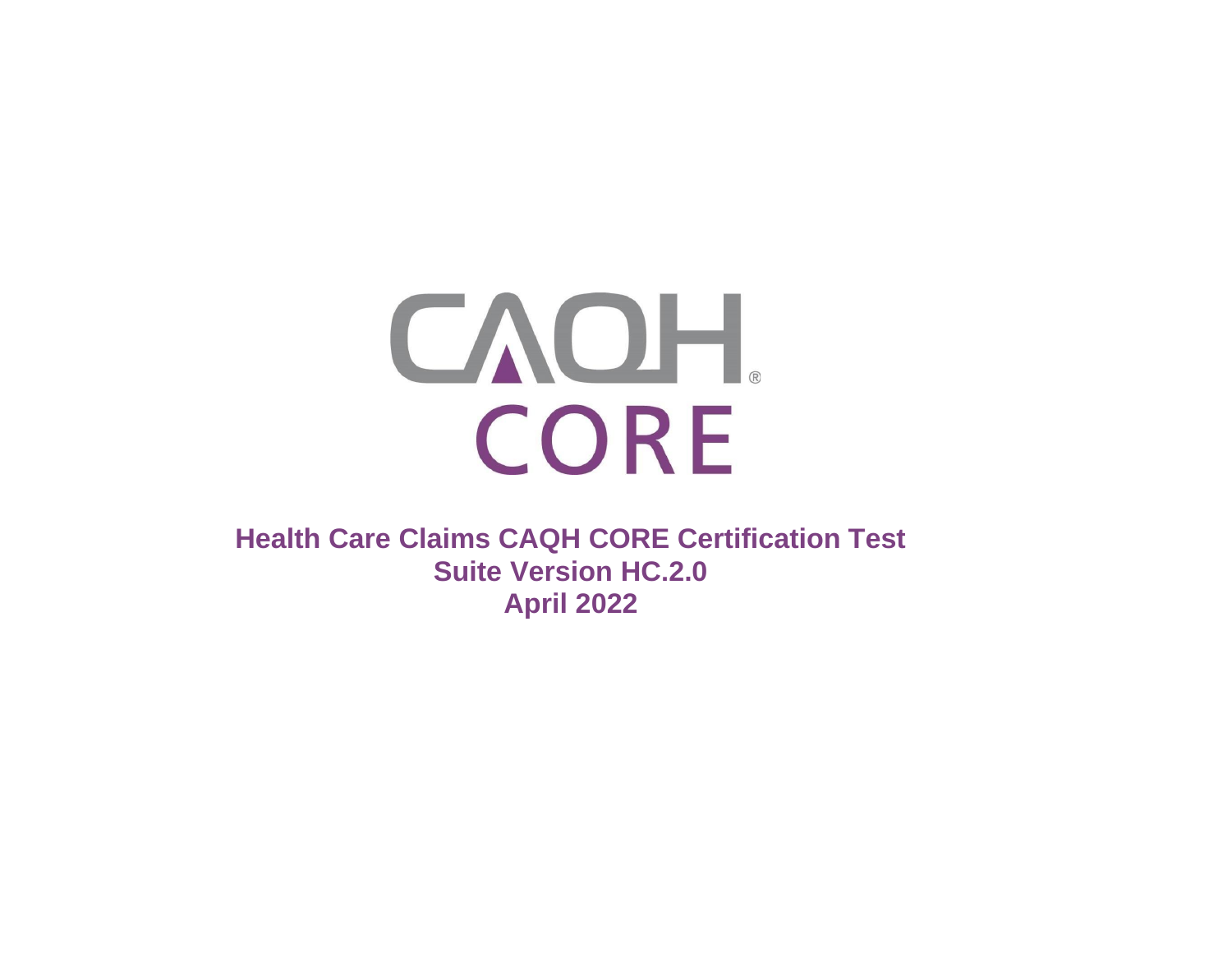# **Revision History For Health Care Claims CAQH CORE Certification Test Suite**

| <b>Version</b> | <b>Revision</b> | <b>Description</b>                                                                                                                                                                                                                                                                                                                                                                                              | Date           |
|----------------|-----------------|-----------------------------------------------------------------------------------------------------------------------------------------------------------------------------------------------------------------------------------------------------------------------------------------------------------------------------------------------------------------------------------------------------------------|----------------|
| 3.0.0          | Major           | Phase IV CAQH CORE Voluntary Certification Test Suite balloted and approved by the CAQH<br><b>CORE Voting Process.</b>                                                                                                                                                                                                                                                                                          | September 2015 |
| HC.1.0         | Minor           | • Non-substantive adjustments to support re-organization of operating rules into rule sets<br>organized by business transaction (e.g., Eligibility & Benefits, Claim Status, etc.) rather than<br>phase (e.g., Phase I, II, etc.) as approved by the CAQH CORE Board in 2019.<br>• Operating rule naming, versioning and numbering methodologies updated to align with business<br>transaction-based rule sets. | May 2020       |
| HC.2.0         | Major           | • Updated to include Test Scenarios for the CAQH CORE Attachments Health Care Claims<br>Infrastructure Rule and CAQH CORE Attachments Health Care Claims Data Content Rule.<br>• Aligned Test Scenarios to address CAQH CORE Infrastructure Rule updates (e.g., System<br>Availability, Connectivity, and Companion Guide requirements).                                                                        | April 2022     |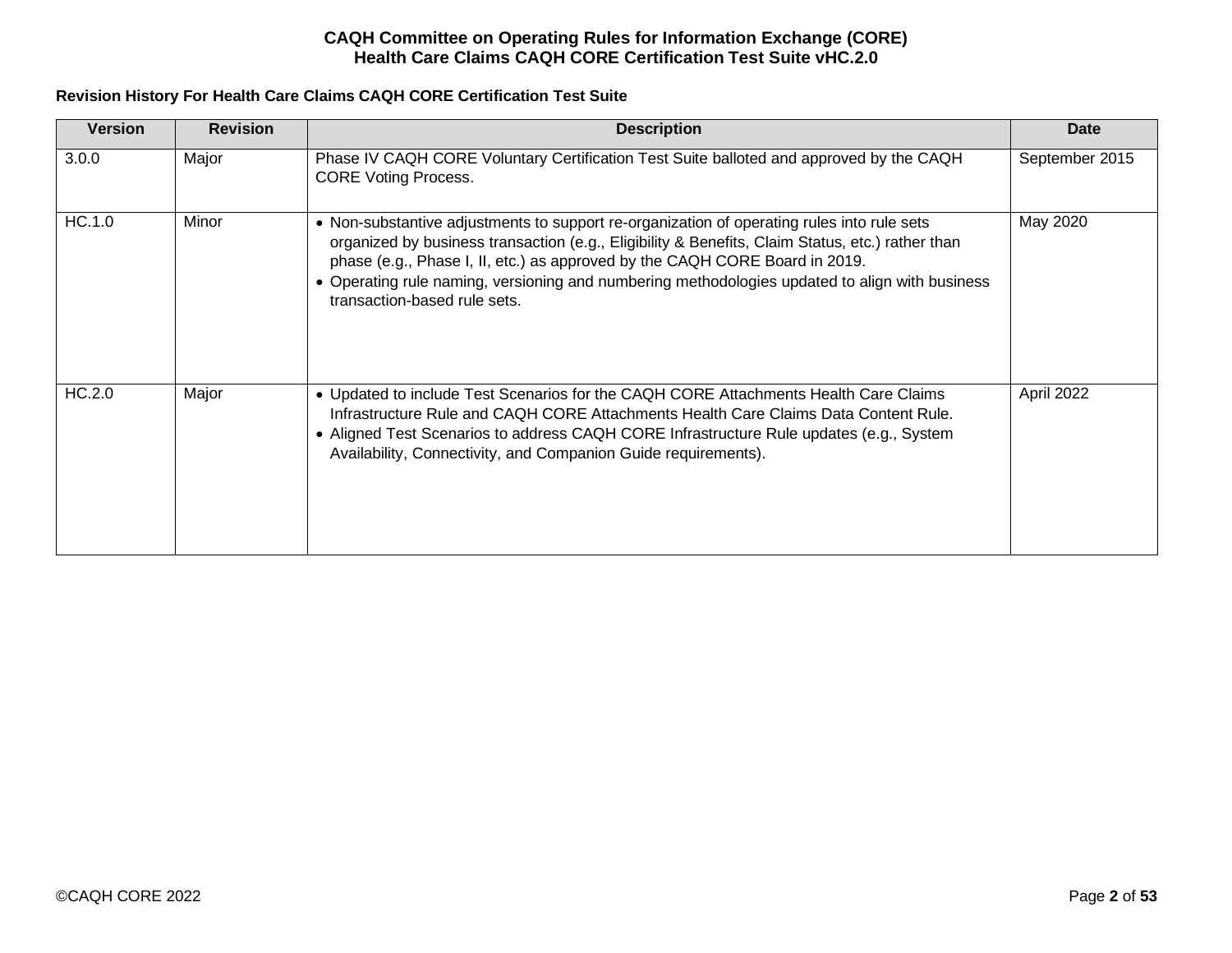# **Table of Contents**

| 3.2.1.<br>3.2.2.<br>3.2.3.<br>3.2.4.<br>3.2.5. |  |  |
|------------------------------------------------|--|--|
|                                                |  |  |
|                                                |  |  |
|                                                |  |  |
|                                                |  |  |
|                                                |  |  |
|                                                |  |  |
|                                                |  |  |
|                                                |  |  |
|                                                |  |  |
|                                                |  |  |
|                                                |  |  |
|                                                |  |  |
|                                                |  |  |
|                                                |  |  |
|                                                |  |  |
|                                                |  |  |
|                                                |  |  |
|                                                |  |  |
|                                                |  |  |
|                                                |  |  |
|                                                |  |  |
|                                                |  |  |
|                                                |  |  |
|                                                |  |  |
|                                                |  |  |
|                                                |  |  |
|                                                |  |  |
|                                                |  |  |
|                                                |  |  |
|                                                |  |  |
|                                                |  |  |
|                                                |  |  |
|                                                |  |  |
|                                                |  |  |
|                                                |  |  |
|                                                |  |  |
|                                                |  |  |
|                                                |  |  |
|                                                |  |  |
|                                                |  |  |
|                                                |  |  |
| ©CAQH CORE 2022<br>Page 3 of 53                |  |  |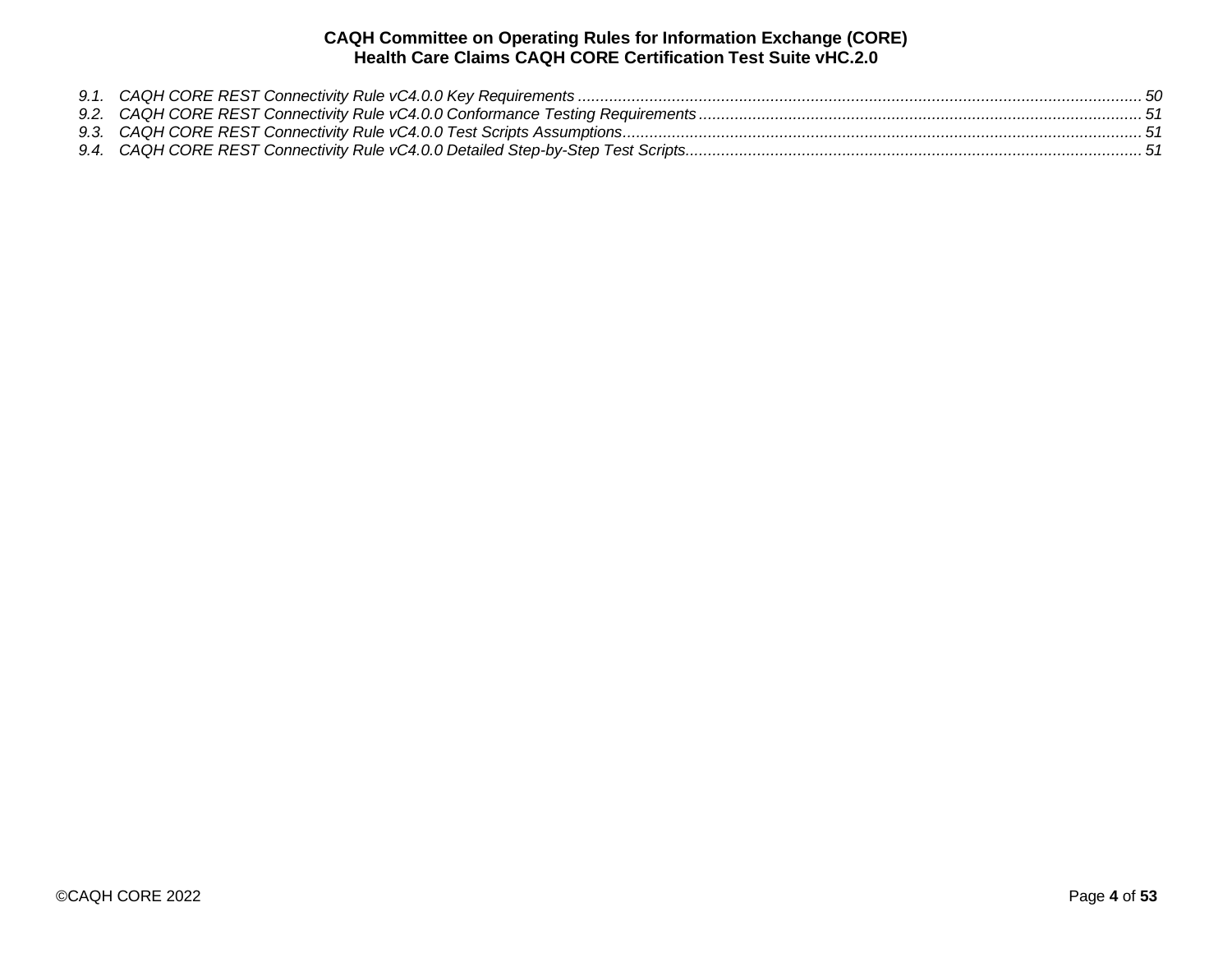### <span id="page-4-0"></span>**1. Introduction**

This CAQH CORE Certification Test Suite contains the requirements that must be met by an entity seeking CORE Certification on the CAQH CORE Health Care Claims Operating Rules to be awarded a CORE® Certified Seal. As such, this Test Suite includes:

- Guidance as to the types of stakeholders to which the CAQH CORE Health Care Claims Operating Rules apply and how to determine when a specific rule's detailed test script applies to a stakeholder
- For each CAQH CORE Health Care Claims Operating Rule:
	- o High level summary of key rule requirements
	- o The specific conformance testing requirements
	- o Test script assumptions

### <span id="page-4-2"></span><span id="page-4-1"></span>**2. Detailed Step-By-Step Test Scripts**

### *2.1. CORE Certification Guiding Principles*

The CAQH CORE Guiding Principles apply to the entire set of operating rules, including the CAQH CORE Certification Test Suite. CORE Certification Testing is not exhaustive and does not use production-level testing. The Health Care Claims CAQH CORE Certification Test Suite does not include comprehensive testing requirements to test for all possible permutations of each rule's requirements.

Entities seeking CORE Certification are required to adopt all rules of a set that apply to their business and will be responsible for all their own company-related testing resources, e.g., certain entities only support the enrollment and premium payment transactions and would only adopt rules pertaining to those transactions. CORE Certification will be available for both Real Time and Batch Processing Modes. In the CAQH CORE Health Care Claim (837) Infrastructure Rule, Batch Processing Mode is required for the claim transactions with Real Time Processing Mode optional.

CORE Certification Testing is required of any entity seeking CORE Certification.

The CORE Certification process has four components:<sup>1</sup>

- 1. Pre-certification Planning and Systems Evaluation
- 2. Signing and Submitting the CORE Pledge
- 3. CORE Certification Testing
- 4. Applying for the CORE Seal

After signing the CORE Pledge, an entity has 180 days to complete CORE Certification Testing and submit its application for CORE Certification. The CAQH CORE testing protocol is scoped only to demonstrate conformance with CAQH CORE Operating Rules, and not overall compliance with HIPAA; each entity applying for CORE Certification will sign a statement affirming that it is HIPAA-compliant to the best of its knowledge. (Signature is from executive-level management.) CORE Certification Testing is not exhaustive, (e.g., does not include production data, volume capacity testing, all specific requirements of each rule, or end-to-end trading partner testing). CAQH CORE will not oversee trading partner relationships; CORE-certified entities may work with non-CORE-certified entities if they so desire. The CORE Certification Testing Policy will be used to gain CORE Certification only; it does not outline trading partner implementation interoperability testing activities.

<sup>1</sup> [http://corecertification.caqh.org/CORE\\_step\\_by\\_step](http://corecertification.caqh.org/CORE_step_by_step)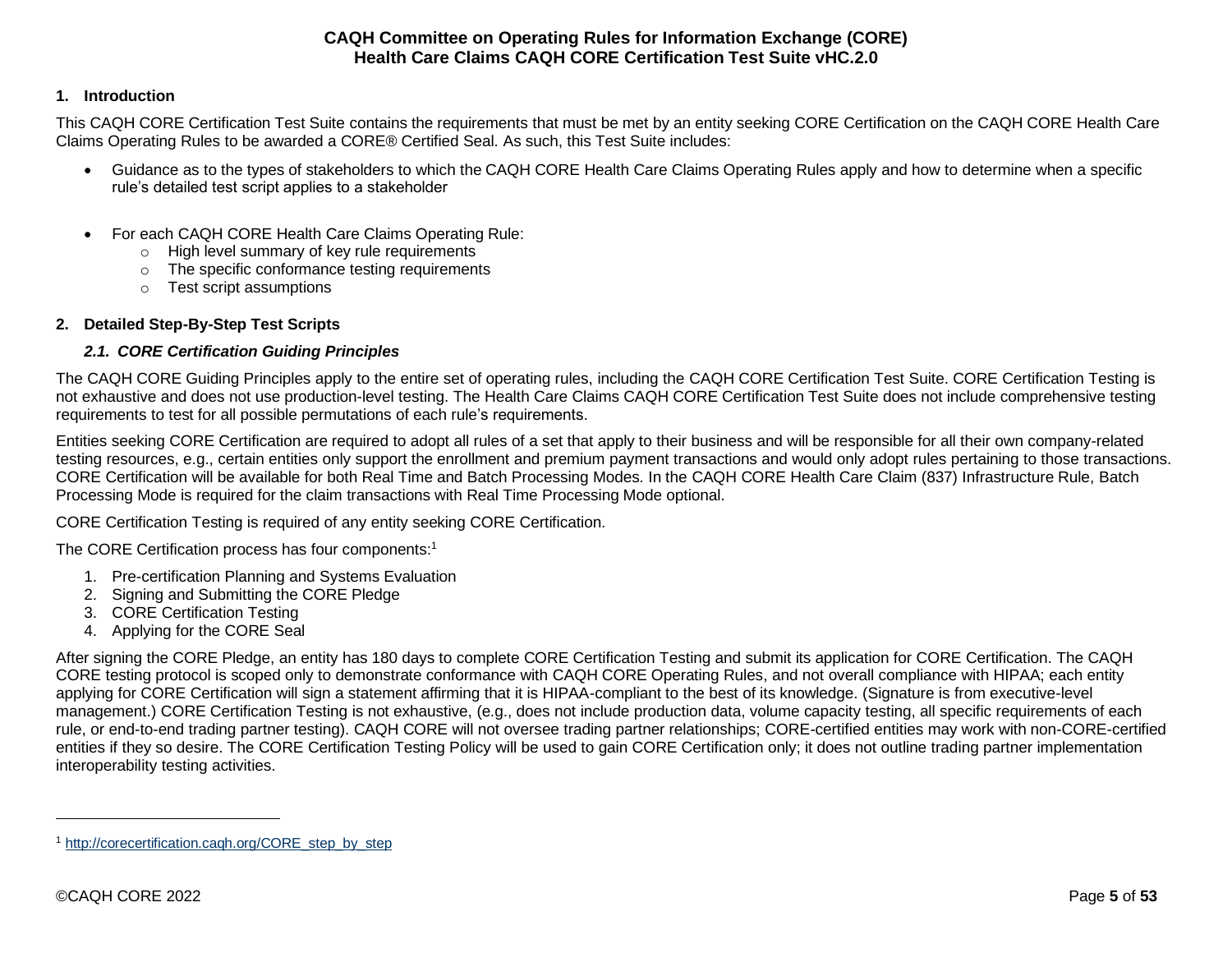# *2.2. Eligibility for CORE Certification*

<span id="page-5-0"></span>CAQH CORE certifies all entities that create, transmit or use applicable administrative transactions. CAQH CORE also certifies products or services that facilitate the creation, transmission or use of applicable administrative transactions. CORE Certification Testing varies based on stakeholder type; entities successfully achieving CORE Certification will receive the CORE "Seal" that corresponds with their stakeholder type.

Associations, medical societies and the like are not eligible to become CORE-certified; instead, these entities will receive a CAQH CORE "Endorser" Seal after signing the Pledge. Endorsers are expected to participate in CAQH CORE public relations campaigns, provide CAQH CORE feedback and input when requested to do so, and encourage their members to consider participating in CAQH CORE.

## *2.3. Role of CAQH CORE-authorized Testing Vendors*

<span id="page-5-1"></span>To obtain a CORE Certification Seal, entities must successfully complete stakeholder-specific Detailed Step-by-Step Test Scripts in the CAQH CORE Certification Test Suite. Successful completion is demonstrated through proper documentation from a CAQH CORE-authorized Testing Vendor.

CAQH CORE-authorized Testing Vendors are companies that have expertise in healthcare transaction testing. They are chosen by CAQH CORE to conduct CORE Certification Testing for all published CAQH CORE Operating Rules using the CAQH CORE Certification Test Suite specific to each CAQH CORE Operating Rule set after undergoing a rigorous selection process by CAQH CORE. Alpha and Beta testing of their CORE Certification Testing Platform is performed by CAQH CORE Participants to ensure it aligns with the CAQH CORE Certification Test Suites.

**NOTE:** CORE Certification and CORE Certification Testing are separate activities. CORE Certification Testing is performed by entities seeking CORE Certification and supported by CAQH CORE-authorized Testing Vendors. CORE Certification is awarded by CAQH CORE after a review of the completed certification testing with a CAQH CORE-authorized Testing Vendor.

## *2.4. Applicability of this Document*

<span id="page-5-2"></span>All entities seeking CORE Certification must successfully complete CORE Certification Testing from a CAQH CORE-authorized Testing Vendor in accordance with the Health Care Claims CAQH CORE Certification Test Suite. This is required to maintain standard and consistent test results and Health Care Claims CORE rule conformance. There are no exceptions to this requirement.

While the CAQH CORE Health Care Claims Operating Rules apply specifically to HIPAA-covered Health Plans, HIPAA-covered Providers, or their respective agents<sup>2</sup> (see §2.2.5), CORE Certification Seals are awarded to a broader range of entities including clearinghouses and vendors and are not limited only to HIPAA-covered entities. In general, all entities that create, transmit or use applicable administrative transactions may seek CORE Certification. CAQH CORE also certifies products or services that facilitate the creation, transmission or use of applicable administrative transactions.

Entities that can obtain CORE Certification Seals are categorized into four CORE Certification stakeholder types: Providers, Health Plans, Clearinghouses, and Vendors. While three of the four CORE Certification stakeholder types share names with HIPAA-covered entities – Health Plans, Providers, and Clearinghouse – for purposes of CORE Certification, these three CORE Certification stakeholder types encompass a broader group of entities than what is included in their respective HIPAA-covered definitions. For instance, the CORE Certification stakeholder type "Health Plan" also includes Third Party Administrators (TPAs) which generally are not defined as HIPAA-covered entities. Other examples of entities that fall into these CORE Certification stakeholder types are described in Section 2.2.5. Throughout the remainder of this document, unless otherwise specified, references to Provider, Health Plan, Clearinghouse, and Vendor are references to the CORE Certification stakeholder type categorizations.

<sup>&</sup>lt;sup>2</sup> One who agrees and is authorized to act on behalf of another, a principal, to legally bind an individual in particular business transactions with third parties pursuant to an agency relationship. Source: West's Encyclopedia of American Law, edition 2. Copyright 2008 The Gale Group, Inc. All rights reserved.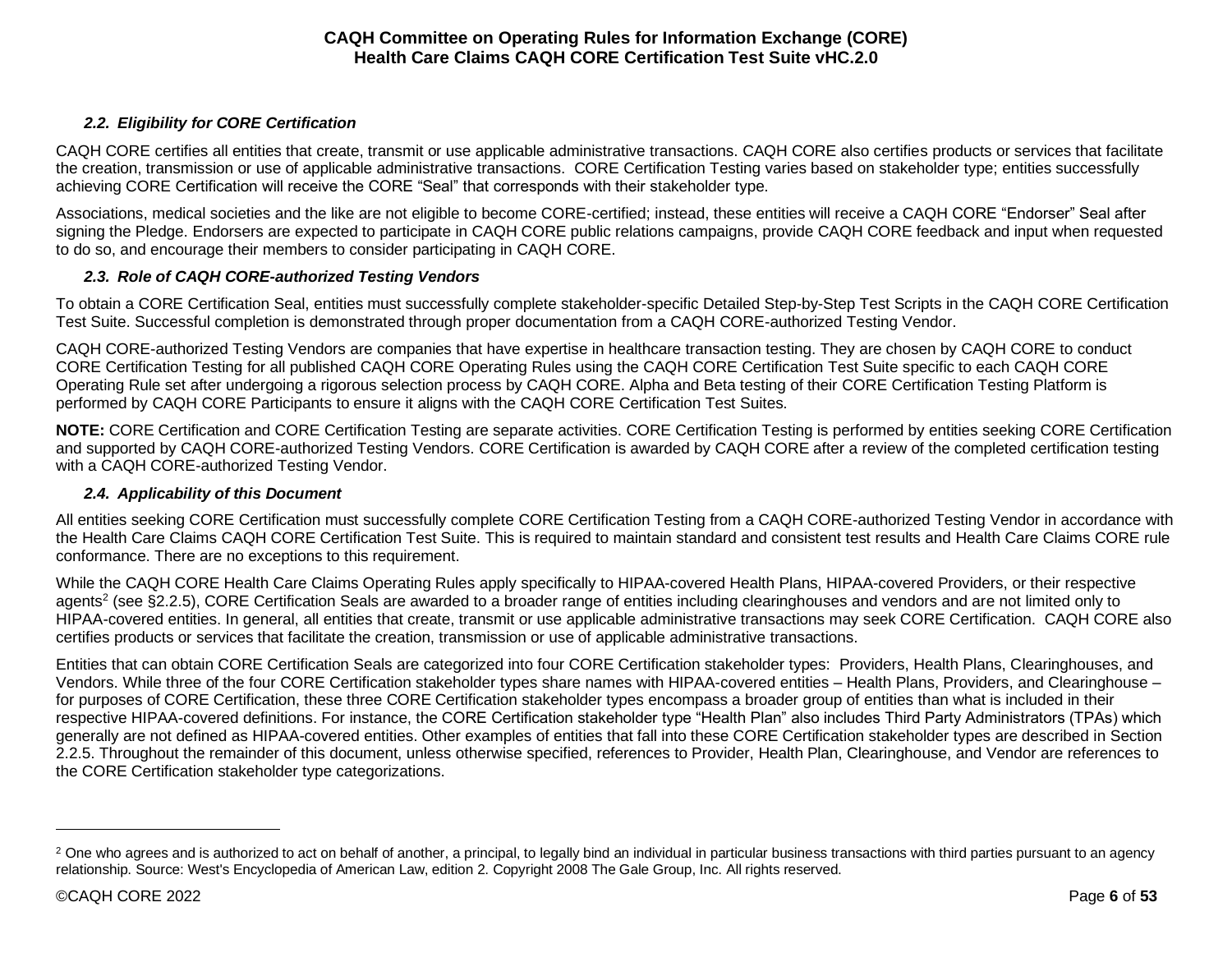# <span id="page-6-1"></span><span id="page-6-0"></span>**3. Guidance for Using This CAQH CORE Certification Test Suite**

## *3.1. Structure of Test Scenarios for all Rules*

Each test scenario for each rule contains the following sections:

- Key Rule Requirements
	- o The CAQH CORE Health Care Claims Operating Rule Set contains the actual rule language and are the final authority for all operating rule requirements
- Certification conformance testing requirements by rule
- Test assumptions by rule
- Detailed Step-By-Step Test Scripts addressing each conformance testing requirement by rule for each stakeholder type to which the test script applies

# *3.2. Determining CAQH CORE Stakeholder Type for CORE Certification*

<span id="page-6-2"></span>Each test script listed in the Detailed Step-by-Step Test Script Section for each Test Scenario is applicable to one or more of the stakeholder types specified in the Stakeholder columns. An entity may indicate that a specific test script does not apply to it. In this case the entity is required to provide a rationale for why a specific test script is not applicable and be prepared for a review of the rationale with CAQH CORE staff.

The CORE Certification stakeholder types to which the Detailed Step-by-Step Test Scripts apply are Provider, Health Plan, Clearinghouse, and Vendor.

# <span id="page-6-3"></span>*3.2.1. CORE Certification Provider Stakeholder Type*

The CORE Certification stakeholder type "Provider" includes, but is not limited to, a HIPAA-covered provider. The CORE Certification stakeholder type "Provider" may also include any entity, (i.e., an agent) that offers administrative services for a provider or group of providers, and may include other agents that take the role of provider in HIPAA-mandated standard transactions. Notwithstanding, HIPAA-covered Providers such as physicians, hospitals, dentists, and other providers of medical or health services are included in the CORE Certification stakeholder type. (See §2.2.5 for more detail.)

## <span id="page-6-4"></span>*3.2.2. CORE Certification Health Plan Stakeholder Type*

As noted above, the CORE Certification stakeholder type "Health Plan" includes, but is not limited to, HIPAA-covered health plans. The CORE Certification stakeholder type "Health Plan" is more akin to entities that the industry refers to as "payers," and includes Third Party Administrators (TPAs), contractors with Administrative Services Only (ASO) arrangements, and other agents that may conduct some or all elements of the HIPAA transactions on the behalf of a HIPAAcovered health plan. Notwithstanding, HIPAA-covered health plans such as self-insured health plans, health plan issuers, government health plans, and others are included in the CORE Certification stakeholder type. (See §2.2.5 for more detail.)

# <span id="page-6-5"></span>*3.2.3. CORE Certification Clearinghouse Stakeholder Type*

The CORE Certification stakeholder type "Clearinghouse" includes, but is not limited to, HIPAA-covered Health Care Clearinghouses. HIPAA defines a Health Care Clearinghouse as an entity that processes health information received in a non-standard format into a standard format, or vice versa<sup>3</sup>. For purposes of CORE Certification, any intermediary between a Provider and a Health Plan CORE Certification stakeholder type that performs some or all aspects of a HIPAA-mandated function or a CAQH CORE Health Care Claims Operating Rule could be considered a CORE Certification Clearinghouse stakeholder type.

A company offering a broad array of employee benefits administration services may also perform a variety of activities to facilitate and enable the collection and exchange of information related to employee benefits, such as medical/health insurance, pensions, etc., could be considered a CORE Certification Clearinghouse stakeholder type. An insurance broker may also be viewed as a CORE Certification Clearinghouse stakeholder. Broadly defined, a broker is one who represents

<sup>3</sup> See 45 CFR 160.103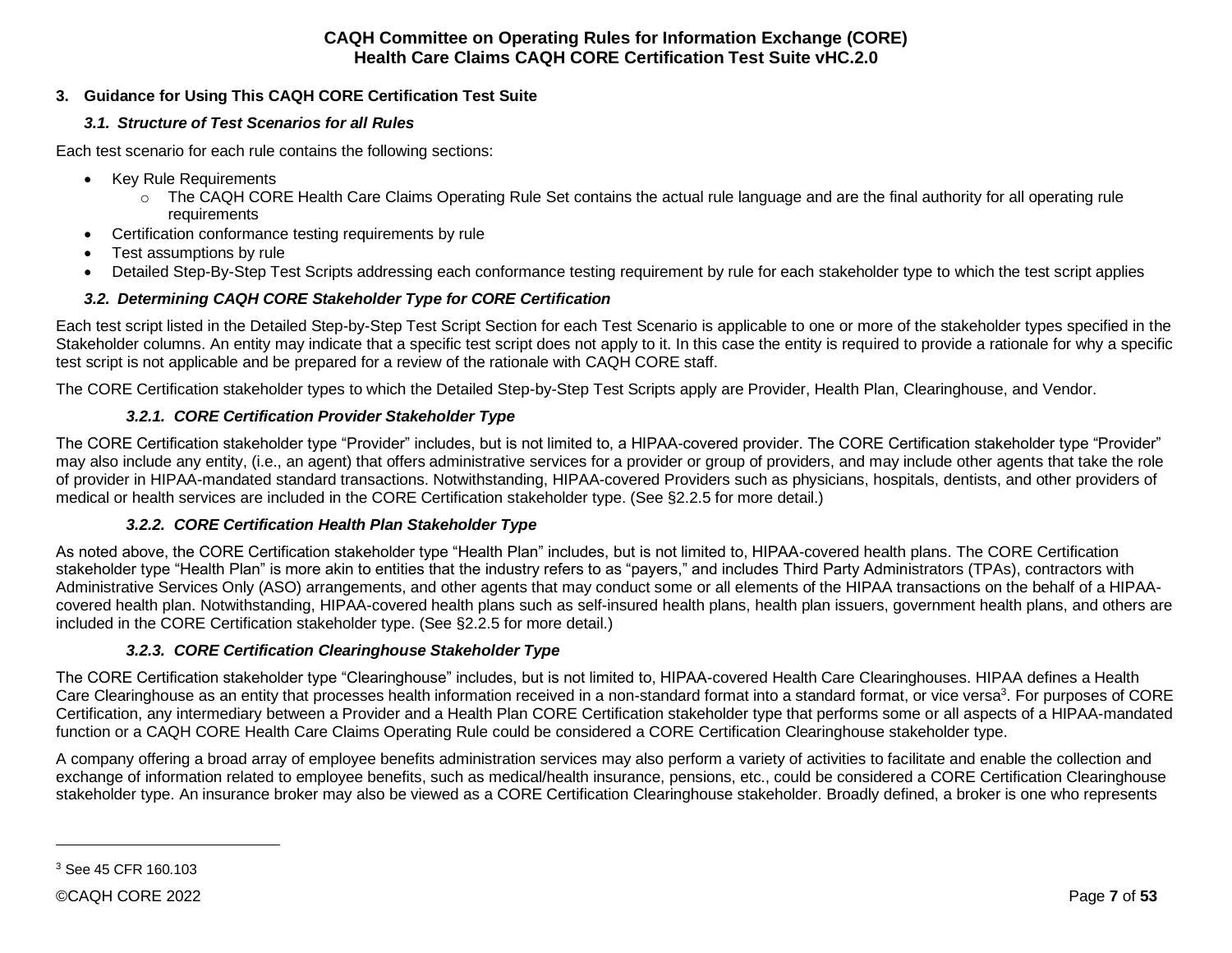an insured in the solicitation, negotiation or procurement of contracts of insurance, and who may render services incidental to those functions. A broker may also be an agent of the insurer for certain purposes such as delivery of the policy or collection of the premium.<sup>4</sup>

# *3.2.4.CORE Certification Vendor Stakeholder Type*

<span id="page-7-0"></span>An entity (hereafter vendor) may offer commercially available software products or services that enables a provider, a health plan or a clearinghouse to carry out HIPAA-required functions (e.g., standard transactions or a CAQH CORE Operating Rule). Such vendor's products or services also are eligible for CORE Certification. Vendors may also include companies offering commercially available software products or services to an employer or an employee benefits administration company, enabling it to automate the administration of the typical human resource functions performed by employee benefits administrators. Employee benefits typically include medical insurance, pension plans, individual retirement accounts (IRAs), vacation time, sick time, and maternity leave. In the context of this Health Care Claims CAQH CORE Certification Test Suite*,* a vendor with commercially available products can seek CORE Certification for those products/services and must certify each of its specific products/services and product/service versions separately. (See §2.2.5 for more detail.)

# *3.2.5.Table of CORE Certification Stakeholder Types Examples*

<span id="page-7-1"></span>This table includes examples of entities that can obtain CORE Certification Seals. This table is not intended to be comprehensive and exhaustive and may not include all possible entities.

**Examples of Entities that are included in the four CORE Certification Stakeholder Types<sup>5</sup>**

|                                                                                                                                                                                                                                                                                                                          |                                                                                                                                                                                                                                                                                           | Examples of Entities that are included in the four CORE Certification Stakeholder Types <sup>9</sup>                                                                                                                                                                                                                                                  |                                                                                                                                                                                                                                                                                                                                                      |
|--------------------------------------------------------------------------------------------------------------------------------------------------------------------------------------------------------------------------------------------------------------------------------------------------------------------------|-------------------------------------------------------------------------------------------------------------------------------------------------------------------------------------------------------------------------------------------------------------------------------------------|-------------------------------------------------------------------------------------------------------------------------------------------------------------------------------------------------------------------------------------------------------------------------------------------------------------------------------------------------------|------------------------------------------------------------------------------------------------------------------------------------------------------------------------------------------------------------------------------------------------------------------------------------------------------------------------------------------------------|
| <b>Provider</b>                                                                                                                                                                                                                                                                                                          | <b>Health Plan</b>                                                                                                                                                                                                                                                                        | Clearinghouse                                                                                                                                                                                                                                                                                                                                         | <b>Vendor</b>                                                                                                                                                                                                                                                                                                                                        |
| <b>HIPAA-covered Provider</b><br>Any person or organization who<br>furnishes, bills, or is paid for<br>medical or health services in the<br>normal course of business <sup>6</sup><br><b>Provider Agent</b><br>Any entity that performs HIPAA-<br>required functions or services for<br>a provider or group of providers | <b>HIPAA-covered Health Plan</b><br>Includes the following, singly or in<br>combination: <sup>8</sup><br>A group health plan<br>$\bullet$<br>A health insurance issuer<br>$\bullet$<br>An HMO<br>$\bullet$<br>Part A or Part B of the Medicare<br>program under title XVIII of the<br>Act | <b>HIPAA-covered Clearinghouse</b><br>A public or private entity, including a<br>billing service, repricing company,<br>community health management<br>information system or community<br>health information system, and<br>"value-added" networks and switches,<br>that does either of the following<br>functions: 9<br>Processes or facilitates the | <b>Health Plan Vendor (Product)</b><br>A vendor of commercially<br>available software solutions for<br>adjudication, claim processing,<br>claim data warehousing, etc., for<br>a health plan or its business<br>associate<br>Note: A software solution vendor does<br>not hold nor process data on behalf of<br>its customer. This type of vendor is |
| and may include other entities<br>that take the role of provider in<br>HIPAA-mandated standard<br>transactions<br><b>Accountable Care Organizations</b>                                                                                                                                                                  | The Medicaid program under title<br>XIX of the Act, 42 U.S.C. 1396, et<br>seq<br>An issuer of a Medicare<br>$\bullet$<br>supplemental policy (as defined in                                                                                                                               | processing of health information<br>received from another entity in a<br>nonstandard format or containing<br>nonstandard data content into                                                                                                                                                                                                            | not a business associate of the health<br>plan as defined under HIPAA.<br><b>Health Plan Vendor (Services)</b>                                                                                                                                                                                                                                       |

<sup>4</sup> See more at:<https://www.online-health-insurance.com/health-insurance-resources/dictionary/broker.htm#sthash.SHcjVERU.dpuf>

<sup>8</sup> U.S. 45 CFR 160.103

<sup>9</sup> Ibid.

<sup>5</sup> For more information regarding stakeholder types contact CAQH CORE (CORE@CAQH.org)

<sup>6</sup> Social Security Act, Section 1861 definitions for (u) and (s) are available online at http://www.ssa.gov/OP\_Home/ssact/title18/1861.htm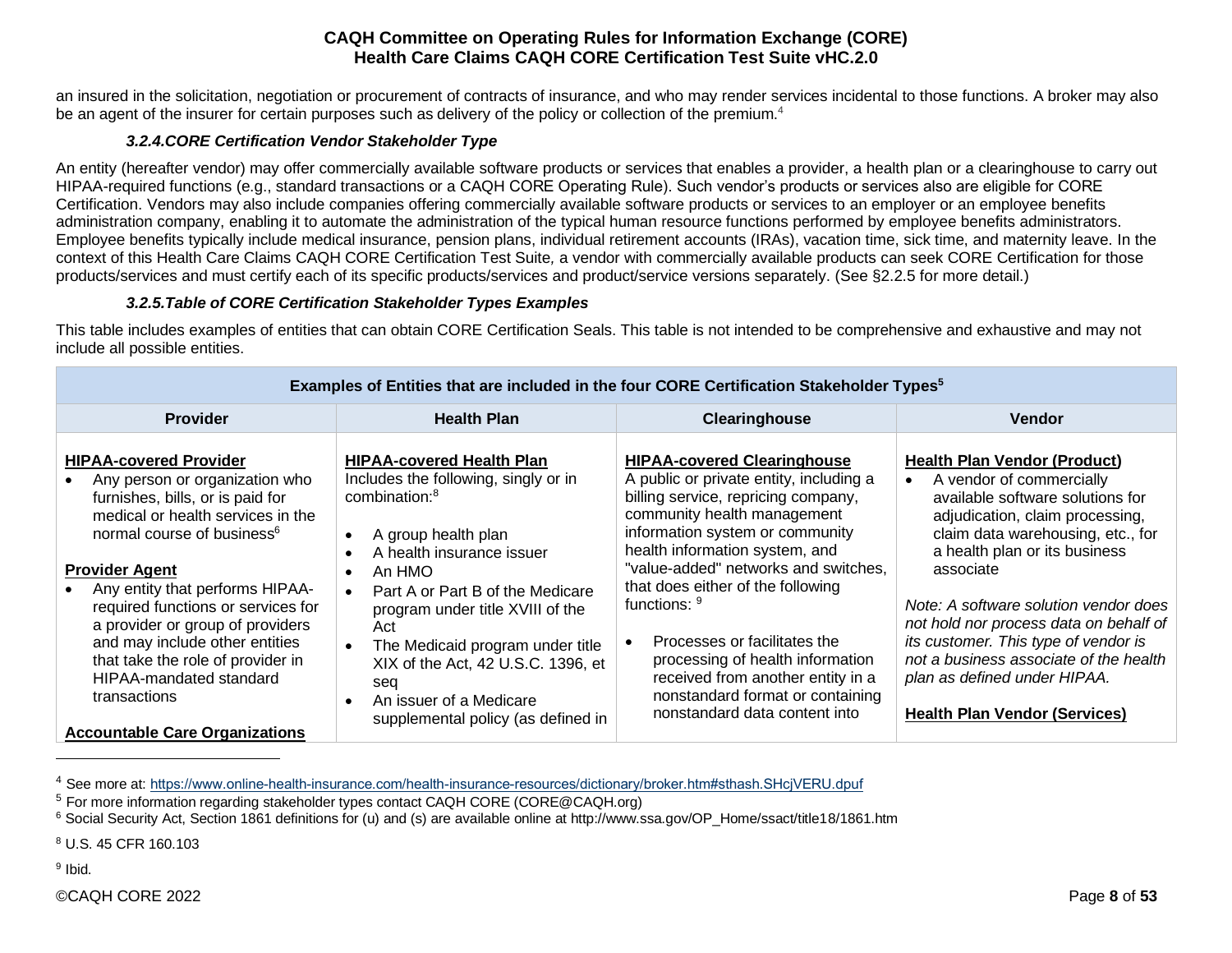| <b>Provider</b>                                                                                                                                                                                                                                                                                                                                                                                                                                                                                                                                                                                                                                                                                                                                                                                                                | <b>Health Plan</b>                                                                                                                                                                                                                                                                                                                                                                                                                                                                                                                                                                                                                                                                                                                                                                                                                                                                                                                                                                                                                                                                                 | Clearinghouse                                                                                                                                                                                                                                                                                                                                                                                                                                                                                                                                                                                                                                                                                                                                                                                                                                                                                                                                                                                    | Vendor                                                                                                                                                                                                                                                                                                                                                                                                                                                                                                                                                                                                                                                                                                                                                                                                                                                                                                                                                                                                                                                |
|--------------------------------------------------------------------------------------------------------------------------------------------------------------------------------------------------------------------------------------------------------------------------------------------------------------------------------------------------------------------------------------------------------------------------------------------------------------------------------------------------------------------------------------------------------------------------------------------------------------------------------------------------------------------------------------------------------------------------------------------------------------------------------------------------------------------------------|----------------------------------------------------------------------------------------------------------------------------------------------------------------------------------------------------------------------------------------------------------------------------------------------------------------------------------------------------------------------------------------------------------------------------------------------------------------------------------------------------------------------------------------------------------------------------------------------------------------------------------------------------------------------------------------------------------------------------------------------------------------------------------------------------------------------------------------------------------------------------------------------------------------------------------------------------------------------------------------------------------------------------------------------------------------------------------------------------|--------------------------------------------------------------------------------------------------------------------------------------------------------------------------------------------------------------------------------------------------------------------------------------------------------------------------------------------------------------------------------------------------------------------------------------------------------------------------------------------------------------------------------------------------------------------------------------------------------------------------------------------------------------------------------------------------------------------------------------------------------------------------------------------------------------------------------------------------------------------------------------------------------------------------------------------------------------------------------------------------|-------------------------------------------------------------------------------------------------------------------------------------------------------------------------------------------------------------------------------------------------------------------------------------------------------------------------------------------------------------------------------------------------------------------------------------------------------------------------------------------------------------------------------------------------------------------------------------------------------------------------------------------------------------------------------------------------------------------------------------------------------------------------------------------------------------------------------------------------------------------------------------------------------------------------------------------------------------------------------------------------------------------------------------------------------|
| Groups of doctors, hospitals, and<br>other health care providers, who<br>come together voluntarily to give<br>coordinated high quality care to<br>their Medicare patients <sup>7</sup><br>A network of doctors, hospital,<br>$\bullet$<br>specialists, post-acute providers<br>and even private companies like<br>Walgreens that shares financial<br>and medical responsibility for<br>providing coordinated care to<br>patients in hopes of limiting<br>unnecessary spending <sup>10</sup><br>A healthcare organization<br>$\bullet$<br>characterized by a payment and<br>care delivery model that seeks to<br>tie provider reimbursements to<br>quality metrics and reductions in<br>the total cost of care for an<br>assigned population of patients <sup>11</sup><br>A health insurance issuer-formed<br>ACO <sup>12</sup> | section 1882(g)(1) of the Act, 42<br>U.S.C. 1395ss(g)(1))<br>An issuer of a long-term care<br>policy, excluding a nursing home<br>fixed- indemnity policy<br>An employee welfare benefit plan<br>$\bullet$<br>or any other arrangement that is<br>established or maintained for the<br>purpose of offering or providing<br>health benefits to the employees<br>of two or more employers<br>The health care program for<br>active military personnel under<br>title 10 of the United States Code<br>The veterans' health care<br>$\bullet$<br>program under 38 U.S.C. chapter<br>17<br>The Civilian Health and Medical<br>$\bullet$<br>Program of the Uniformed<br>Services (CHAMPUS) (as defined<br>in 10 U.S.C. 1072(4))<br>The Indian Health Service<br>$\bullet$<br>program under the Indian Health<br>Care Improvement Act, 25 U.S.C.<br>1601, et seq<br>The Federal Employees Health<br>Benefits Program under 5 U.S.C.<br>8902, et seq<br>An approved State child health<br>$\bullet$<br>plan under title XXI of the Act,<br>providing benefits for child health<br>assistance that meet the | standard data elements or a<br>standard transaction<br>Receives a standard transaction<br>$\bullet$<br>from another entity and processes<br>or facilitates the processing of<br>health information into<br>nonstandard format or<br>nonstandard data content for the<br>receiving entity<br>Clearinghouse<br>Brokers or mediates connectivity<br>$\bullet$<br>between a provider and a health<br>plan either directly or through<br>another clearinghouse<br>Receives administrative<br>$\bullet$<br>transactions from either a<br>provider or a health plan and<br>forwards to the intended recipient<br>Provides other services based on<br>$\bullet$<br>each entity's business model<br>Note: A clearinghouse is distinct from<br>a Health Care Clearinghouse as<br>defined under HIPAA in that it does<br>NOT transform non-standard<br>data/format into/out of the standard;<br>rather it receives the standard<br>data/format from another entity, a<br>clearinghouse may disaggregate and | An entity that holds and<br>$\bullet$<br>processes data on behalf of its<br>health plan customer<br>An entity to which a health plan<br>$\bullet$<br>has outsourced a business<br>function(s)<br>Note: This type of vendor holds and<br>processes data on behalf of a health<br>plan e.g., eligibility/membership data;<br>utilization management, health care<br>services review request/response<br>(referral/authorizations.) This type of<br>vendor is defined as a business<br>associate under HIPAA.<br><b>Provider Vendor (Product)</b><br>A vendor of commercially<br>available software solutions for<br>practice management, patient<br>accounting, etc., to a health care<br>provider or its business associate<br>Note: A software solution vendor does<br>not hold nor process data on behalf of<br>its customer. This type of vendor is<br>not a business associate of the health<br>plan as defined under HIPAA.<br><b>Provider Vendor (Services)</b><br>A billing/collection or financial<br>$\bullet$<br>services company to which a |

## **Examples of Entities that are included in the four CORE Certification Stakeholder Types<sup>5</sup>**

 $12$  Ibid.

<sup>7</sup> <https://www.cms.gov/Medicare/Medicare-Fee-for-Service-Payment/ACO/index.html?redirect=/aco> an[d http://innovation.cms.gov/initiatives/aco/](http://innovation.cms.gov/initiatives/aco/)

<sup>10</sup> <http://kaiserhealthnews.org/news/aco-accountable-care-organization-faq/>

<sup>11</sup> [http://www.ask.com/wiki/Accountable\\_care\\_organization?o=2801&qsrc=999&ad=doubleDown&an=apn&ap=ask.com](http://www.ask.com/wiki/Accountable_care_organization?o=2801&qsrc=999&ad=doubleDown&an=apn&ap=ask.com)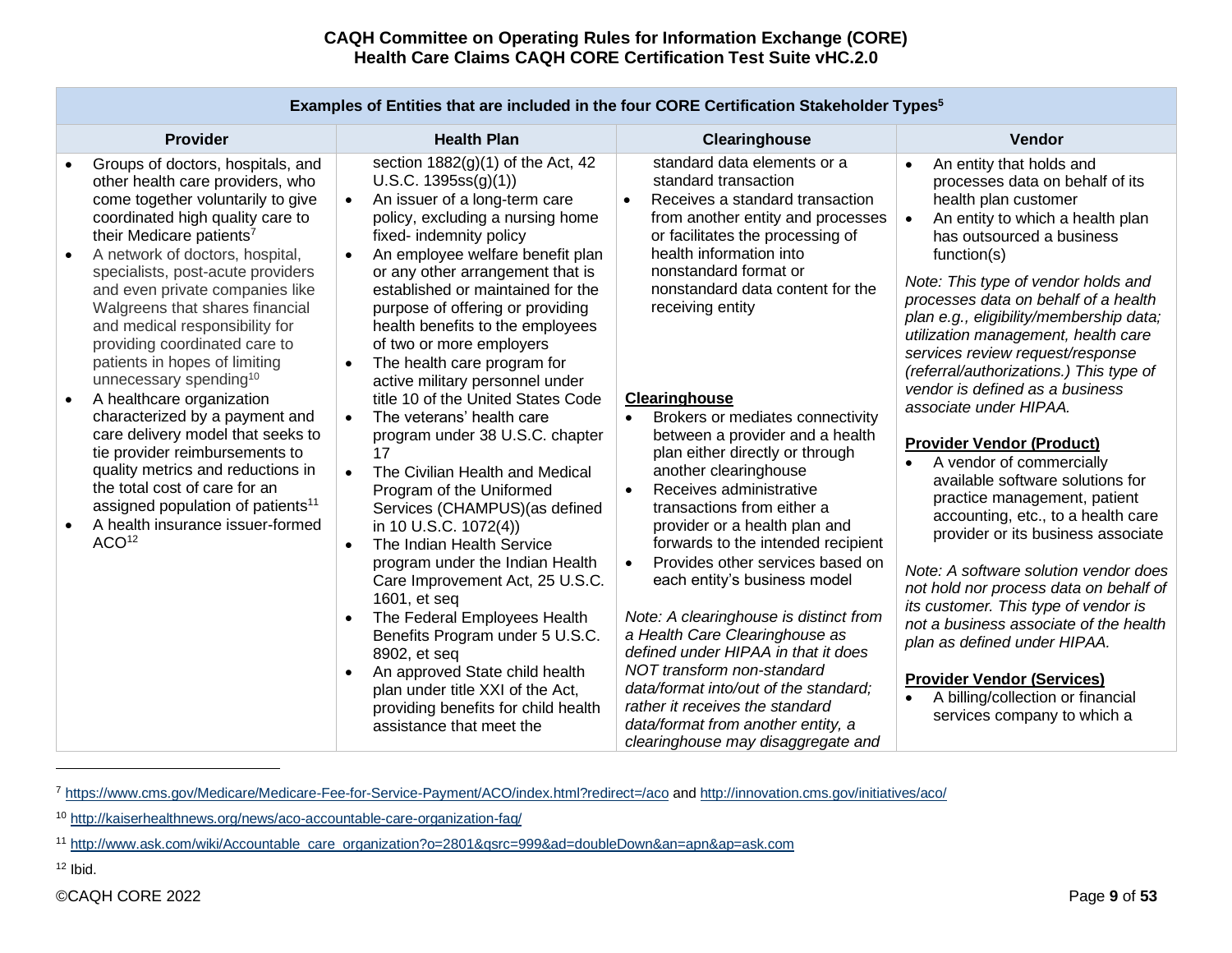| Examples of Entities that are included in the four CORE Certification Stakeholder Types <sup>5</sup> |                                                                                                                                                                                                                                                                                                                                                                                                                                                                                                                                                                                                                                                                                                                                                                                                                                                                                                                                                                                                                                                                                                                                                                                                         |                                                                                                                                                                                                                                                                                                                                                                                                                                                                                                                                                                                                                                                                                                                                                                                                                                                                                                                                                                                                                 |                                                                                                                                                                                                                                                                                                                                                                                                                                                                                                                                 |  |  |  |  |
|------------------------------------------------------------------------------------------------------|---------------------------------------------------------------------------------------------------------------------------------------------------------------------------------------------------------------------------------------------------------------------------------------------------------------------------------------------------------------------------------------------------------------------------------------------------------------------------------------------------------------------------------------------------------------------------------------------------------------------------------------------------------------------------------------------------------------------------------------------------------------------------------------------------------------------------------------------------------------------------------------------------------------------------------------------------------------------------------------------------------------------------------------------------------------------------------------------------------------------------------------------------------------------------------------------------------|-----------------------------------------------------------------------------------------------------------------------------------------------------------------------------------------------------------------------------------------------------------------------------------------------------------------------------------------------------------------------------------------------------------------------------------------------------------------------------------------------------------------------------------------------------------------------------------------------------------------------------------------------------------------------------------------------------------------------------------------------------------------------------------------------------------------------------------------------------------------------------------------------------------------------------------------------------------------------------------------------------------------|---------------------------------------------------------------------------------------------------------------------------------------------------------------------------------------------------------------------------------------------------------------------------------------------------------------------------------------------------------------------------------------------------------------------------------------------------------------------------------------------------------------------------------|--|--|--|--|
| <b>Provider</b>                                                                                      | <b>Health Plan</b>                                                                                                                                                                                                                                                                                                                                                                                                                                                                                                                                                                                                                                                                                                                                                                                                                                                                                                                                                                                                                                                                                                                                                                                      | Clearinghouse                                                                                                                                                                                                                                                                                                                                                                                                                                                                                                                                                                                                                                                                                                                                                                                                                                                                                                                                                                                                   | Vendor                                                                                                                                                                                                                                                                                                                                                                                                                                                                                                                          |  |  |  |  |
|                                                                                                      | requirements of section 2103 of<br>the Act, 42 U.S.C. 1397, et seq<br>The Medicare + Choice program<br>$\bullet$<br>under Part C of title XVIII of the<br>Act, 42 U.S.C. 1395w-21 through<br>1395w-28<br>A high risk pool that is a<br>$\bullet$<br>mechanism established under<br>State law to provide health<br>insurance coverage or<br>comparable coverage to eligible<br>individuals. Any other individual or<br>group plan, or combination of<br>individual or group plans, that<br>provides or pays for the cost of<br>medical care (as defined in<br>section 2791(a)(2) of the PHS<br>Act, 42 U.S.C. 300gg-91(a)(2))<br><b>Third Party Administrator (TPA)</b><br>An organization that processes<br>$\bullet$<br>insurance claims or certain<br>aspects of employee benefit<br>plans for a separate entity. This<br>can be viewed as "outsourcing"<br>the administration of the claims<br>processing, since the TPA is<br>performing a task traditionally<br>handled by the company<br>providing the insurance or the<br>company itself. Often, in the case<br>of insurance claims, a TPA<br>handles the claims processing for<br>an employer that self-insures its<br>employees. <sup>13</sup> | re-aggregate transactions and then<br>route/forward the transaction to<br>another entity.<br><b>Health Information Exchange</b><br>(Health Information Service<br>Provider)<br>Provides secure transmission of<br>$\bullet$<br>clinical information between<br>providers<br>Provides secure transaction of<br>$\bullet$<br>administration information<br>between providers and health<br>plans<br>Provides a "community of trust"<br>$\bullet$<br>for authentication of organizations<br>and end users within an<br>organization<br>May manage PKI digital<br>certifications for the "community"<br>May transform messages to the<br>$\bullet$<br>form acceptable by the receiver<br>Forwards clinical information to<br>$\bullet$<br>another HIE for intercommunity<br>information exchange<br><b>Employee Benefit Administrators</b><br>Provides services to employers to<br>$\bullet$<br>administer and manage a variety<br>of employee benefits, such as<br>medical insurance, pensions,<br>vacations, etc. | provider outsources some or all of<br>its financial functions<br>Note: This type of vendor holds and<br>processes data on behalf of a health<br>care provider, e.g., eligibility<br>verification, billing and collections.<br>This type of vendor is defined as a<br>business associate under HIPAA.<br><b>Human Resource Software Vendor</b><br>(Product or Service)<br>A company that offers to<br>$\bullet$<br>employers or employee benefit<br>administrators commercially<br>available software or cloud-based<br>services |  |  |  |  |

<sup>13</sup> http://en.wikipedia.org/wiki/Third-party\_administrator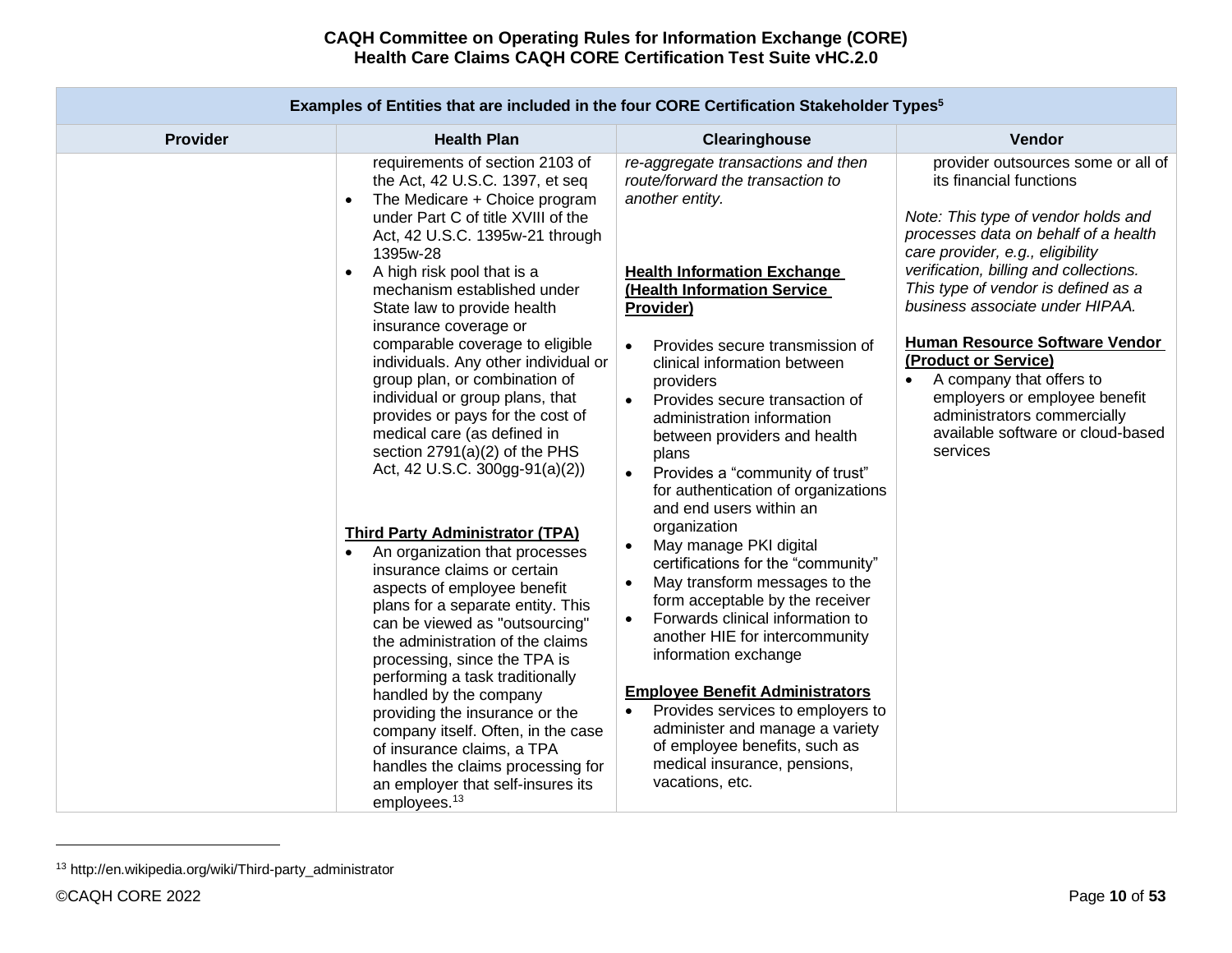|                 |                                                                                                                                                                                                                                                                                                                                                                                                                                                                                                                                                                                                                                                                                                                                                                                                                                                                                                                                                                                                                                 | Examples of Entities that are included in the four CORE Certification Stakeholder Types <sup>5</sup>                                                                                                                                                                                                                                                                                                                                                                                                                                                                                                                                                                                                                                                                                                                                                                                                                                                         |               |
|-----------------|---------------------------------------------------------------------------------------------------------------------------------------------------------------------------------------------------------------------------------------------------------------------------------------------------------------------------------------------------------------------------------------------------------------------------------------------------------------------------------------------------------------------------------------------------------------------------------------------------------------------------------------------------------------------------------------------------------------------------------------------------------------------------------------------------------------------------------------------------------------------------------------------------------------------------------------------------------------------------------------------------------------------------------|--------------------------------------------------------------------------------------------------------------------------------------------------------------------------------------------------------------------------------------------------------------------------------------------------------------------------------------------------------------------------------------------------------------------------------------------------------------------------------------------------------------------------------------------------------------------------------------------------------------------------------------------------------------------------------------------------------------------------------------------------------------------------------------------------------------------------------------------------------------------------------------------------------------------------------------------------------------|---------------|
| <b>Provider</b> | <b>Health Plan</b>                                                                                                                                                                                                                                                                                                                                                                                                                                                                                                                                                                                                                                                                                                                                                                                                                                                                                                                                                                                                              | Clearinghouse                                                                                                                                                                                                                                                                                                                                                                                                                                                                                                                                                                                                                                                                                                                                                                                                                                                                                                                                                | <b>Vendor</b> |
|                 | An insurance company may also<br>$\bullet$<br>use a TPA to manage its claims<br>processing, provider networks,<br>utilization review, or membership<br>functions. While some third-party<br>administrators may operate as<br>units of insurance companies,<br>they are often independent. <sup>14</sup><br><b>Administrative Services Only</b><br>(ASO)<br>A contract under which a third<br>$\bullet$<br>party administrator or an insurer<br>agrees to provide administrative<br>services to an employer in<br>exchange for a fixed fee per<br>employee <sup>15</sup><br>An arrangement in which an<br>$\bullet$<br>organization funds its own<br>employee benefit plan such as a<br>pension plan or health insurance<br>program but hires an outside firm<br>to perform specific administrative<br>services, e.g., an organization<br>may hire an insurance company<br>to evaluate and process claims<br>under its employee health plan<br>while maintaining the<br>responsibility to pay the claims<br>itself <sup>17</sup> | <b>Health Insurance Marketplaces or</b><br>Exchanges <sup>16</sup><br>Private exchanges which may<br>$\bullet$<br>predate the Affordable Care Act<br>to facilitate insurance plans for<br>employees of small and medium<br>size businesses<br>Exchanges are not themselves<br>$\bullet$<br>insurers, so they do not bear risk<br>themselves, but they do<br>determine the insurance<br>companies that are allowed to<br>participate<br>Health Insurance Exchanges use<br>$\bullet$<br>electronic data interchange to<br>transmit required information<br>between the Exchanges and<br>Carriers (trading partners), in<br>particular enrollment information<br>and premium payment<br>information<br>Value Added Network <sup>19</sup><br>A Value-added Network (VAN)<br>is a hosted service offering that<br>acts as an intermediary<br>between business partners<br>sharing standards based or<br>proprietary data via shared<br><b>Business Processes.</b> |               |

 $14$  Ibid.

<sup>15</sup> [http://en.termwiki.com/EN/administrative\\_services\\_only\\_\(ASO\)\\_contract](http://en.termwiki.com/EN/administrative_services_only_(ASO)_contract)

<sup>17</sup> <http://www.investopedia.com/terms/a/administrative-services-only.asp>

<sup>16</sup> http://en.wikipedia.org/wiki/Health\_insurance\_marketplace

<sup>19</sup> http://en.wikipedia.org/wiki/Value-added\_network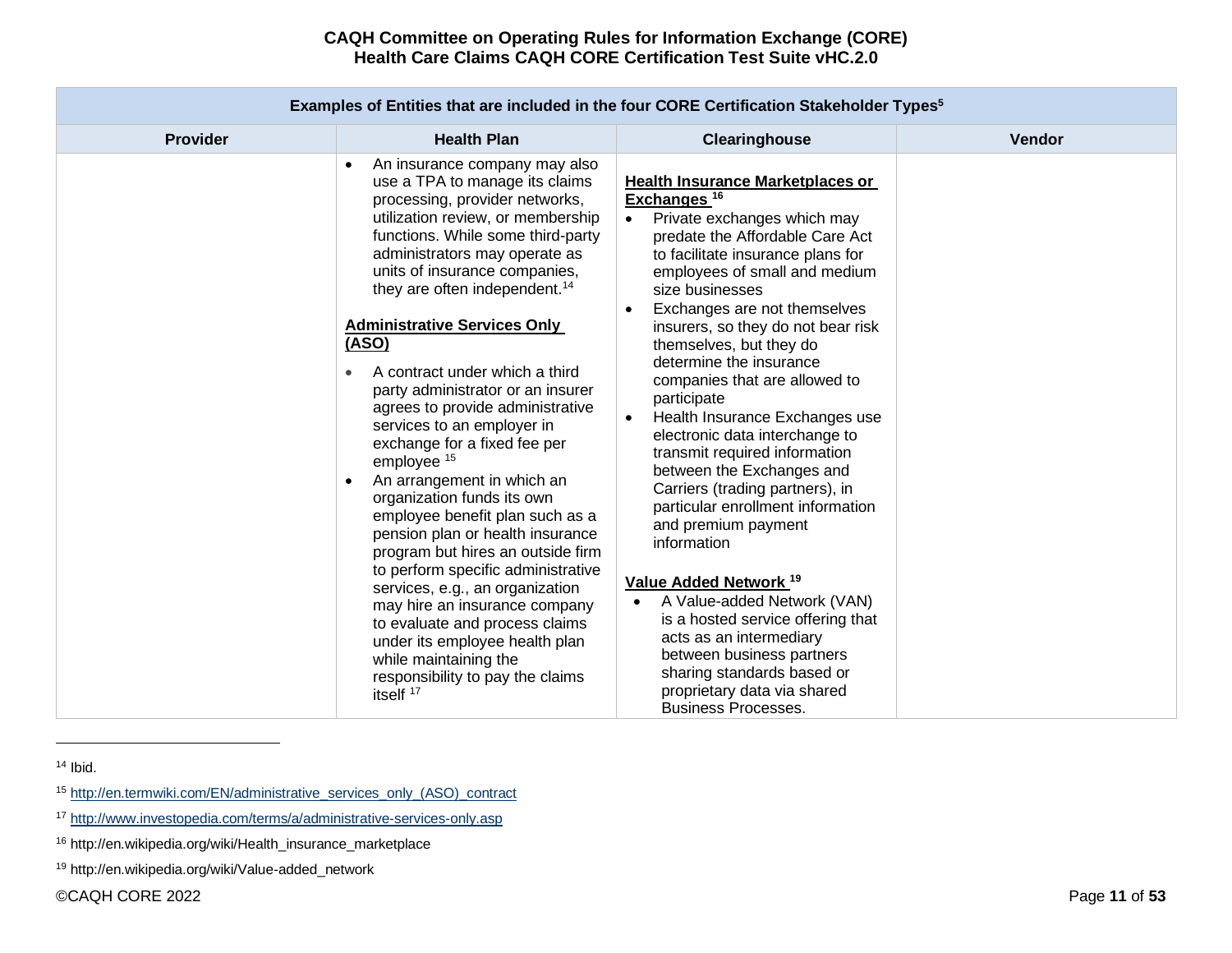| Examples of Entities that are included in the four CORE Certification Stakeholder Types <sup>5</sup> |                                                                                                                                                                                                                                                                                                                                                                                                                                                                                        |               |               |  |  |  |  |  |  |
|------------------------------------------------------------------------------------------------------|----------------------------------------------------------------------------------------------------------------------------------------------------------------------------------------------------------------------------------------------------------------------------------------------------------------------------------------------------------------------------------------------------------------------------------------------------------------------------------------|---------------|---------------|--|--|--|--|--|--|
| <b>Provider</b>                                                                                      | <b>Health Plan</b>                                                                                                                                                                                                                                                                                                                                                                                                                                                                     | Clearinghouse | <b>Vendor</b> |  |  |  |  |  |  |
|                                                                                                      | An arrangement under which an<br>insurance carrier, its subsidiary or<br>an independent organization will<br>handle the administration of<br>claims, benefits, reporting and<br>other administrative functions for<br>a self-insured plan 18<br><b>Health Plan Agent</b><br>Any entity that performs HIPAA-<br>required functions or services for<br>a health plan and may include<br>other entities that take the role of<br>a health plan in HIPAA-mandated<br>standard transactions |               |               |  |  |  |  |  |  |

## *3.3. User Quick Start Guide*

<span id="page-11-0"></span>An entity can access a User Quick Start Guide specific to a set of CAQH CORE Operating Rules for which it is seeking certification when it initially establishes its testing profile on the CORE-authorized Testing Vendor's test site. The User Quick Start Guide is to be used in connection with CORE-authorized Testing Vendor's certification testing system. It is meant to serve as an instruction document for the design and general utility of the testing system and is not a step-by-step CORE Certification guide.

## *3.4. Guidance for Providers and Health Plans Seeking CAQH CORE Certification that work with Agents*

<span id="page-11-1"></span>Any Provider or Health Plan seeking CORE Certification must undergo certification testing in accordance with the CAQH CORE Certification Test Suite. However, a Provider or a Health Plan may also be CORE-certified when it outsources various functions to a third party, i.e., a Business Associate (referenced as an agent in the CAQH CORE Health Care Claims Operating Rules*)*. Thus, the Detailed Step-by-Step Test Scripts recognize that a Provider or a Health Plan may use a Business Associate to perform some or all of the HIPAA-mandated functions required by the HIPAA-mandated standards and/or the HIPAA-mandated CAQH CORE Operating Rules on its behalf.

When a Provider or a Health Plan outsources some functions to a Business Associate, both the Provider or Health Plan and its respective Business Associate to which the functions are outsourced will need to undergo CORE Certification Testing in order for the Provider or the Health Plan to become CORE Certified. The requirements for meeting the CAQH CORE rule requirements for either a Provider or a Health Plan differ by situation and such variability is dependent on how the Provider or the Health Plan interacts with its Business Associate and what services (i.e., functions and capabilities) its Business Associate provides to it. For example, a Health Plan seeking Health Care Claims CORE Certification that uses a clearinghouse may have some unique circumstances when undergoing

<sup>18</sup> <http://www.totalreturnannuities.com/annuity-glossary/a/administrative-services-only-aso-agreement.html>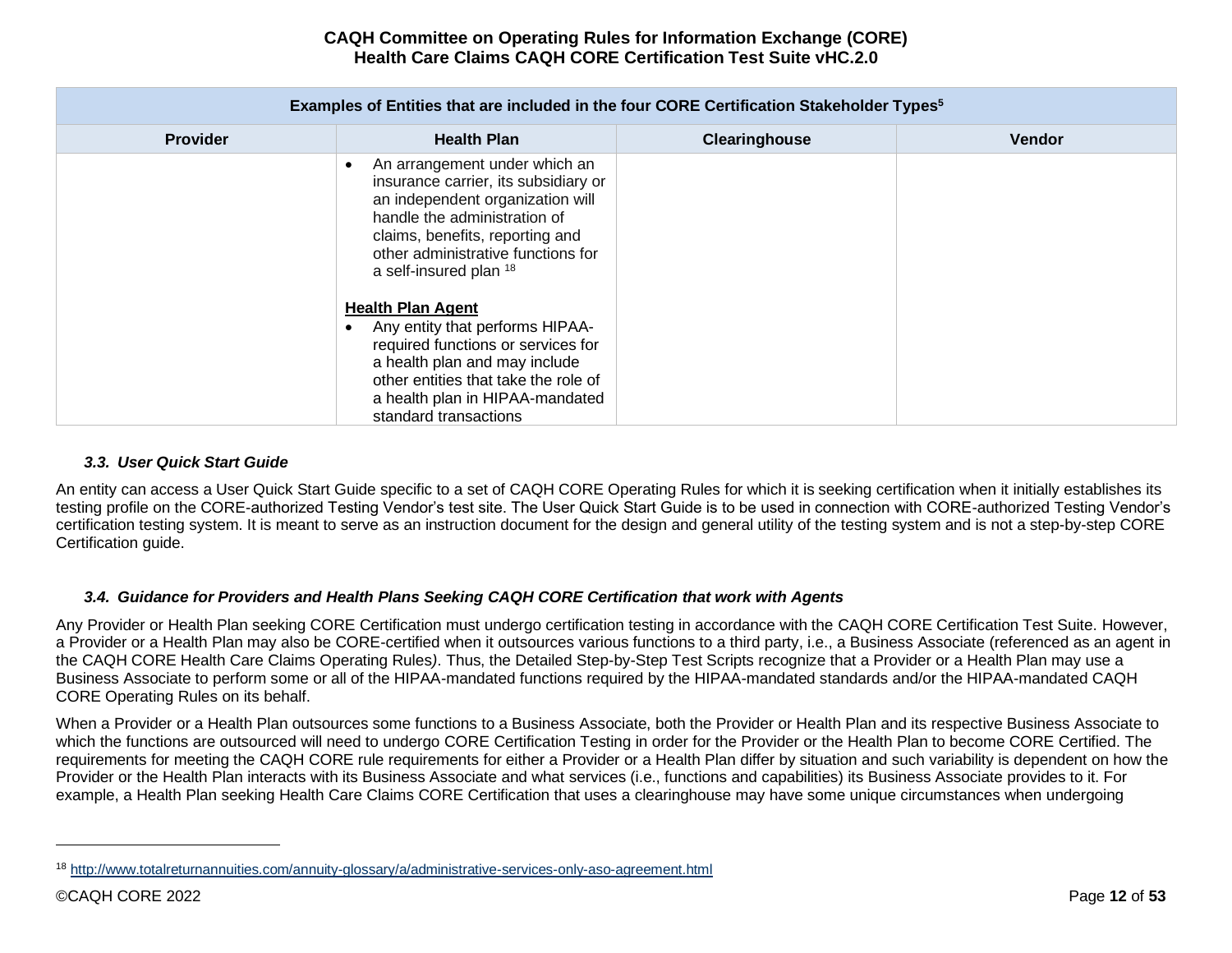certification testing. Because there is a clearinghouse between the Health Plan's system and the Provider's system, the clearinghouse will act as a "proxy" for some of the CORE Certification requirements outlined in the Health Care Claims CAQH CORE Certification Test Suite*.*

Keep in mind that certification testing will differ by each Test Scenario and each Detailed Step-by-Step Test Script. Dependent upon the agreement between the Provider or the Health Plan and the clearinghouse, the Provider or the Health Plan may not have to undergo certification testing for some aspects of the rules. In such a case, the Provider or the Health Plan must provide a rationale statement which explains the situation to the CORE-authorized Testing Vendor for each test script for which the N/A option is chosen and the Provider or the Health Plan will need to be prepared for a review of the rationale with CAQH CORE staff.

# *3.5. CORE Master Test Bed Data*

<span id="page-12-0"></span>The Health Care Claims CAQH CORE Certification Test Suite requires that all organizations seeking Health Care Claims CORE Certification be tested using the same CORE Master Test Bed Data. The scope of the CORE Master Test Bed Data is limited to data needed for entities seeking to become Health Care Claims CORE-certified to create and populate their internal files and/or databases addressing prior authorization only. These data are then used for internal precertification testing and formal Health Care Claims CORE Certification Testing for the following CAQH CORE Health Care Claims rule requirements:

• CAQH CORE Attachments Health Care Claims Data Content Rule

The CORE Master Test Bed Data is available at no cost to any entity in Excel spreadsheet format so that organizations may easily extract the key data elements and load them into their internal test databases. CORE Master Test Bed Data does not include all data that an entity may require to load into their internal systems; therefore, entities may need to add other data to the CORE Master Test Bed Data when loading internal systems.

The CAQH CORE-authorized testing vendor uses only the CORE Master Test Bed Data to conduct Health Care Claims CORE Certification testing for the CAQH CORE Attachments Health Care Claims Data Content rule.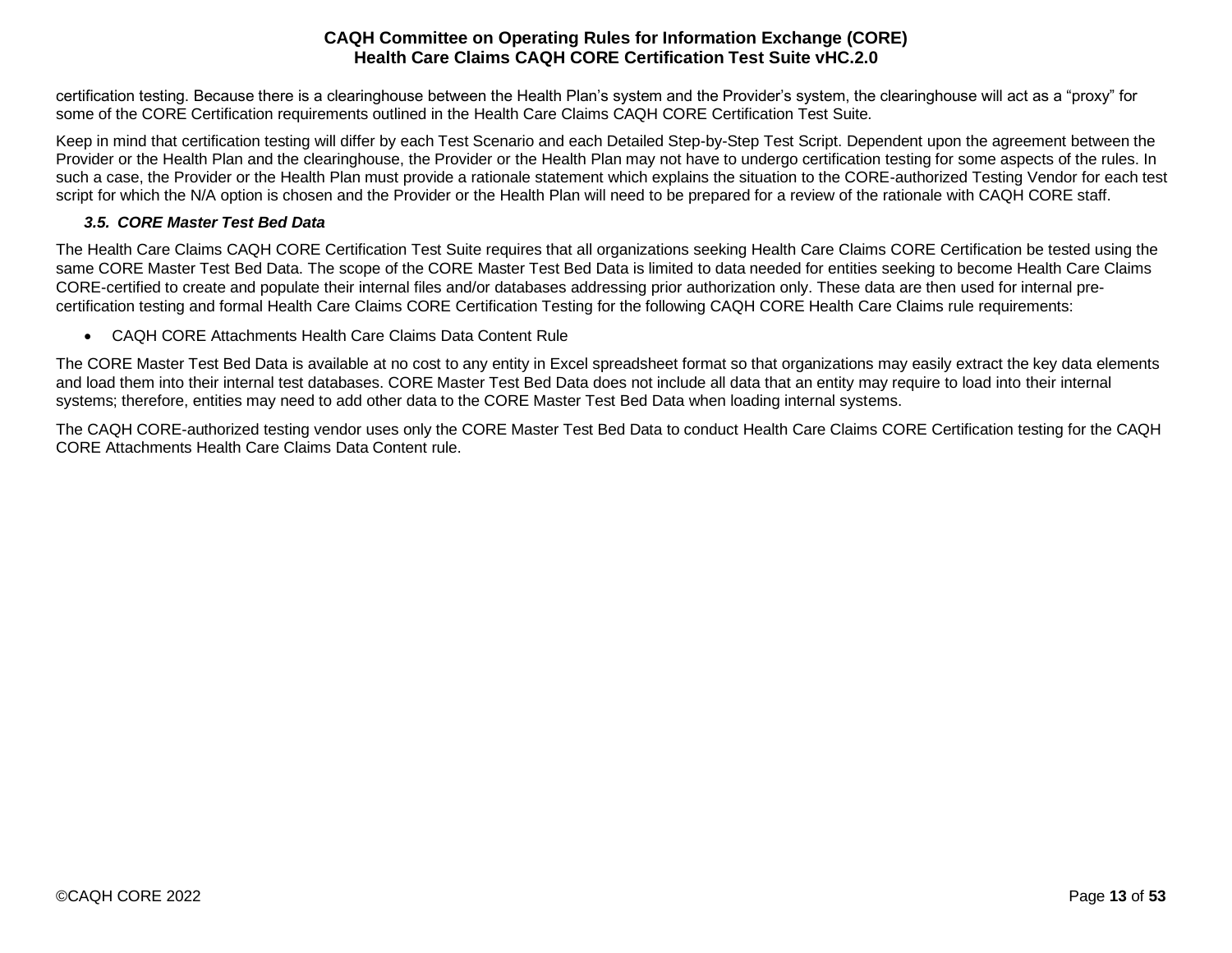# <span id="page-13-1"></span><span id="page-13-0"></span>**4. CAQH CORE Health Care Claims (837) Infrastructure Rule Test Scenario**

## *4.1. CAQH CORE Health Care Claims (837) Infrastructure Rule Key Requirements*

Note: This section identifies at a high level the key requirements of this rule. Refer to the rule document for the specific language of the rule which governs. Section numbers in parentheses following each key requirement refer to the specific rule section which applies.

### *Processing Mode Requirements (§4.1)*

- A HIPAA covered health plan or its agent must implement server requirements for Batch Processing Mode.
- A HIPAA covered health plan or its agent may optionally implement server requirements for Real Time Processing Mode.

## *Connectivity Requirements (§4.2)*

HIPAA-covered entity and its agent must be able to support the most recent published and CAQH CORE adopted version of the CAQH CORE Connectivity Rule. *System Availability Requirements (§4.3)*

- A HIPAA covered health plan or its agent's system availability must be no less than 90 percent per calendar week for both Real Time and Batch Processing Modes.
- A HIPAA-covered health plan and its agent may choose to use an additional 24 hours of scheduled system downtime per calendar quarter.
- A HIPAA covered health plan or its agent must publish their regularly scheduled system downtime in an appropriate manner.
- A HIPAA covered health plan or its agent must publish the schedule of non-routine downtime at least one week in advance.
- A HIPAA covered health plan or its agent must provide information within one hour of realizing downtime will be needed in the event of unscheduled/emergency downtime.
- No response is required during scheduled or unscheduled/emergency downtime(s).
- A HIPAA covered health plan or its agent must establish and publish its own holiday schedule.

## *Use of Acknowledgements Requirements (§4.4, §4.5)*

- A HIPAA covered health plan or its agent must return an ASC X12C v5010 999 for any Functional Group of an ASC X12N v5010 837 claim transaction set except when it receives an ASC X12N v5010 837 claim transaction set submitted in Real Time Processing Mode without adjudication which is not rejected.
- The ASC X12C v5010 999 must report each error detected to the most specific level of detail supported by the ASC X12C v5010 999.
- A HIPAA covered health plan or its agent must acknowledge each claim received in any Functional Group of an ASC X12N v5010 837 claim transaction set using the ASC X12N v5010 277CA except when the ASC X12N v5010 837 claim transaction set is rejected.
- The receiver of an ASC X12C v5010 999 and ASC X12N v5010 277CA must
	- Process any ASC X12C v5010 999 within one business day of its receipt, and
	- Process any ASC X12N v5010 277CA within one business day of its receipt, and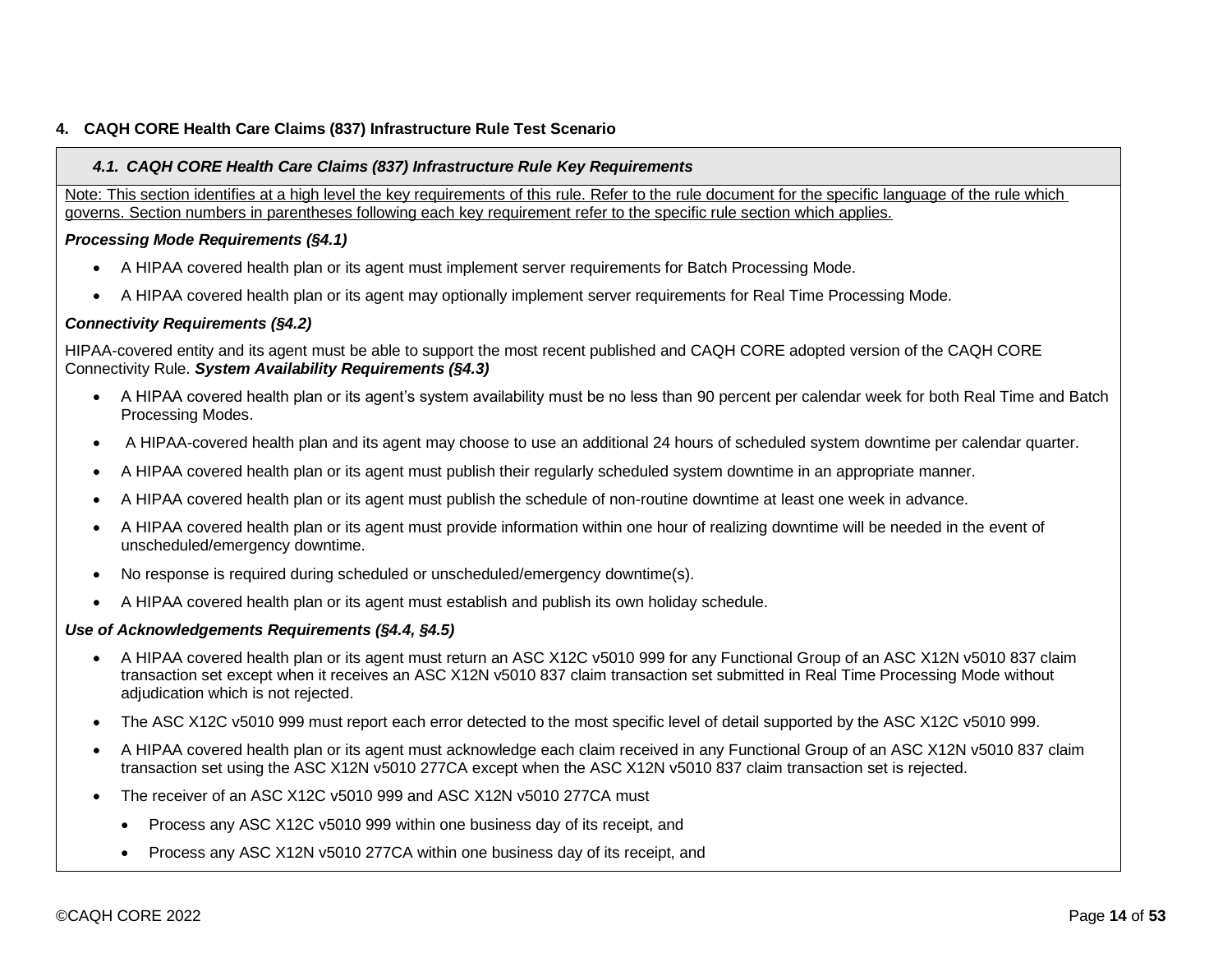## *4.1. CAQH CORE Health Care Claims (837) Infrastructure Rule Key Requirements*

- Recognize all error conditions that can be specified using all standard acknowledgements named in this rule, and
- Pass all such error conditions to the end user as appropriate

Or

• Display to the end user text that uniquely describes the specific error condition(s).

### *Response Time Requirements (§4.4.2)*

- When an ASC X12N v5010 837 claim has been submitted by a HIPAA covered provider or its agent by 9:00 pm Eastern Time of a business day, all ASC X12C v5010 999 and ASC X12N v5010 277CA must be available for pick up by 7:00 am Eastern Time on the second business day following submission.
- Each HIPAA covered entity must support this maximum response time to ensure that at least 90 percent of all required responses are returned within the specified maximum response time as measured within a calendar month.
- Each HIPAA covered entity must capture, log, audit, match and report the date (YYYYMMDD), time (HHMMSS) and control numbers from its own internal systems and the corresponding data received from its trading partners.

#### *Companion Guide Requirements (§4.6.1)*

• A Companion Guide covering the ASC X12N v5010 837 claim published by a HIPAA covered health plan or its agent must follow the format/flow as defined in the CAQH CORE Master Companion Guide Template.

## <span id="page-14-0"></span>*4.2. CAQH CORE Health Care Claims (837) Infrastructure Rule Conformance Testing Requirements*

These scenarios test the following conformance requirements of the CAQH CORE Health Care Claims (837) Infrastructure Rule. Other requirements of this rule that may not be listed below are not included in this test scenario. Notwithstanding, CORE-certified entities are required to comply with all specifications of the rule not included in this test scenario. Note: Clearinghouses and/or vendors undergoing CORE Certification Testing should refer to Detailed Step-by-Step Test Scripts for applicable test scripts.

#### *System Availability*

Demonstrate its ability to publish to its trading partner community the following schedules:

- Its regularly scheduled downtime schedule, including holidays and
- Its notice of non-routine downtime showing schedule of times down, and
- A notice of unscheduled/emergency downtime notice.

#### *Acknowledgements*

- An ASC X12C v5010 999 is returned to indicate either acceptance, acceptance with errors, or rejection a Functional Group of an ASC X12N v5010 837 claim transaction set when the ASC X12N v5010 837 is submitted in batch processing mode.
- An ASC X12C v5010 999 is returned to indicate rejection only when the ASC X12N v5010 837 submitted in real time is rejected.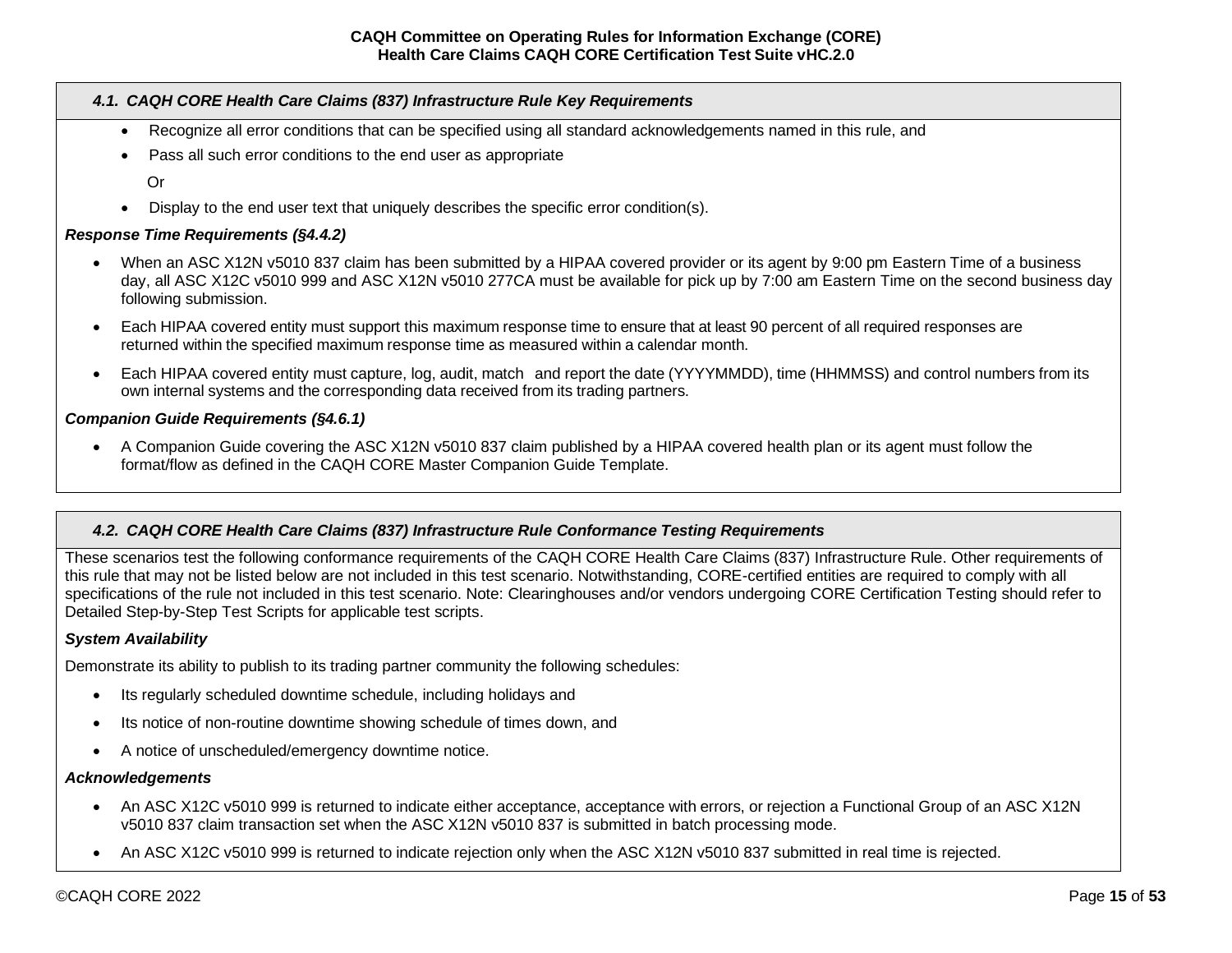## *4.2. CAQH CORE Health Care Claims (837) Infrastructure Rule Conformance Testing Requirements*

• An ASC X12N v5010 277CA is returned to indicate either acceptance, acceptance with errors, or rejection of each claim received in an ASC X12N v5010 837 claim transaction set that was not rejected with an ASC X12C v5010 999.

### *Response Time*

• Demonstrate the ability to capture, log, audit, match, and report the date (YYYYMMDD), time (HHMMSS) and control numbers from its own internal systems and its trading partners.

### *Companion Guide*

Submission to a CAQH CORE-authorized Testing Vendor the following:

- A copy of the table of contents of its official ASC X12N v5010 837 companion guide.
- A copy of a page of its official ASC X12N v5010 837 companion guide depicting its conformance with the format for specifying the ASC X12N v5010 837 data content requirements.
	- Such submission may be in the form of a hard copy paper document, an electronic document, or a URL where the table of contents and an example of the companion guide is located.

### <span id="page-15-0"></span>*4.3. CAQH CORE Health Care Claims (837) Infrastructure Rule Test Scripts Assumptions*

- The entity has implemented in its production environments the necessary policies, procedures and method(s) required to conform to the System Availability requirements.
- The test scripts will not include comprehensive testing requirements to test for all possible permutations of the CAQH CORE requirements of the rule.
- All communications sessions and logons are valid; no error conditions are created or encountered.
- The health plan's EDI management system generates a syntactically correct ASC X12 interchange containing the ASC X12N v5010 277CA and ASC X12C v5010 999 transactions.
- Test scripts will test ONLY for valid and invalid ASC X12 Interchange, Functional Group, Transaction Set control segments and will not test for ASC X12N v5010 837, ASC X12N v5010 277CA, and ASC X12C v5010 999 data content.
- The detailed content of the companion guide will not be submitted to the CORE-authorized Testing Vendor.
- The detailed content of the companion quide will not be examined nor evaluated.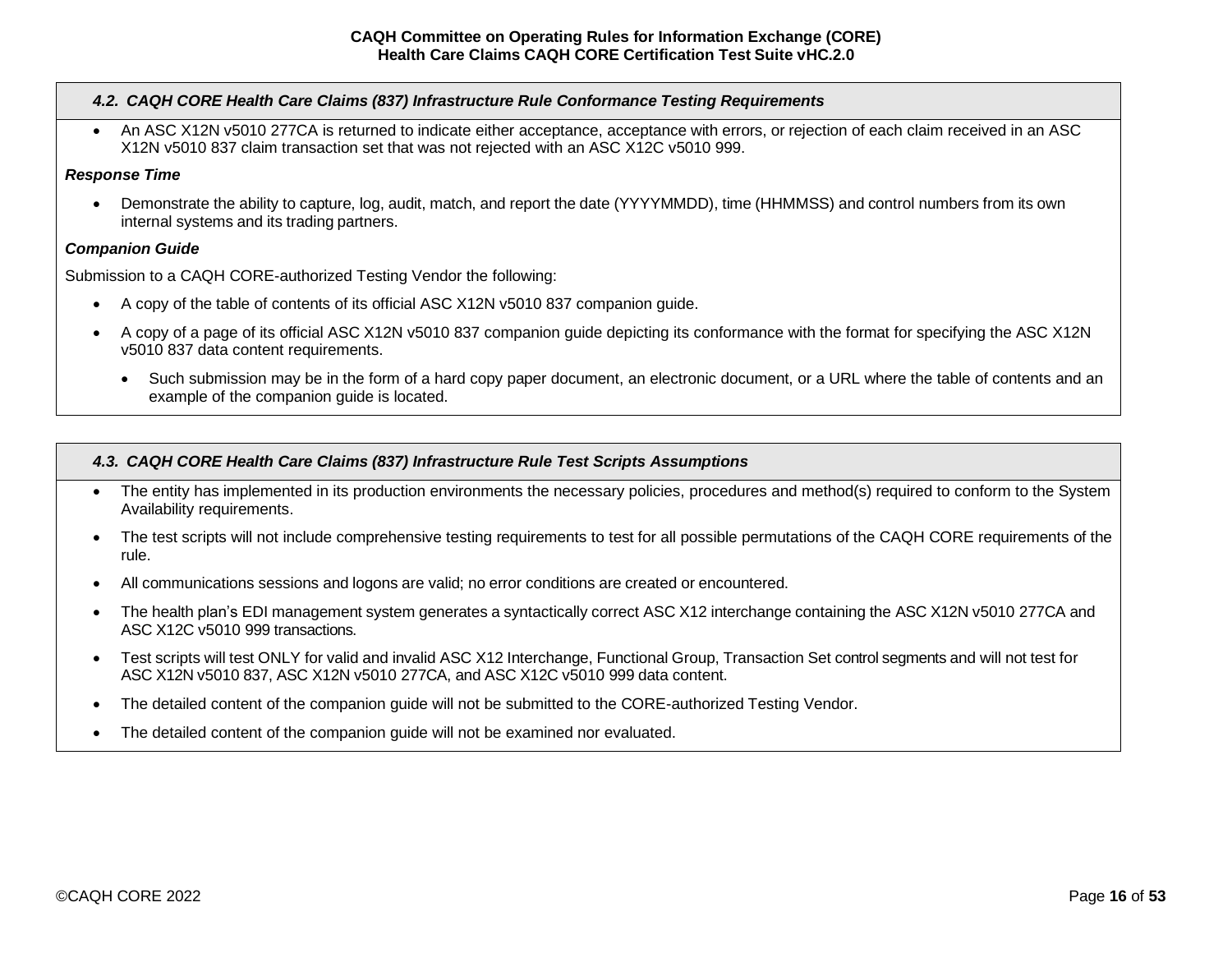# *4.4. CAQH CORE Health Care Claims (837) Infrastructure Rule Detailed Step-By-Step Test Scripts*

<span id="page-16-0"></span>CORE Certification Testing is not exhaustive. The CAQH CORE Certification Test Suite does not include comprehensive testing requirements that test for all possible permutations of each rule. An individual test script may be testing for more than one item, and, as noted in the "Stakeholder" column, each test script tests for the role of the Stakeholder(s) to which the test script applies.

The Detailed Step-by-Step Test Scripts below specify the stakeholder type to which each test script applies. A stakeholder may indicate that a specific test script does not apply to it. In this case the stakeholder is required to provide a rationale for why a specific test script is not applicable and be prepared for a review of the rationale with CAQH CORE staff.

When establishing a Certification Test Profile with a CORE-authorized Testing Vendor a Vendor will be given the option to indicate if the product it is certifying is a Provider-facing product or a Health Plan-facing product. Therefore, the Detailed Step-by-Step Test Scripts applicable to a Provider apply to a Provider-facing product. Similarly, Detailed Step-by-Step Test Scripts applicable to a Health Plan apply to a Health Plan-facing product.

|                  | <b>System Availability</b>                                                                                  |                                                                                                                                |                      |             |                        |     |          |                                                                                                                |               |             |
|------------------|-------------------------------------------------------------------------------------------------------------|--------------------------------------------------------------------------------------------------------------------------------|----------------------|-------------|------------------------|-----|----------|----------------------------------------------------------------------------------------------------------------|---------------|-------------|
| <b>Test</b><br># | Criteria                                                                                                    | <b>Expected Result</b>                                                                                                         | <b>Actual Result</b> | <b>Pass</b> | Fail                   | N/A |          | <b>Stakeholder</b><br>A checkmark in the<br>box indicates the<br>stakeholder type to<br>which the test applies |               |             |
|                  |                                                                                                             |                                                                                                                                |                      |             |                        |     | Provider | Plan<br>Health                                                                                                 | Clearinghouse | Vendor      |
|                  | Publication of regularly<br>scheduled downtime, including<br>holidays and method(s) for<br>such publication | Submission of actual published<br>copies of regularly scheduled<br>downtime including holidays<br>and method(s) of publishing  |                      | Pass        | $\Box$ Fail            |     |          | $\boxtimes$                                                                                                    | $\boxtimes$   | $\boxtimes$ |
| 2                | Publication of non-routine<br>downtime notice and method(s)<br>for such publication                         | Submission of a sample notice<br>of non-routine downtime<br>including scheduled of down<br>time and method(s) of<br>publishing |                      | Pass        | Fail<br>$\blacksquare$ |     |          | $\boxtimes$                                                                                                    | $\boxtimes$   | $\boxtimes$ |
| 3                | Publication of<br>unscheduled/emergency<br>downtime notice and method(s)<br>for such publication            | Submission of a sample notice<br>of unscheduled/emergency<br>downtime including method(s)<br>of publishing                     |                      | Pass        | $\square$ Fail         |     |          | $\boxtimes$                                                                                                    | $\boxtimes$   | $\boxtimes$ |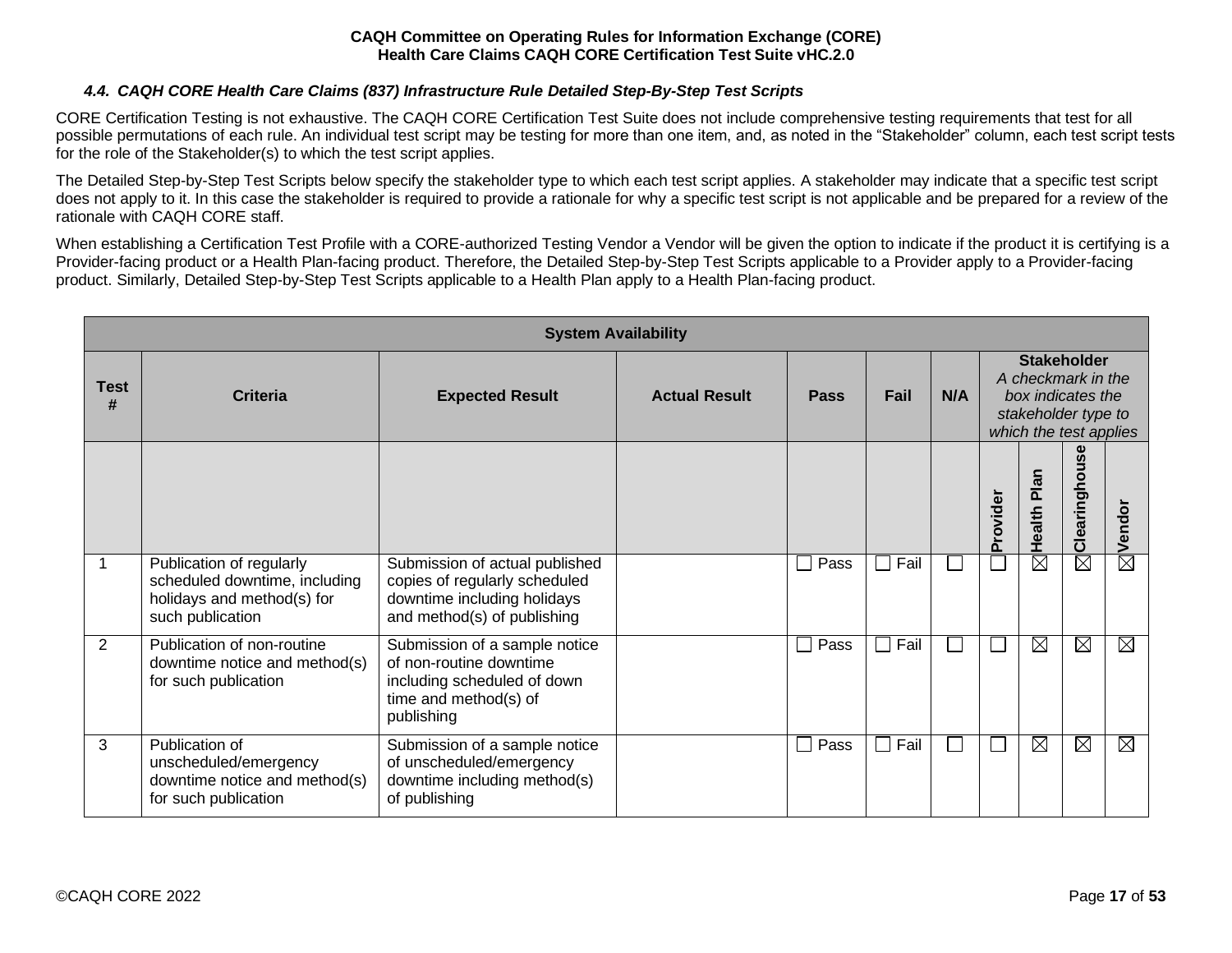|                  | <b>Acknowledgements</b>                                                                                                                              |                                                                                                                                          |                      |                      |      |              |              |                                                                                                                |                        |             |
|------------------|------------------------------------------------------------------------------------------------------------------------------------------------------|------------------------------------------------------------------------------------------------------------------------------------------|----------------------|----------------------|------|--------------|--------------|----------------------------------------------------------------------------------------------------------------|------------------------|-------------|
| <b>Test</b><br># | <b>Criteria</b>                                                                                                                                      | <b>Expected Result</b>                                                                                                                   | <b>Actual Result</b> | <b>Pass</b>          | Fail | N<br>A       |              | <b>Stakeholder</b><br>A checkmark in the<br>box indicates the<br>stakeholder type to<br>which the test applies |                        |             |
|                  |                                                                                                                                                      |                                                                                                                                          |                      |                      |      |              | Provider     | Plan<br>Health                                                                                                 | Clearinghouse          | Vendor      |
| 4                | An ASC X12C v5010 999 is<br>returned on a rejected ASC X12<br>Functional Group of ASC X12N<br>v5010 837 in either real time or<br>batch              | An ASC X12C v5010 999 is<br>returned                                                                                                     |                      | Pass<br>$\Box$       | Fail | $\mathbf{I}$ |              | $\boxtimes$                                                                                                    | $\overline{\boxtimes}$ | 囟           |
| 5                | An ASC X12C v5010 999 is not<br>returned on an accepted ASC<br>X12 Functional Group of an<br>ASC X12N v5010 837 in real<br>time                      | No ASC X12C v5010 999 is<br>returned                                                                                                     |                      | Pass<br>$\Box$       | Fail | $\mathbf{I}$ |              | $\boxtimes$                                                                                                    | $\boxtimes$            | $\boxtimes$ |
| 6                | An ASC X12C v5010 999 is<br>returned on any accepted ASC<br>X12 Functional Group of an<br>ASC X12N v5010 837 in batch                                | An ASC X12C v5010 999 is<br>returned on any accepted ASC<br>X12 Functional Group of an<br>ASC X12N v5010 837 in batch                    |                      | Pass<br>$\mathsf{L}$ | Fail | $\mathbf{L}$ |              | $\boxtimes$                                                                                                    | $\boxtimes$            | $\boxtimes$ |
| $\overline{7}$   | An ASC X12N v5010 277CA<br>transaction is returned for a<br>transaction set that complies<br>with the ASC X12N v5010 837<br>TR3 implementation guide | An ASC X12N v5010 277CA is<br>returned for a transaction set<br>that complies with the ASC<br>X12N v5010 837 TR3<br>implementation guide |                      | Pass<br>$\Box$       | Fail | $\mathbf{L}$ | $\mathsf{L}$ | $\boxtimes$                                                                                                    | $\boxtimes$            | $\boxtimes$ |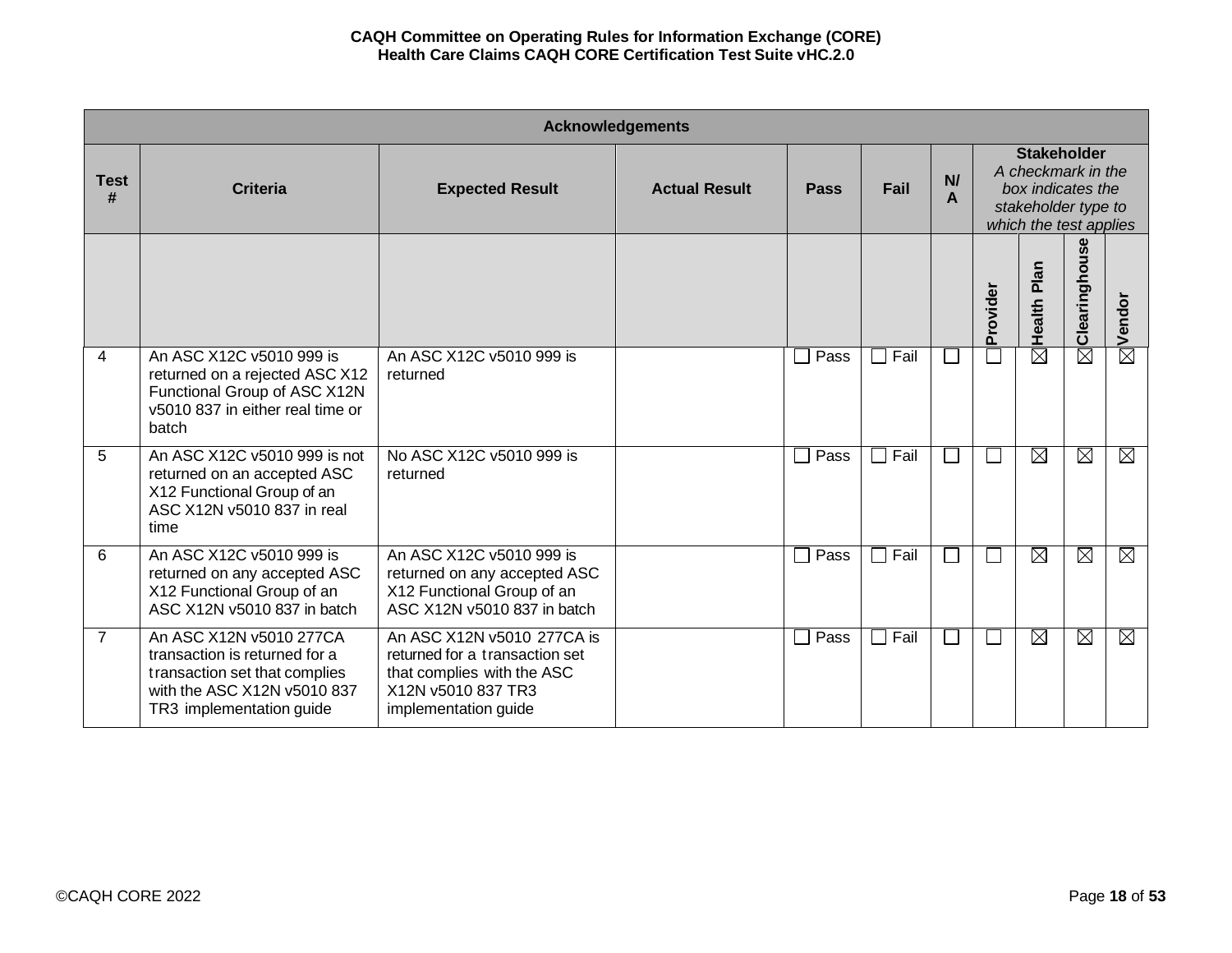|                  | <b>Response Time</b>                                                                                                                                                                                                                                                                                                                                                                                                                          |                                                                                                          |                      |             |            |     |          |                                                                                                                |               |                    |
|------------------|-----------------------------------------------------------------------------------------------------------------------------------------------------------------------------------------------------------------------------------------------------------------------------------------------------------------------------------------------------------------------------------------------------------------------------------------------|----------------------------------------------------------------------------------------------------------|----------------------|-------------|------------|-----|----------|----------------------------------------------------------------------------------------------------------------|---------------|--------------------|
| <b>Test</b><br># | <b>Criteria</b>                                                                                                                                                                                                                                                                                                                                                                                                                               | <b>Expected Result</b>                                                                                   | <b>Actual Result</b> | <b>Pass</b> | Fail       | N/A |          | <b>Stakeholder</b><br>A checkmark in the box<br>indicates the<br>stakeholder type to<br>which the test applies |               |                    |
|                  |                                                                                                                                                                                                                                                                                                                                                                                                                                               |                                                                                                          |                      |             |            |     | Provider | Plan<br>Health I                                                                                               | Clearinghouse | $\boxtimes$ Vendor |
| 8                | Verify that outer most<br>communications module(s)<br>transmits all required data<br>elements in the message. If the<br>entity uses an alternate<br>communication method to<br>HTTP/S, the entity must store<br>enough information from the<br>ASC X12 Interchange,<br>Functional Group and<br>Transaction Set to uniquely<br>identify the transmission in<br>addition to the times that the<br>request was received and<br>response was sent | Submission of the output a<br>system-generated audit log<br>report showing all required<br>data elements |                      | Pass        | ΙI<br>Fail |     |          | $\overline{\boxtimes}$                                                                                         | $\boxtimes$   |                    |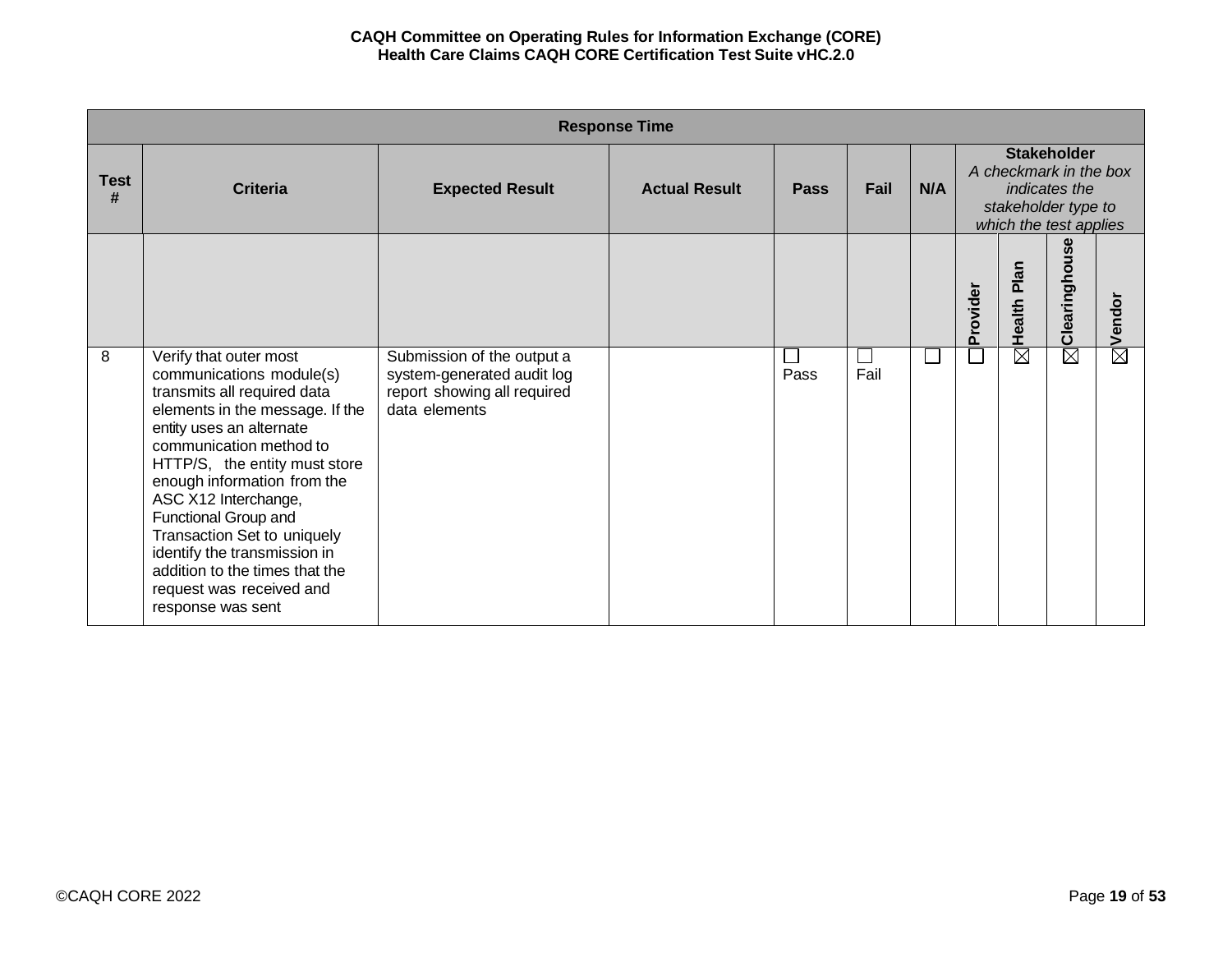|                  | <b>Companion Guide</b>                                                                                                                                                                  |                                                                                                                                                                                                          |                      |             |                |              |          |                                                                                                                |               |                    |  |
|------------------|-----------------------------------------------------------------------------------------------------------------------------------------------------------------------------------------|----------------------------------------------------------------------------------------------------------------------------------------------------------------------------------------------------------|----------------------|-------------|----------------|--------------|----------|----------------------------------------------------------------------------------------------------------------|---------------|--------------------|--|
| <b>Test</b><br># | <b>Criteria</b>                                                                                                                                                                         | <b>Expected Result</b>                                                                                                                                                                                   | <b>Actual Result</b> | <b>Pass</b> | Fail           | N/A          |          | <b>Stakeholder</b><br>A checkmark in the box<br>indicates the<br>stakeholder type to<br>which the test applies |               |                    |  |
|                  |                                                                                                                                                                                         |                                                                                                                                                                                                          |                      |             |                |              | Provider | <b>Plai</b><br>Health I                                                                                        | Clearinghouse | $\boxtimes$ Vendor |  |
| 9                | Companion Guide conforms to<br>the flow and format of the<br><b>CAQH CORE Master</b><br><b>Companion Guide Template</b>                                                                 | Submission of the Table of<br>Contents of the 837<br>companion guide, including an<br>example of the ASC X12N<br>v5010 837 content<br>requirements                                                       |                      | Pass        | $\Box$<br>Fail | $\mathbf{L}$ |          | $\boxtimes$                                                                                                    | $\boxtimes$   |                    |  |
| 10               | Companion Guide conforms to<br>the format for presenting each<br>segment, data element and<br>code flow and format of the<br><b>CAQH CORE Master</b><br><b>Companion Guide Template</b> | Submission of a page of the<br>ASC X12N v5010 837<br>companion guide depicting the<br>presentation of segments,<br>data elements and codes<br>showing conformance to the<br>required presentation format |                      | Pass        | $\Box$<br>Fail | $\mathbb{R}$ |          | $\boxtimes$                                                                                                    | ⊠             | $\boxtimes$        |  |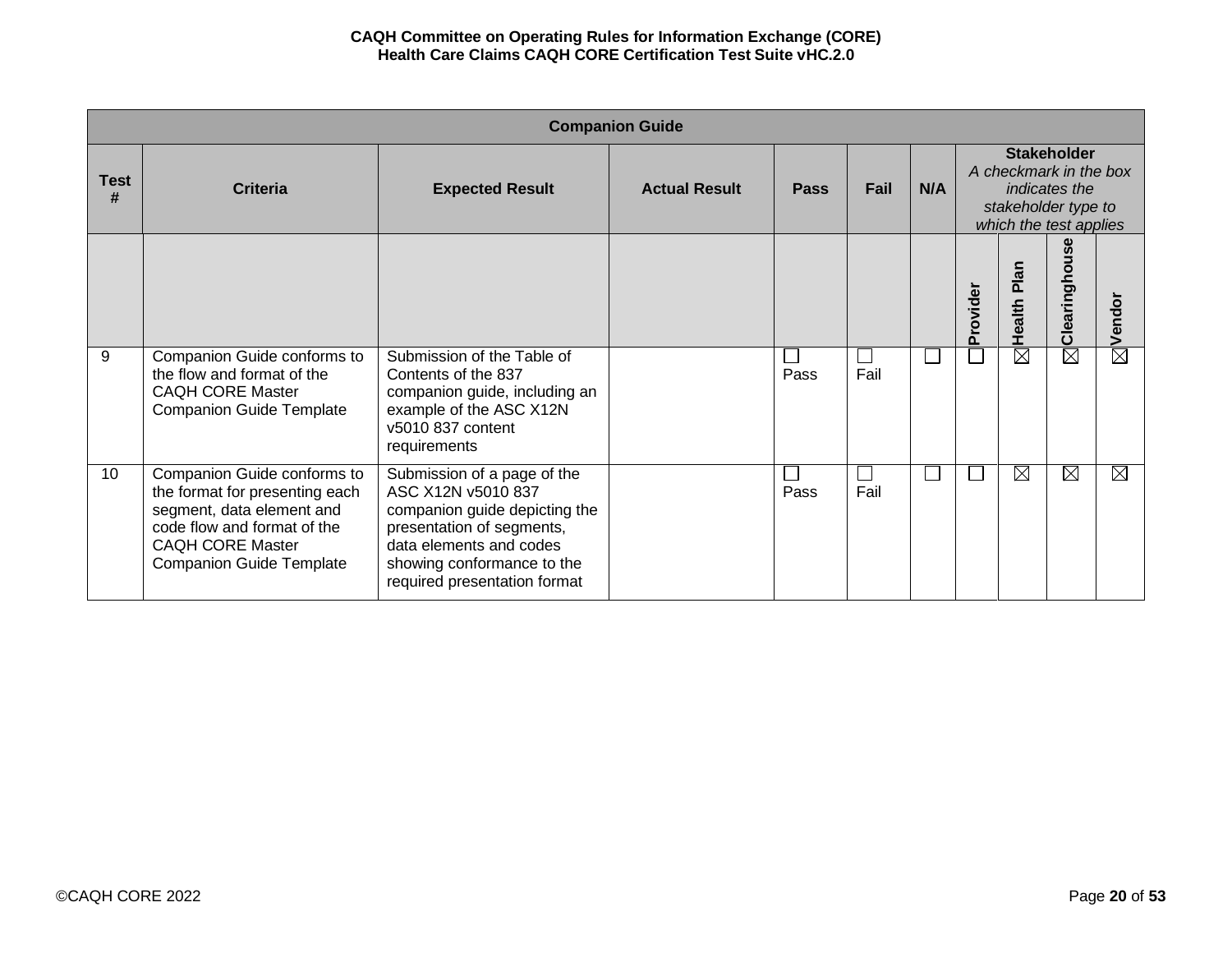## <span id="page-20-1"></span><span id="page-20-0"></span>**5. CAQH CORE Connectivity Rule vC3.1.0 Test Scenario**

### *5.1. CAQH CORE Connectivity Rule vC3.1.0 Key Requirements*

*Note: This section identifies at a high level the key requirements of this rule. Refer to the rule document for the specific language of the rule which governs. Section numbers in parentheses following each key requirement refer to the specific rule section which applies.*

Transport, Security and Submitter Authentication Requirements (§3.2, §4)

- Use of HTTP Version 1.1 over the public Internet is required as a transport method.
- Secure Sockets Layer (SSL) Version 3.0 is required for transport security.
- Transport Layer Security (TLS) Version 1.1 (or higher) may be implemented in lieu of SSL Version 3.0.

Processing Mode and PayloadType Identifier Requirements (§3.7)

- Processing Modes specified in the CORE-required Processing Mode and Payload Type Tables document must be supported.
	- o Batch Processing Mode is required for
		- **EXECT** Institutional, professional and dental claims transactions, and
		- Health plan premium payment transactions, and
		- Benefit enrollment and maintenance transactions.
	- Both Real Time and Batch Processing Mode may be used for prior authorization transactions.
		- Either Real Time or Batch Processing Mode must be implemented.
- Payload Types specified in the CORE-required Processing Mode and Payload Type Tables document must be supported.

Transport, Message Envelope, Submitter Authentication, Message Envelope Metadata Requirements (§4 through §4.4.3.3)

- SOAP version 1.2 (as specified in **§**3.2).
- WSDL Version 1.1 (as specified in **§**3.2).
- SOAP Message Payload must be sent as an MTOM encapsulated object (**§**4.1.4, and specified in the 4.0.0 XSD schema).
- The X.509 digital certificate is the only submitter authentication method permitted (**§**4.1.2).
- The CORE Envelope Metadata is normative and must not be modified (**§** 4.1.3).
- Servers must publish detailed specifications in a Connectivity Companion Document on the entity's public web site (**§**4.3).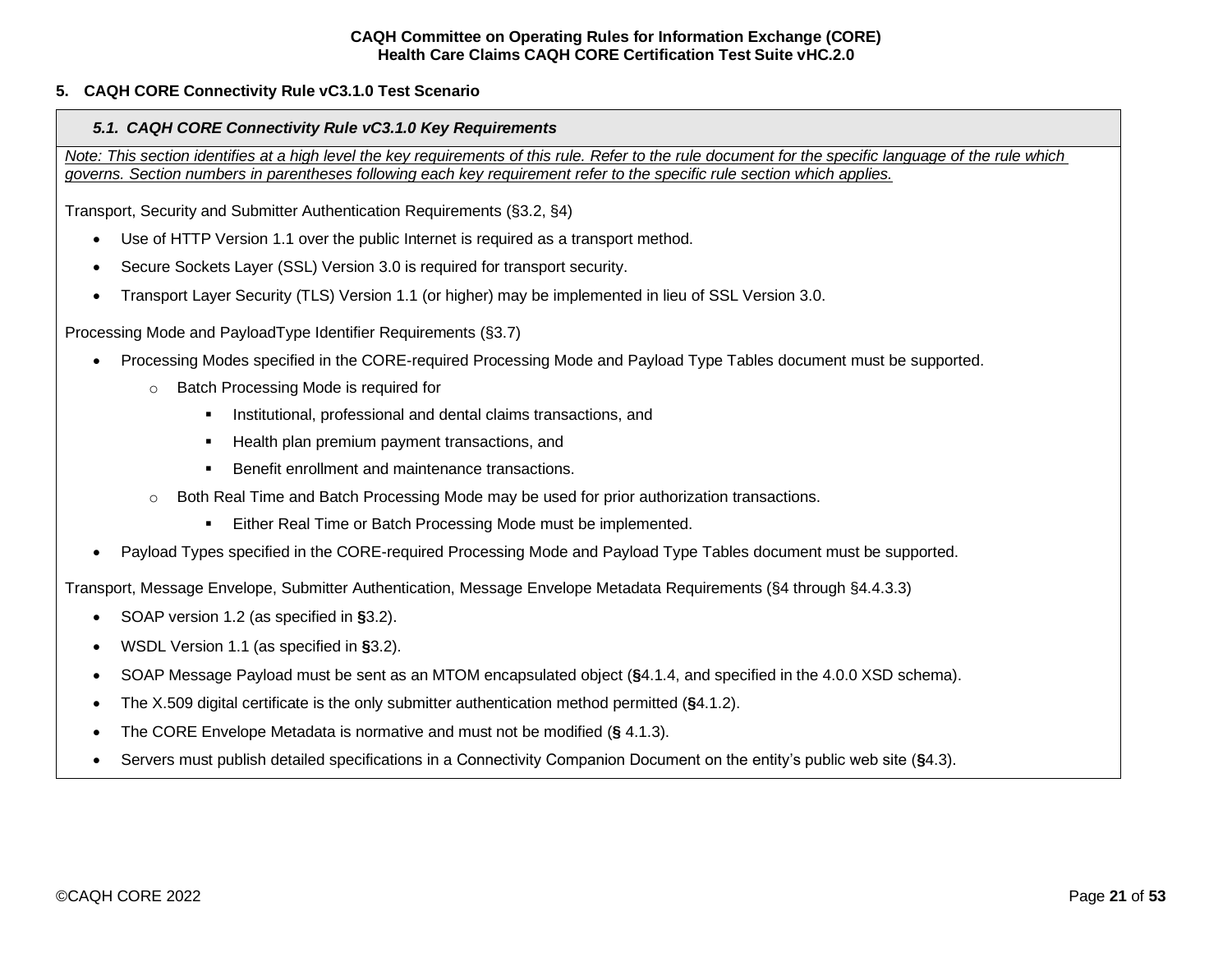# <span id="page-21-0"></span>*5.2. CAQH CORE Connectivity Rule vC3.1.0 Conformance Testing Requirements*

These scenarios test the following conformance requirements of the CAQH CORE Connectivity Rule vC3.1.0. Other requirements of this rule that may not be listed below are not included in this test scenario. Notwithstanding, CORE-certified entities are required to comply with all specifications of the rule not included in this test scenario. Note: Clearinghouses and/or vendors undergoing CORE Certification Testing should refer to Detailed Step-by-Step Test Scripts for applicable test scripts.

- A HIPAA covered health plan must demonstrate it has implemented the server specifications for SOAP version 1.2.
- A HIPAA covered health plan must demonstrate it has implemented the X.509 submitter authentication requirement.
- A HIPAA covered provider must demonstrate it has implemented the client specifications for SOAP version 1.2.
- A HIPAA covered provider must demonstrate it has implemented the X.509 submitter authentication requirement.

# <span id="page-21-1"></span>*5.3. CAQH CORE Connectivity Rule vC3.1.0 Test Scripts Assumptions*

- All tests will be conducted over HTTP/S.
- The message payload is an ASC X12 Interchange.
- No editing or validation of the message payload will be performed.
- Submitter authentication will be tested for successful authentication with a valid certificate, and unsuccessful authentication using an invalid or missing certificate.
- Testing will not be exhaustive for all possible levels of submitter authentication.
- The ability to log, audit, track and report on the required data elements as required by the conformance requirements of the CAQH CORE transaction Infrastructure Rules will be addressed in each rule's test scripts.
- The test scripts will not include comprehensive testing requirements to test for all possible permutations of the CORE requirements of the rule.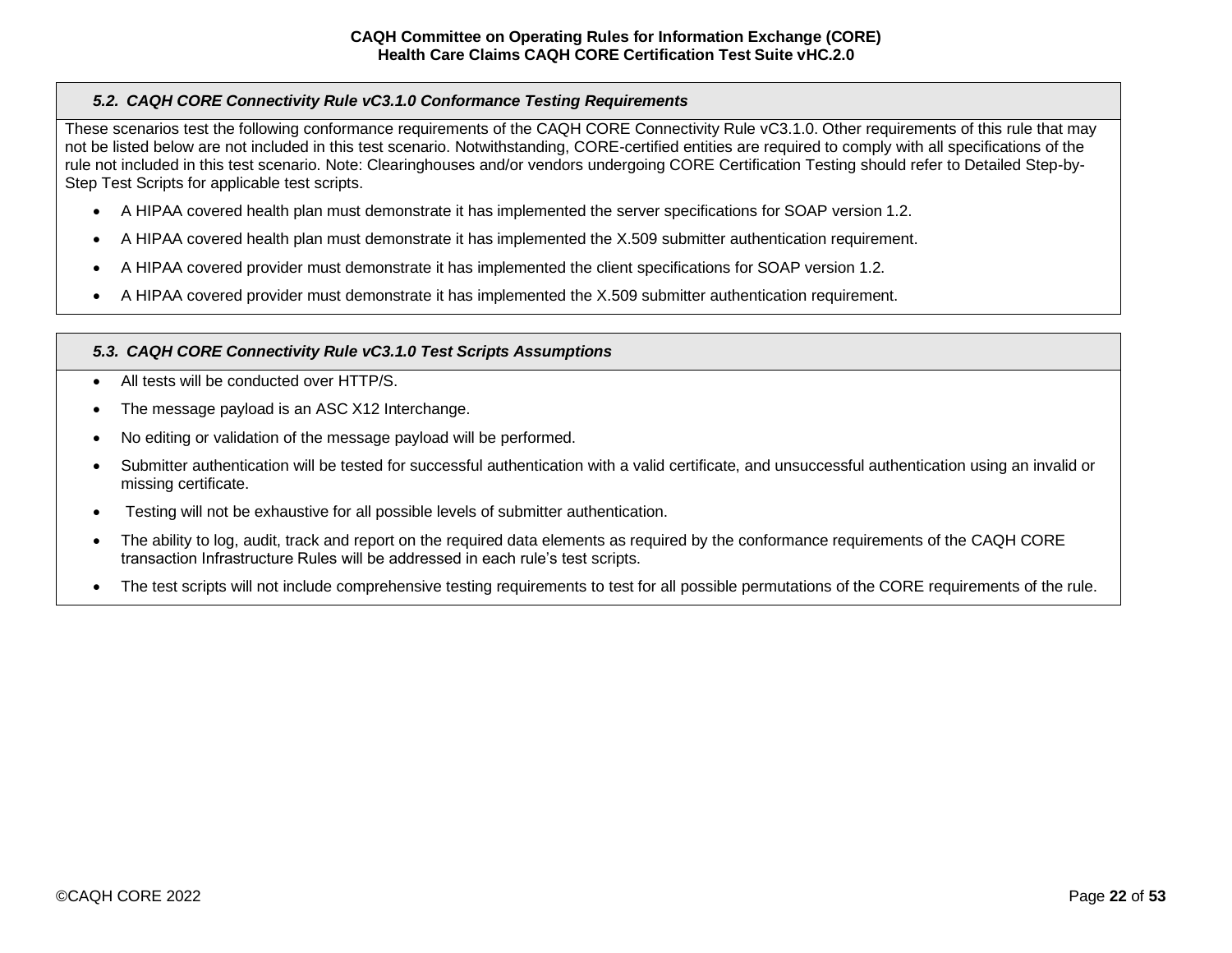## <span id="page-22-1"></span><span id="page-22-0"></span>**6. CAQH CORE Attachments Health Care Claims Infrastructure Rule Test Scenario**

### *6.1. CAQH CORE Attachments Health Care Claims Infrastructure Rule Key Requirements*

*Note: This section identifies at a high level the key requirements of this rule. Refer to the rule document for the specific language of the rule which governs. Section numbers in parentheses following each key requirement refer to the specific rule section which applies.*

*Infrastructure Rule Requirements for Attachments using the X12 275 Transaction*

### *Processing Mode Requirements for X12 275 Attachments (§4.1)*

- A HIPAA covered health plan and its agent must implement server requirements for Batch Processing Mode.
- A HIPAA covered health plan and its agent may optionally implement server requirements for Real Time Processing Mode.

## *Connectivity Requirements for X12 275 Attachments (§4.2)*

• HIPAA-covered entity and its agent must be able to support the recent published and CAQH CORE adopted version of the CAQH CORE Connectivity Rule.

# *System Availability Requirements for X12 275 Attachments for X12 275 Attachments (§4.3)*

- A HIPAA covered health plan and its agent's system availability must be no less than 90 percent per calendar week for both Real Time and Batch Processing Modes.
- A HIPAA-covered health plan and its agent may choose to use an additional 24 hours of scheduled system downtime per calendar quarter.
- A HIPAA covered health plan and its agent must publish their regularly scheduled system downtime in an appropriate manner.
- A HIPAA covered health plan and its agent must publish the schedule of non-routine downtime at least one week in advance.
- A HIPAA covered health plan and its agent must provide information within one hour of realizing downtime will be needed in the event of unscheduled/emergency downtime.
- No response is required during scheduled or unscheduled/emergency downtime(s).
- A HIPAA covered health plan and its agent must establish and publish its own holiday schedule.

## *Payload Acknowledgements and Response Time for X12 275 Attachments (§4.4)*

- When any Functional Group of an X12 v6020X314 275 Attachment Transaction Set is accepted, accepted with errors, or rejected the HIPAAcovered health plan and its agent must return an X12 v6020X290 999 transaction.
- The X12 v6020X290 999 transaction must report each error detected to the most specific level of detail supported by the X12 v6020X290 999.
- Each HIPAA covered entity must support this maximum response time to ensure that at least 90 percent of all required responses are returned within the specified maximum response time as measured within a calendar month.
- Each HIPAA covered entity must capture, log, audit, match and report the date (YYYYMMDD), time (HHMMSS) and control numbers from its own internal systems and the corresponding data received from its trading partners.
- When an X12 v6020X314 275 has been submitted by a HIPAA covered provider and its agent in Batch Processing Mode, by 9:00 pm Eastern Time of a business day, a X12 v6020X290 999 must be available for pick up by 7:00 am Eastern Time on the second business day following submission.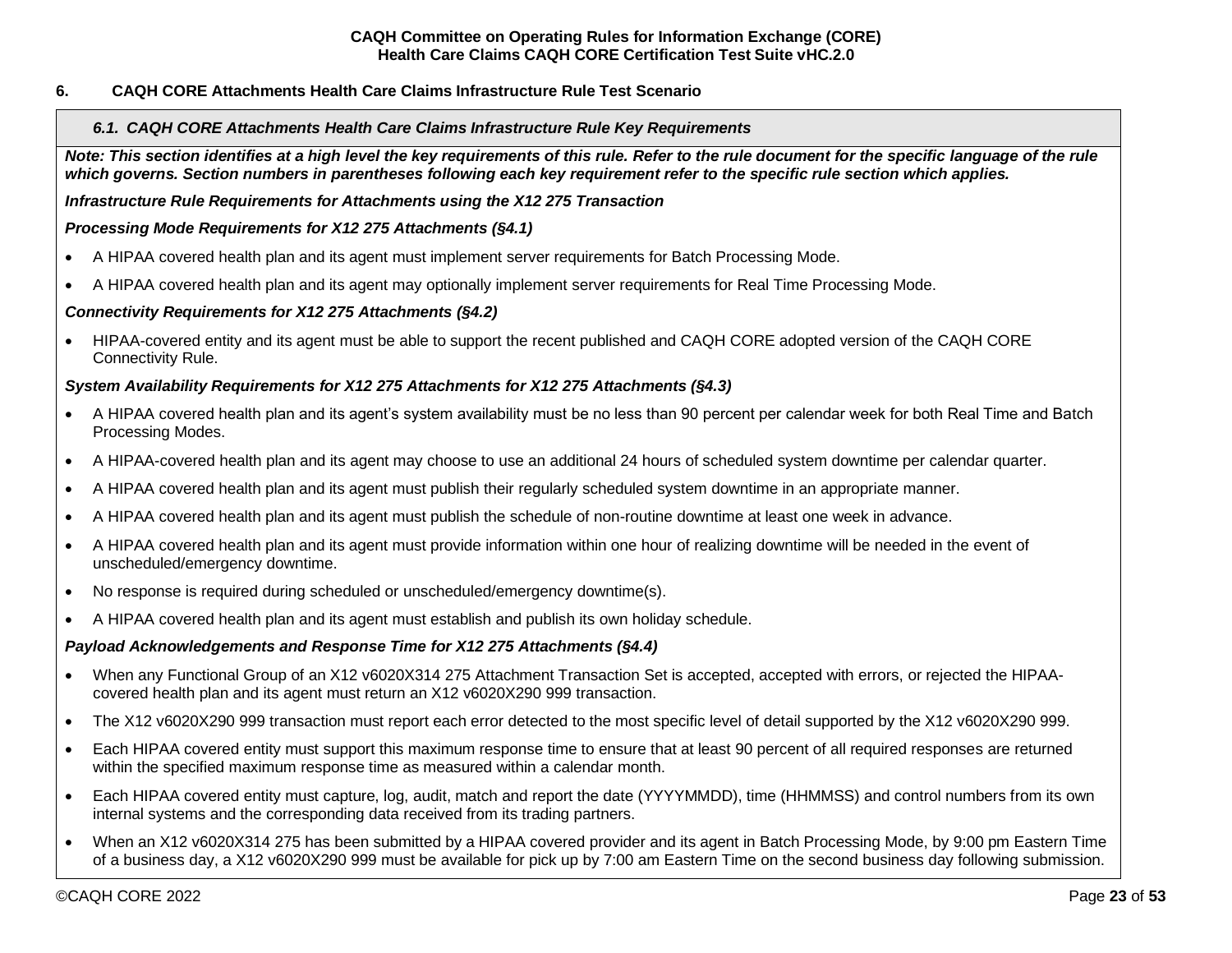## *6.1. CAQH CORE Attachments Health Care Claims Infrastructure Rule Key Requirements*

- When an X12 v6020X314 275 has been submitted by a HIPAA covered provider or its agent in Real Time Processing Mode, the maximum response time for the receipt of an X12 v6020X290 999 must be 20 seconds.
- The receiver of an X12 v6020X290 999 must:
	- $\circ$  Process any X12 v6020X290 999 within one business day of its receipt, and
	- o Recognize all error conditions that can be specified using all standard acknowledgements named in this rule, and
	- o Pass all such error conditions to the end user as appropriate
		- Or
	- $\circ$  Display to the end user text that uniquely describes the specific error condition(s).

## *Data Handling Requirements for X12 275 Attachments (§4.5)*

- At the Payload Processing Layer, the receiver of an X12 v6020X314 275 must return an X12 v6020X290 999 to notify providers and their agents (submitter/client) of the acceptance, acceptance with error, or rejection.
- At the Initial Data Content Processing Layer, if the receiver (server) responds, it must also return an X12 v6020X257 824 to notify providers and their agents (submitter/client) of the acceptance, acceptance with error, or rejection of the X12 v6020X314 275 transaction and the content of the Binary Data Segment (BDS) segment in the X12 v6020X314 275 in addition to the X12 v6020X290 999.
- A receiver of an X12 v6020X257 824 must return an X12 v6020X290 999 for each Functional Group of X12 v6020X257 824 to indicate that the that it was either accepted, accepted with errors, or rejected.

## *File Size Requirements for X12 275 Attachments (§4.6)*

- A HIPAA-covered entity and its agent must be able to accept a Minimum 64MB of Base64 encoded data by their front-end servers when the encoded data received is exchanged via the X12 v6020X314 275.
- A HIPAA-covered entity and its agent must be able to accept a Minimum 64MB file size document by their internal document management systems used for holding and processing attachments.
- The receiver of an X12 v6020X314 275 must support the capability to receive multiple LX loops when the submitter (client) chooses to send multiple LX loops for one claim submission.

## *Companion Guide Requirements for X12 275 Attachments (§4.7)*

• A Companion Guide covering the X12 v6020X314 275 published by a HIPAA covered health plan and its agent must follow the format/flow as defined in the CAQH CORE Master Companion Guide Template.

#### *Electronic Policy Access of Required Information for X12 275 Attachments (§4.8)*

• A health plan and its agent must offer a readily accessible electronic method to be determined by health plan and its agent for identifying the attachment-specific data needed to support a claim adjudication request by any trading partner (e.g., a healthcare provider).

*Infrastructure Rule Requirements for Additional Documentation using the Non-X12 Method Connectivity Requirements for Additional Documentation using CORE Connectivity using the Non-X12 Method (§5.1)*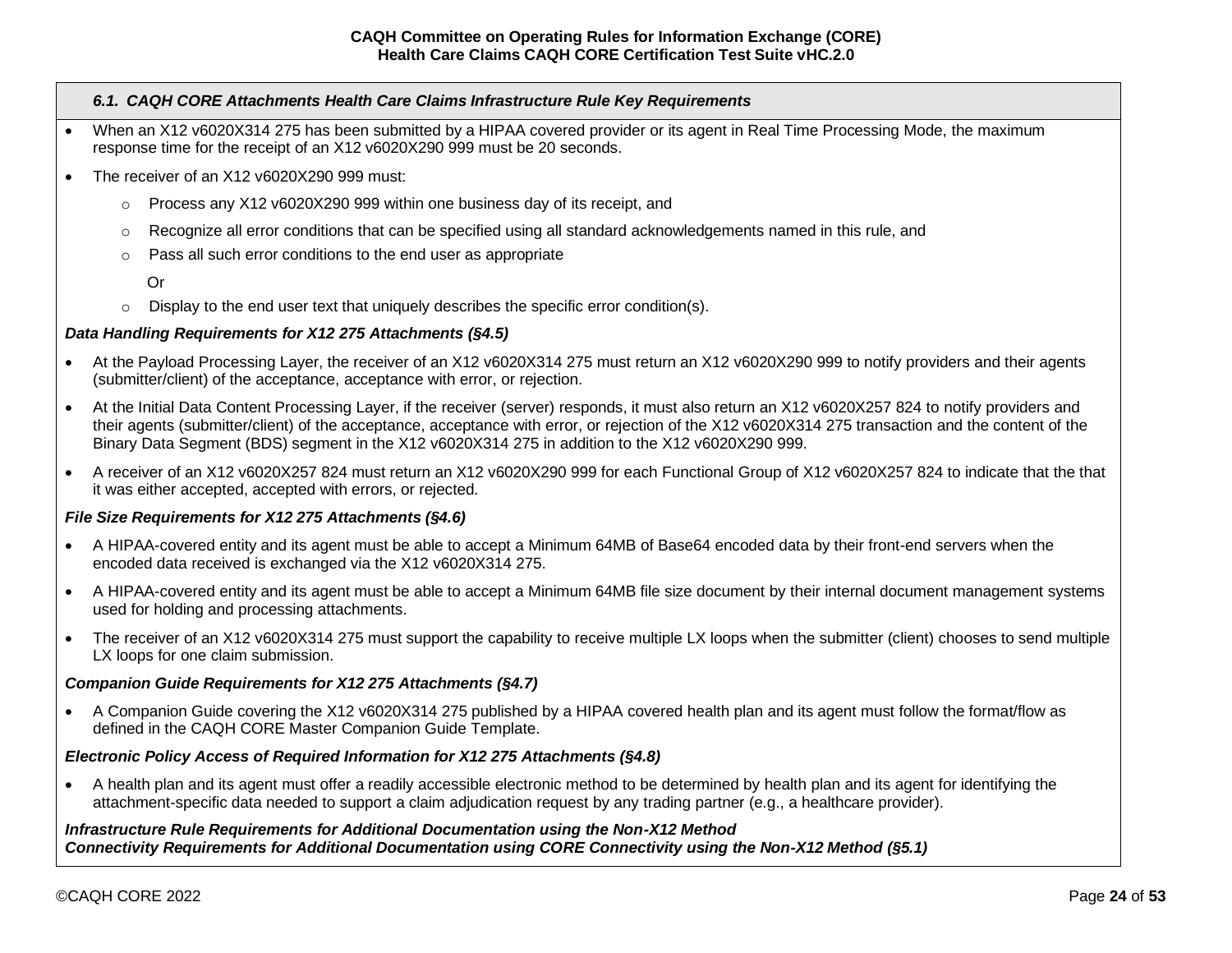### *6.1. CAQH CORE Attachments Health Care Claims Infrastructure Rule Key Requirements*

If a HIPAA-covered entity and its agent elect to use CORE Connectivity as their non-X12 method of additional documentation submission, the most recent published and CAQH CORE adopted version of the CAQH CORE Connectivity Rule.

# *System Availability and Reporting Requirements for Additional Documentation using the Non-X12 Method (§5.2)*

- A HIPAA covered health plan and its agent's system availability must be no less than 90 percent per calendar week for both Real Time and Batch Processing Modes.
- A HIPAA-covered health plan and its agent may choose to use an additional 24 hours of scheduled system downtime per calendar quarter.
- A HIPAA covered health plan and its agent must publish their regularly scheduled system downtime in an appropriate manner.
- A HIPAA covered health plan and its agent must publish the schedule of non-routine downtime at least one week in advance.
- A HIPAA covered health plan and its agent must provide information within one hour of realizing downtime will be needed in the event of unscheduled/emergency downtime.
- No response is required during scheduled or unscheduled/emergency downtime(s).
- A HIPAA covered health plan and its agent must establish and publish its own holiday schedule.

# *File Size Requirements for Additional Documentation using the Non-X12 Method (§5.3)*

- A HIPAA-covered entity and its agent must be able to accept a Minimum 64MB of Base64 encoded data by their front-end servers when the encoded data received is exchanged via a non-X12 method.
- A HIPAA-covered entity and its agent must be able to accept a Minimum 64MB file size document by their internal document management systems used for holding and processing attachments.

# *Electronic Policy Access of Required Information using the Non-X12 Method (§5.4)*

• A health plan and its agent must offer an electronic method to be determined by health plan and its agent for identifying the attachment-specific data needed to support a claim adjudication request by any trading partner (e.g., a healthcare provider).

## <span id="page-24-0"></span>*6.2. CAQH CORE Attachments Health Care Claims Infrastructure Rule Conformance Testing Requirements*

These scenarios test the following conformance requirements of the CAQH CORE Attachments Health Care Claim Infrastructure Rule. Other requirements of this rule that may not be listed below are not included in this test scenario. Notwithstanding, CORE-certified entities are required to comply with all specifications of the rule not included in this test scenario. Note: Clearinghouses and/or vendors undergoing CORE Certification Testing should refer to Detailed Step-by-Step Test Scripts for applicable test scripts.

## *System Availability*

Demonstrate its ability to publish to its trading partner community the following schedules for X12 275 Attachments and Non-X12 Methods:

• Its regularly scheduled downtime schedule, including holidays and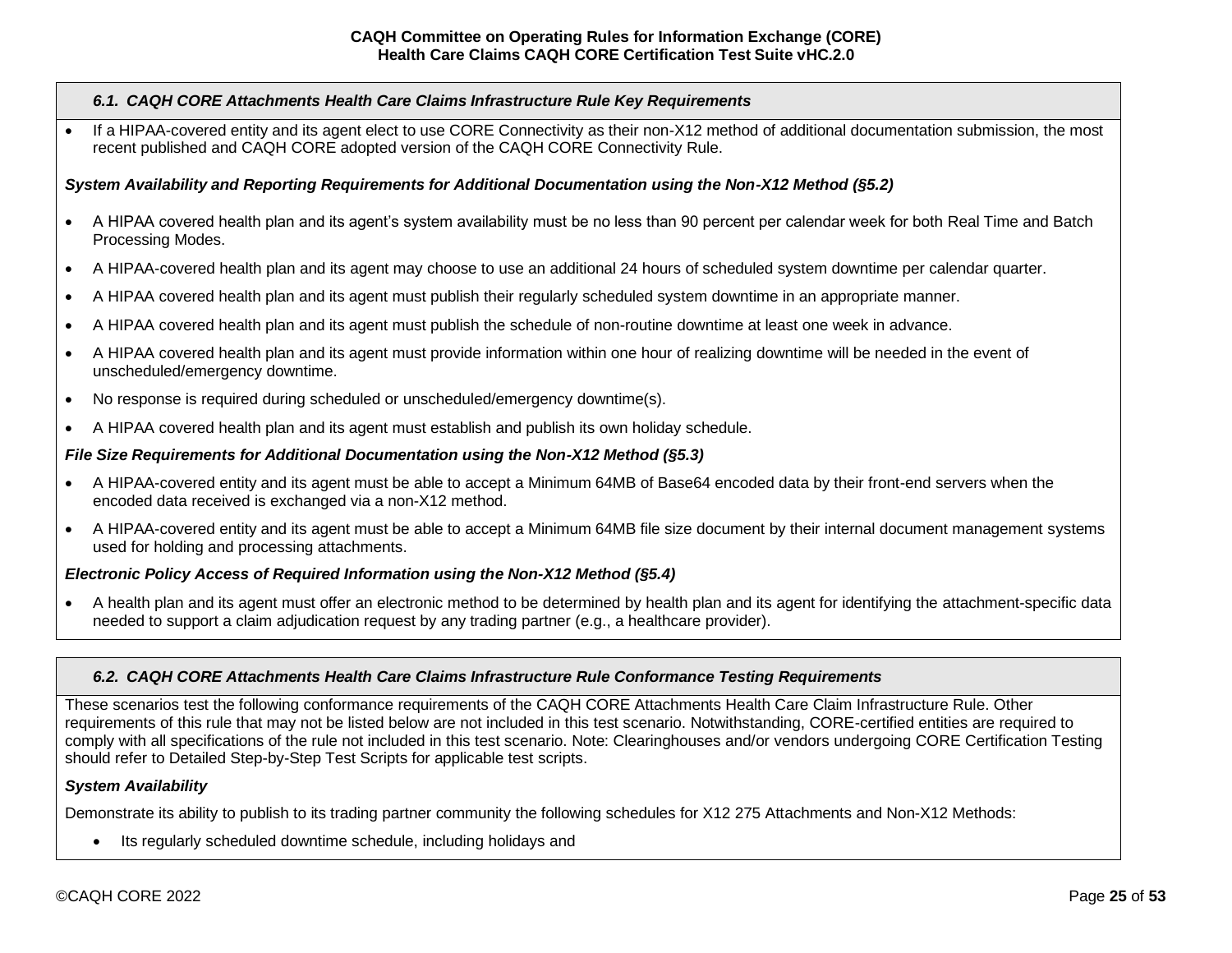## *6.2. CAQH CORE Attachments Health Care Claims Infrastructure Rule Conformance Testing Requirements*

- Its notice of non-routine downtime showing schedule of times down, and
- A notice of unscheduled/emergency downtime notice.

#### *Acknowledgements*

- An X12 v6020X290 999 is returned to indicate either acceptance, acceptance with errors, or rejection a Functional Group of an X12 v6020X314 275 attachment transaction set when the ASC X12N v6020X314 275 is submitted in batch processing mode.
- An X12 v6020X290 999 is returned to indicate rejection only when the ASC X12N v6020X314 275 submitted in real time is rejected.

#### *Response Time*

• Demonstrate the ability to capture, log, audit, match, and report the date (YYYYMMDD), time (HHMMSS) and control numbers from its own internal systems and its trading partners.

#### *Data Handling*

- An X12 v6020X257 824 is returned to indicate either acceptance, acceptance with errors, or rejection of the X12 v6020X314 275 transaction and the content of the Binary Data Segment (BDS) segment.
- An X12 v6020X290 999 is returned to indicate either acceptance, acceptance with errors, or rejection for each Functional Group of an X12 v6020X257 824.

#### *File Size*

• Demonstrate the ability to accept a Minimum 64MB file size attachment by front-end servers and internal document management systems for X12 275 Attachments and Non-X12 Methods.

#### *Companion Guide*

Submission to a CAQH CORE-authorized Testing Vendor the following:

- A copy of the table of contents of its official X12 v6020X314 275 companion guide.
- A copy of a page of its official X12 v6020X314 275 companion guide depicting its conformance with the format for specifying the X12 v6020X314 275 data content requirements.
	- o Such submission may be in the form of a hard copy paper document, an electronic document, or a URL where the table of contents and an example of the companion guide is located.

#### *Electronic Policy Access*

• Enable the CORE-authorized testing vendor to access and view health plan's electronic policies for identifying the attachment-specific data needed to support a claim adjudication.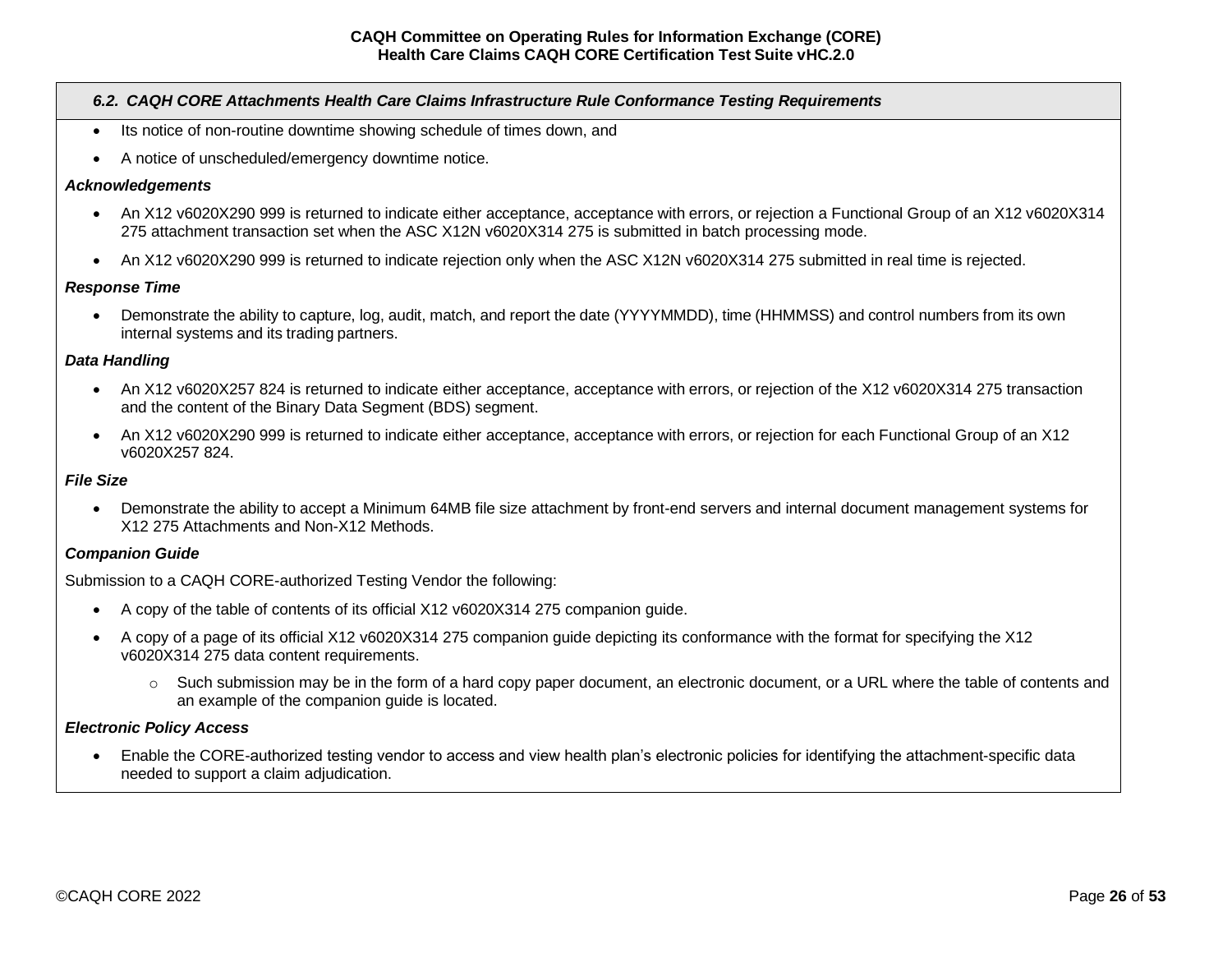#### <span id="page-26-0"></span>*6.3. CAQH CORE Attachments Health Care Claims Infrastructure Rule Test Scripts Assumptions*

- The entity has implemented in its production environments the necessary policies, procedures and method(s) required to conform to the System Availability requirements.
- The test scripts will not include comprehensive testing requirements to test for all possible permutations of the CAQH CORE requirements of the rule.
- All communications sessions and logons are valid; no error conditions are created or encountered.
- The health plan's EDI management system generates a syntactically correct X12 interchange containing the X12 v6020X290 999 and X12 v6020X257 824 transactions.
- The detailed content of the companion guide will not be submitted to the CORE-authorized Testing Vendor.
- The detailed content of the companion quide will not be examined nor evaluated.
- The detailed content of attachment policies will not be examined nor evaluated.

#### <span id="page-26-1"></span>*6.4. CAQH CORE Attachments Health Care Claim Infrastructure Rule Detailed Step-By-Step Test Scripts*

CORE Certification Testing is not exhaustive. The CAQH CORE Certification Test Suite does not include comprehensive testing requirements that test for all possible permutations of each rule. An individual test script may be testing for more than one item, and as noted in the "Stakeholder" column, each test script tests for the role of the Stakeholder(s) to which the test script applies.

The Detailed Step-by-Step Test Scripts below specify the stakeholder type to which each test script applies. A stakeholder may indicate that a specific test script does not apply to it. In this case the stakeholder is required to provide a rationale for why a specific test script is not applicable and be prepared for a review of the rationale with CAQH CORE staff.

When establishing a Certification Test Profile with a CORE-authorized Testing Vendor a Vendor will be given the option to indicate if the product it is certifying is a Provider-facing product or a Health Plan-facing product. Therefore, the Detailed Step-by-Step Test Scripts applicable to a Provider apply to a Provider-facing product. Similarly, Detailed Step-by-Step Test Scripts applicable to a Health Plan apply to a Health Plan-facing product.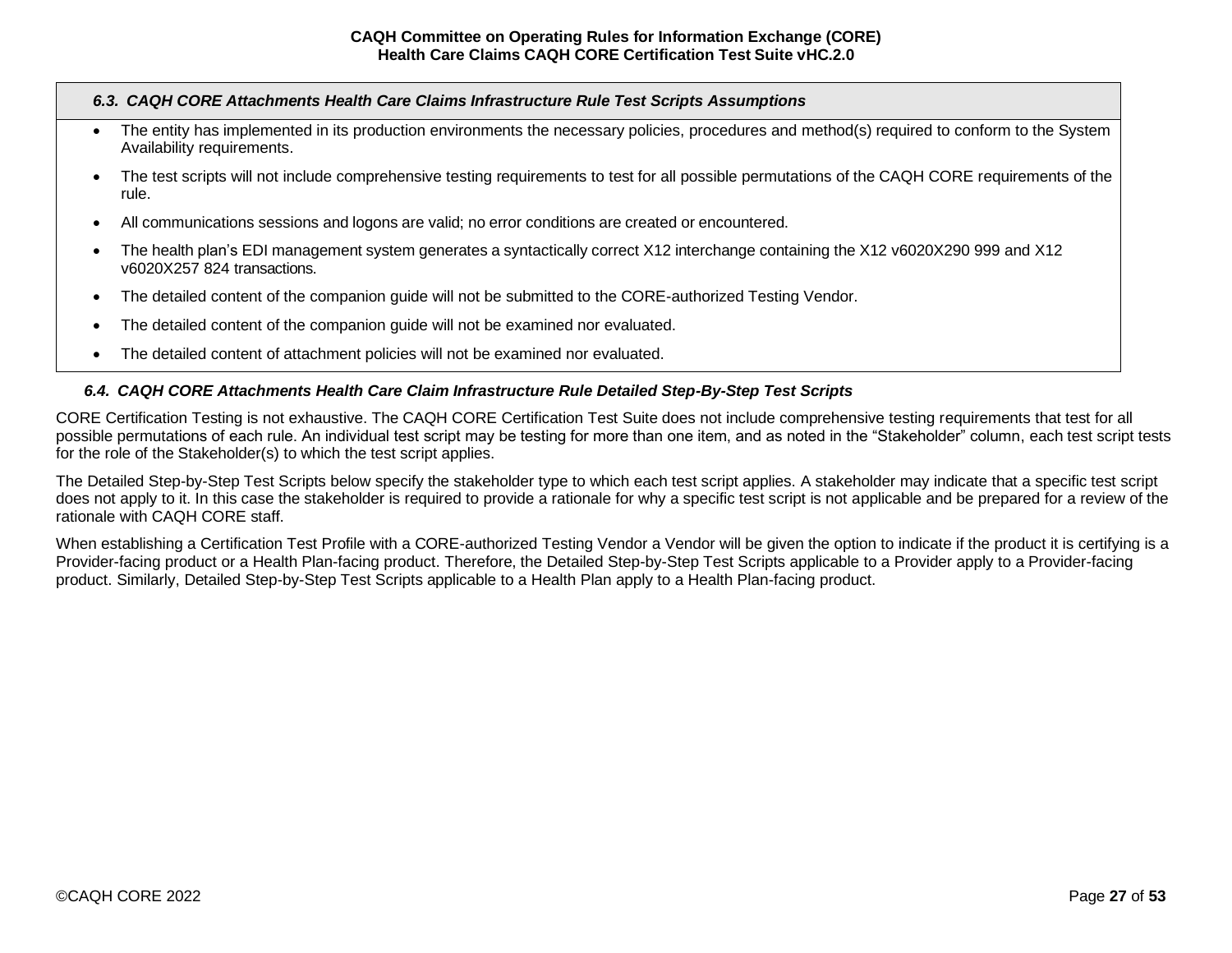|           | <b>System Availability for X12 275 Attachments</b>                                                          |                                                                                                                                |                      |             |      |     |          |                                                                                                                |               |             |  |
|-----------|-------------------------------------------------------------------------------------------------------------|--------------------------------------------------------------------------------------------------------------------------------|----------------------|-------------|------|-----|----------|----------------------------------------------------------------------------------------------------------------|---------------|-------------|--|
| Test<br># | <b>Criteria</b>                                                                                             | <b>Expected Result</b>                                                                                                         | <b>Actual Result</b> | <b>Pass</b> | Fail | N/A |          | <b>Stakeholder</b><br>A checkmark in the<br>box indicates the<br>stakeholder type to<br>which the test applies |               |             |  |
|           |                                                                                                             |                                                                                                                                |                      |             |      |     | Provider | Plan<br>Health                                                                                                 | Clearinghouse | Vendor      |  |
| 11        | Publication of regularly<br>scheduled downtime, including<br>holidays and method(s) for<br>such publication | Submission of actual published<br>copies of regularly scheduled<br>downtime including holidays<br>and method(s) of publishing  |                      | Pass        | Fail |     |          | $\boxtimes$                                                                                                    | $\boxtimes$   | $\boxtimes$ |  |
| 12        | Publication of non-routine<br>downtime notice and method(s)<br>for such publication                         | Submission of a sample notice<br>of non-routine downtime<br>including scheduled of down<br>time and method(s) of<br>publishing |                      | Pass        | Fail |     |          | $\boxtimes$                                                                                                    | $\boxtimes$   | $\boxtimes$ |  |
| 13        | Publication of<br>unscheduled/emergency<br>downtime notice and method(s)<br>for such publication            | Submission of a sample notice<br>of unscheduled/emergency<br>downtime including method(s)<br>of publishing                     |                      | Pass        | Fail |     |          | $\boxtimes$                                                                                                    | ⊠             | $\boxtimes$ |  |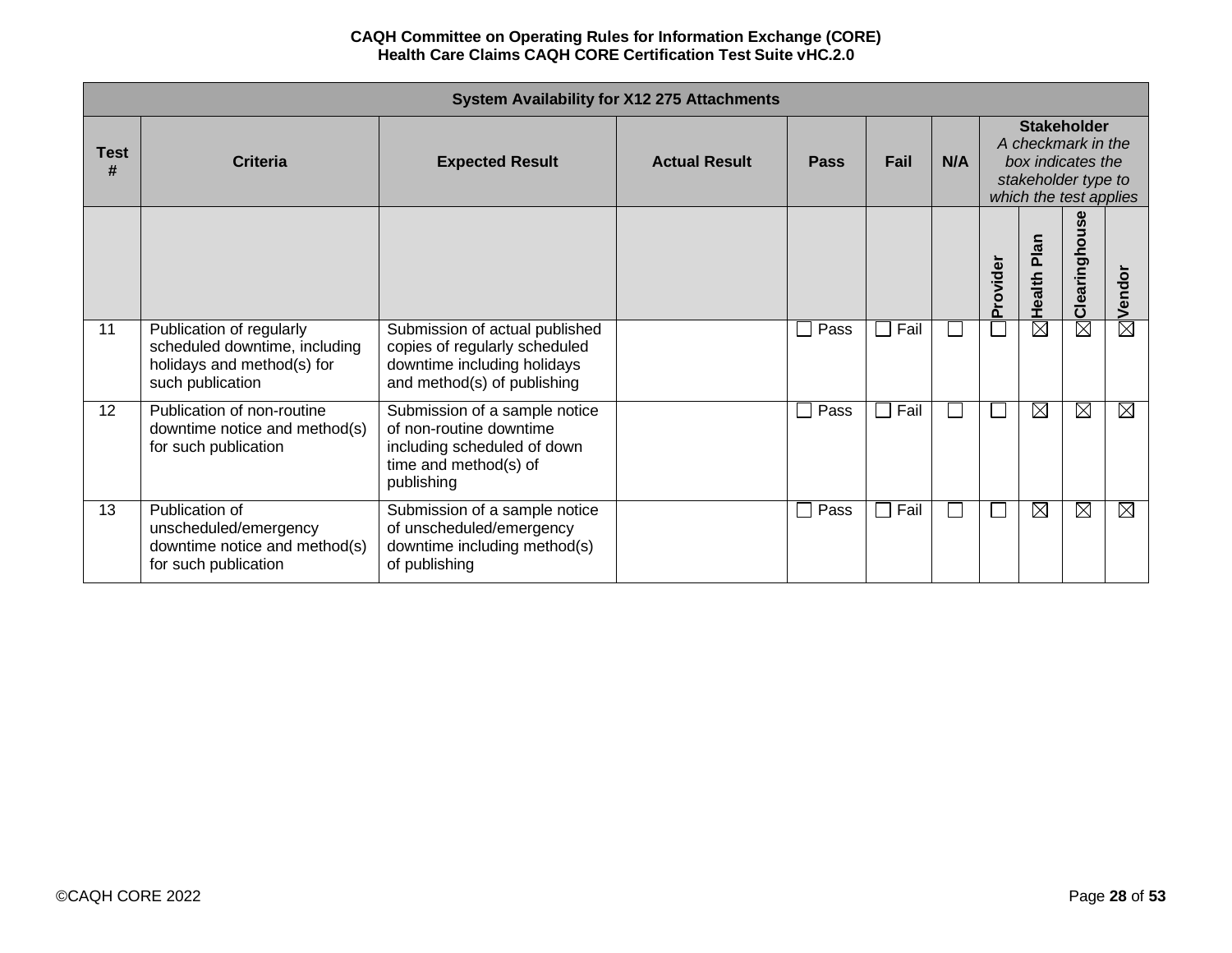|                  | <b>Acknowledgements for X12 275 Attachments</b>                                                                                        |                                                                                                                      |                      |                      |      |              |          |                                                                                                                |                        |             |  |  |
|------------------|----------------------------------------------------------------------------------------------------------------------------------------|----------------------------------------------------------------------------------------------------------------------|----------------------|----------------------|------|--------------|----------|----------------------------------------------------------------------------------------------------------------|------------------------|-------------|--|--|
| <b>Test</b><br># | <b>Criteria</b>                                                                                                                        | <b>Expected Result</b>                                                                                               | <b>Actual Result</b> | <b>Pass</b>          | Fail | N/<br>A      |          | <b>Stakeholder</b><br>A checkmark in the<br>box indicates the<br>stakeholder type to<br>which the test applies |                        |             |  |  |
|                  |                                                                                                                                        |                                                                                                                      |                      |                      |      |              | Provider | Plan<br>Health                                                                                                 | Clearinghouse          | Vendor      |  |  |
| 14               | An X12 v6020X290 999 is<br>returned on a rejected X12<br>Functional Group of ASC X12N<br>v6020X314 275 in either real<br>time or batch | An X12 v6020X290 999 is<br>returned                                                                                  |                      | Pass<br>$\Box$       | Fail |              |          | $\boxtimes$                                                                                                    | $\overline{\boxtimes}$ | $\boxtimes$ |  |  |
| 15               | An X12 v6020X290 999 is not<br>returned on an accepted X12<br>Functional Group of an X12N<br>v6020X314 275 in real time                | No X12 v6020X290 999 is<br>returned                                                                                  |                      | Pass<br>$\perp$      | Fail | $\mathbf{L}$ |          | $\boxtimes$                                                                                                    | $\boxtimes$            | $\boxtimes$ |  |  |
| 16               | An X12 v6020X290 999 is<br>returned on any accepted ASC<br>X12 Functional Group of an<br>X12N v6020X314 275 in batch                   | An X12 v6020X290 999 is<br>returned on any accepted ASC<br>X12 Functional Group of an<br>X12N v6020X314 275 in batch |                      | Pass<br>$\mathsf{L}$ | Fail | $\mathbf{L}$ |          | $\boxtimes$                                                                                                    | $\boxtimes$            | $\boxtimes$ |  |  |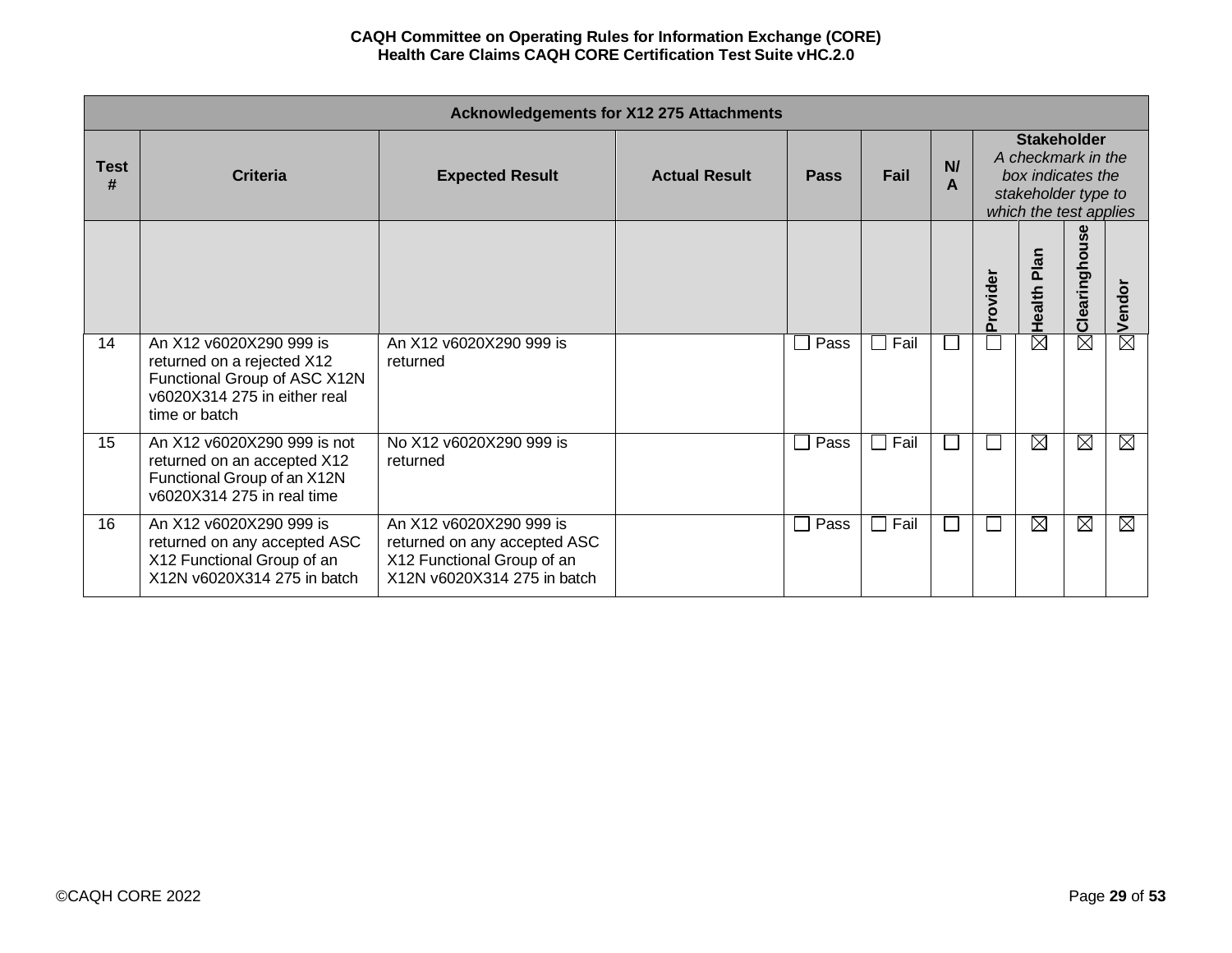|                  |                                                                                                                                                                                                                                                                                                                                                                                                                                          |                                                                                                          | <b>Response Time for X12 275 Attachments</b> |                    |            |     |          |                                                                                                                |                    |                        |  |
|------------------|------------------------------------------------------------------------------------------------------------------------------------------------------------------------------------------------------------------------------------------------------------------------------------------------------------------------------------------------------------------------------------------------------------------------------------------|----------------------------------------------------------------------------------------------------------|----------------------------------------------|--------------------|------------|-----|----------|----------------------------------------------------------------------------------------------------------------|--------------------|------------------------|--|
| <b>Test</b><br># | <b>Criteria</b>                                                                                                                                                                                                                                                                                                                                                                                                                          | <b>Expected Result</b>                                                                                   | <b>Actual Result</b>                         | <b>Pass</b>        | Fail       | N/A |          | <b>Stakeholder</b><br>A checkmark in the box<br>indicates the<br>stakeholder type to<br>which the test applies |                    |                        |  |
|                  |                                                                                                                                                                                                                                                                                                                                                                                                                                          |                                                                                                          |                                              |                    |            |     | Provider | Plan<br>Health I                                                                                               | မ္တ<br>Clearinghou | Vendor                 |  |
| 17               | Verify that outer most<br>communications module(s)<br>transmit all required data<br>elements in the message. If the<br>entity uses an alternate<br>communication method to<br>HTTP/S, the entity must store<br>enough information from the<br>X12 Interchange, Functional<br>Group and Transaction Set to<br>uniquely identify the<br>transmission in addition to the<br>times that the request was<br>received and response was<br>sent | Submission of the output a<br>system-generated audit log<br>report showing all required<br>data elements |                                              | <b>COL</b><br>Pass | ÷.<br>Fail |     |          | $\overline{\boxtimes}$                                                                                         | $\boxtimes$        | $\overline{\boxtimes}$ |  |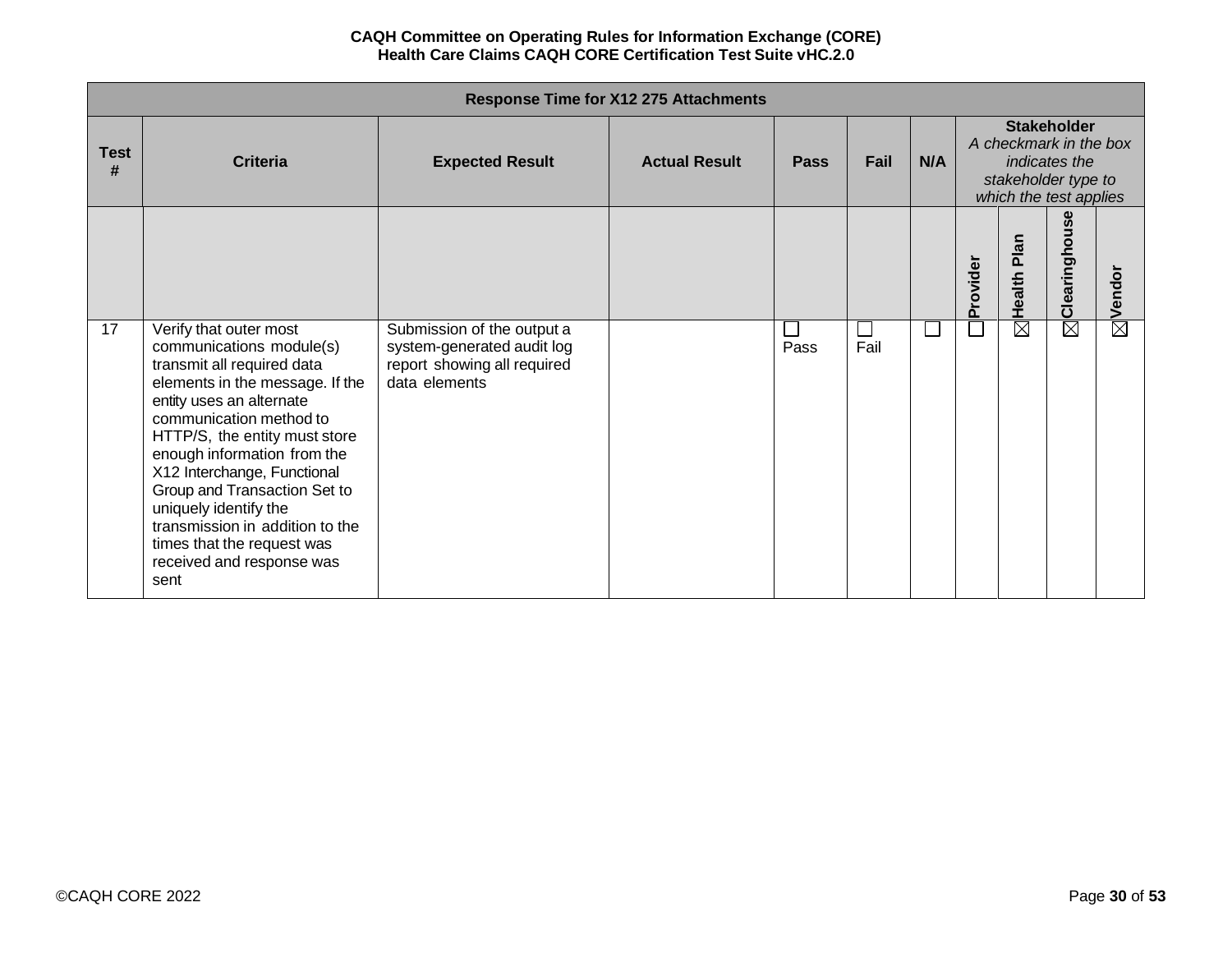|                  | Data Handling for X12 275 Attachments<br><b>Stakeholder</b>                                                                             |                                     |                      |             |                |        |             |                                                                                          |                           |                    |  |  |  |
|------------------|-----------------------------------------------------------------------------------------------------------------------------------------|-------------------------------------|----------------------|-------------|----------------|--------|-------------|------------------------------------------------------------------------------------------|---------------------------|--------------------|--|--|--|
| <b>Test</b><br># | <b>Criteria</b>                                                                                                                         | <b>Expected Result</b>              | <b>Actual Result</b> | <b>Pass</b> | Fail           | N/A    |             | A checkmark in the box<br>indicates the<br>stakeholder type to<br>which the test applies |                           |                    |  |  |  |
|                  |                                                                                                                                         |                                     |                      |             |                |        | Provider    | $\boxtimes$  Health Plan                                                                 | $\boxtimes$ Clearinghouse | $\boxtimes$ Vendor |  |  |  |
| 18               | An X12 v6020X257 824 is<br>returned on a rejected X12<br>Functional Group of an X12N<br>v6020X314 275 in either real<br>time or batch.  | An X12 v6020X257 824 is<br>returned |                      | Pass        | $\sim$<br>Fail |        |             |                                                                                          |                           |                    |  |  |  |
| 19               | An X12 v6020X257 824 is<br>returned on an accepted X12<br>Functional Group of an X12N<br>v6020X314 275 in either real<br>time or batch. | An X12 v6020X257 824 is<br>returned |                      | Pass        | Fail           |        |             | $\boxtimes$                                                                              | $\boxtimes$               | $\boxtimes$        |  |  |  |
| 20               | An X12 v6020X290 999 is<br>returned on a rejected X12<br>Functional Group of a X12<br>v6020X257824.                                     | An X12 v6020X290 999 is<br>returned |                      | Pass        | Fail           | $\Box$ | $\boxtimes$ | $\Box$                                                                                   | $\boxtimes$               | $\boxtimes$        |  |  |  |
| 21               | An X12 v6020X290 999 is<br>returned on an accepted X12<br>Functional Group of an X12<br>v6020X257824.                                   | An X12 v6020X290 999 is<br>returned |                      | Pass        | $\sim$<br>Fail | $\Box$ | $\boxtimes$ | $\Box$                                                                                   | $\boxtimes$               | $\boxtimes$        |  |  |  |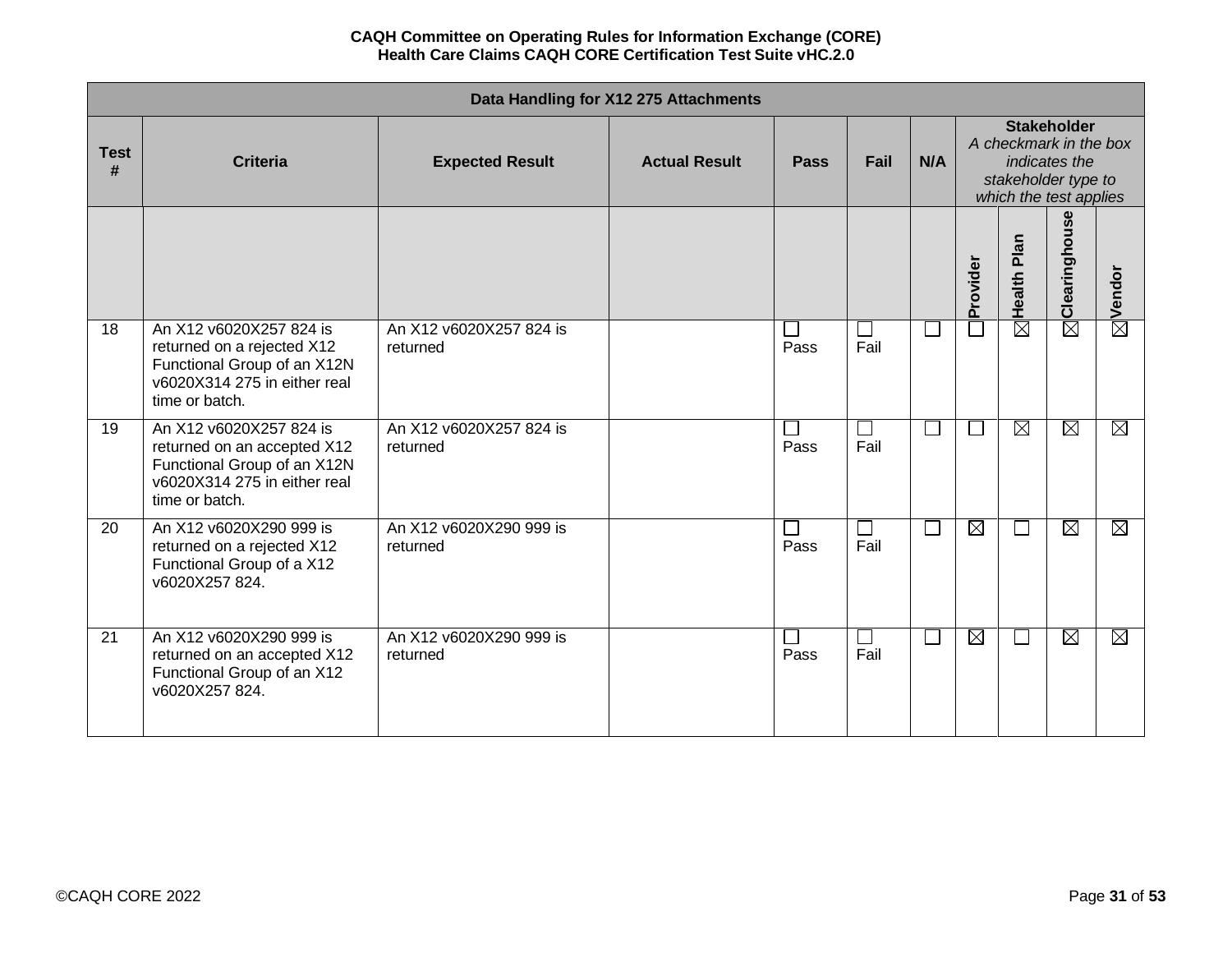|                  | File Size for X12 275 Attachments<br><b>Stakeholder</b>                                                                      |                                                               |                      |             |                |     |          |                                                                                                 |                        |                        |  |  |  |
|------------------|------------------------------------------------------------------------------------------------------------------------------|---------------------------------------------------------------|----------------------|-------------|----------------|-----|----------|-------------------------------------------------------------------------------------------------|------------------------|------------------------|--|--|--|
| <b>Test</b><br># | <b>Criteria</b>                                                                                                              | <b>Expected Result</b>                                        | <b>Actual Result</b> | <b>Pass</b> | Fail           | N/A |          | A checkmark in the box<br><i>indicates the</i><br>stakeholder type to<br>which the test applies |                        |                        |  |  |  |
|                  |                                                                                                                              |                                                               |                      |             |                |     | Provider | Health Plan                                                                                     | မ္တ<br>Clearingho      | Vendor                 |  |  |  |
| 22               | Verify that front-end servers<br>support the ability to accept a<br>minimum of 64MB file size<br>attachments.                | Submission of screenshot of<br>file size limitation policies. |                      | Pass        | $\sim$<br>Fail |     |          | $\boxtimes$                                                                                     | $\overline{\boxtimes}$ | $\overline{\boxtimes}$ |  |  |  |
| 23               | Verify that internal document<br>manage systems support the<br>ability to accept a minimum of<br>64MB file size attachments. | Submission of screenshot of<br>file size limitation policies. |                      | Pass        | a s<br>Fail    |     |          | $\boxtimes$                                                                                     | $\boxtimes$            | ⊠                      |  |  |  |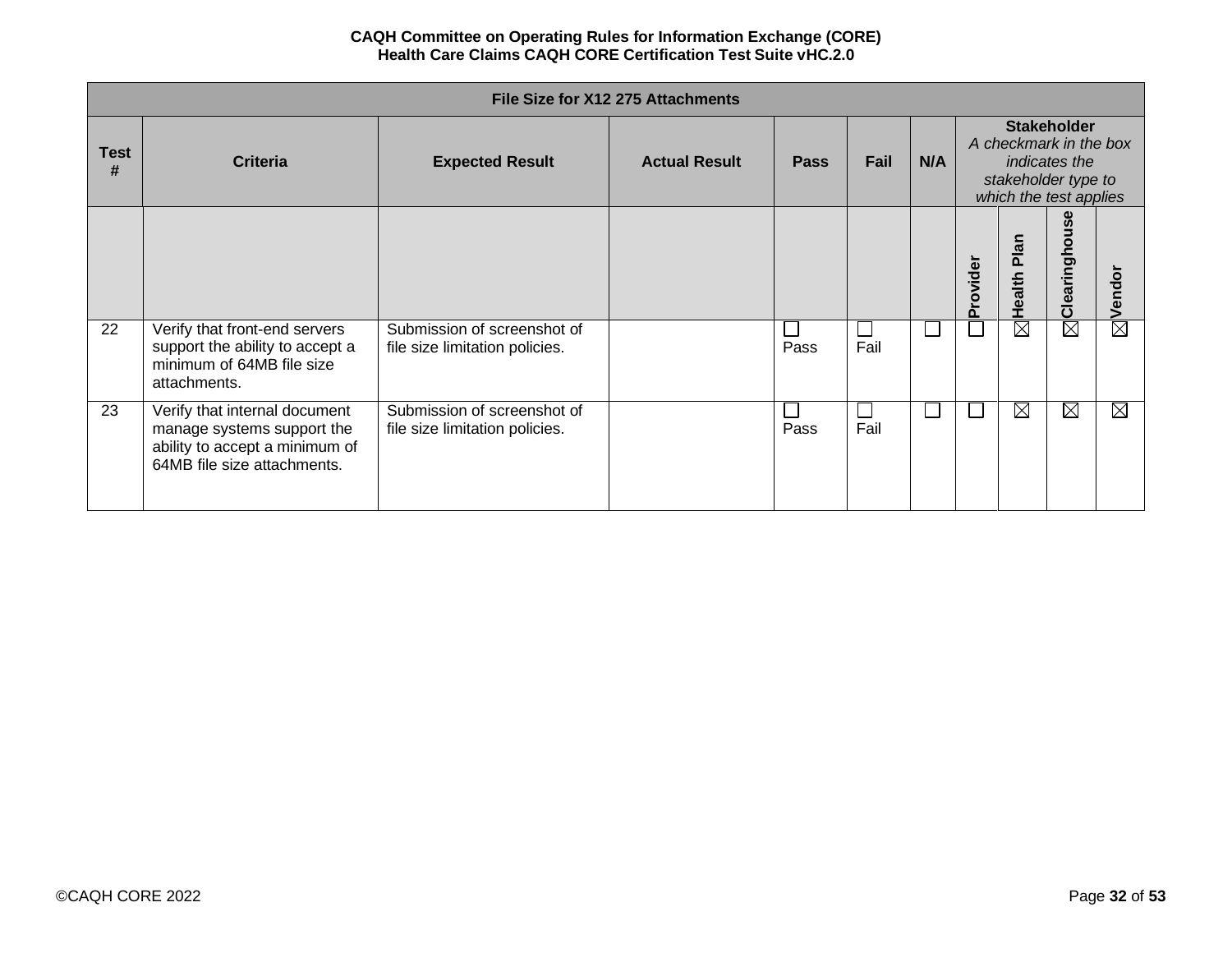|                  |                                                                                                                                                                                         |                                                                                                                                                                                                          | <b>Companion Guide for X12 275 Attachments</b> |             |      |     |          |                                                                         |                                     |                        |
|------------------|-----------------------------------------------------------------------------------------------------------------------------------------------------------------------------------------|----------------------------------------------------------------------------------------------------------------------------------------------------------------------------------------------------------|------------------------------------------------|-------------|------|-----|----------|-------------------------------------------------------------------------|-------------------------------------|------------------------|
| <b>Test</b><br># | <b>Criteria</b>                                                                                                                                                                         | <b>Expected Result</b>                                                                                                                                                                                   | <b>Actual Result</b>                           | <b>Pass</b> | Fail | N/A |          | A checkmark in the box<br>stakeholder type to<br>which the test applies | <b>Stakeholder</b><br>indicates the |                        |
|                  |                                                                                                                                                                                         |                                                                                                                                                                                                          |                                                |             |      |     | Provider | Health Pla                                                              | 86<br><b>Clearingho</b>             | Vendor                 |
| 24               | Companion Guide conforms to<br>the flow and format of the<br><b>CAQH CORE Master</b><br><b>Companion Guide Template</b>                                                                 | Submission of the Table of<br>Contents of the 275<br>companion guide, including an<br>example of the X12N<br>v6020X314 275 content<br>requirements                                                       |                                                | Pass        | Fail |     |          | $\overline{\boxtimes}$                                                  | $\overline{\boxtimes}$              | $\overline{\boxtimes}$ |
| 25               | Companion Guide conforms to<br>the format for presenting each<br>segment, data element and<br>code flow and format of the<br><b>CAQH CORE Master</b><br><b>Companion Guide Template</b> | Submission of a page of the<br>X12N v6020X314 275<br>companion guide depicting the<br>presentation of segments,<br>data elements and codes<br>showing conformance to the<br>required presentation format |                                                | Pass        | Fail |     |          | $\boxtimes$                                                             | ⊠                                   | $\boxtimes$            |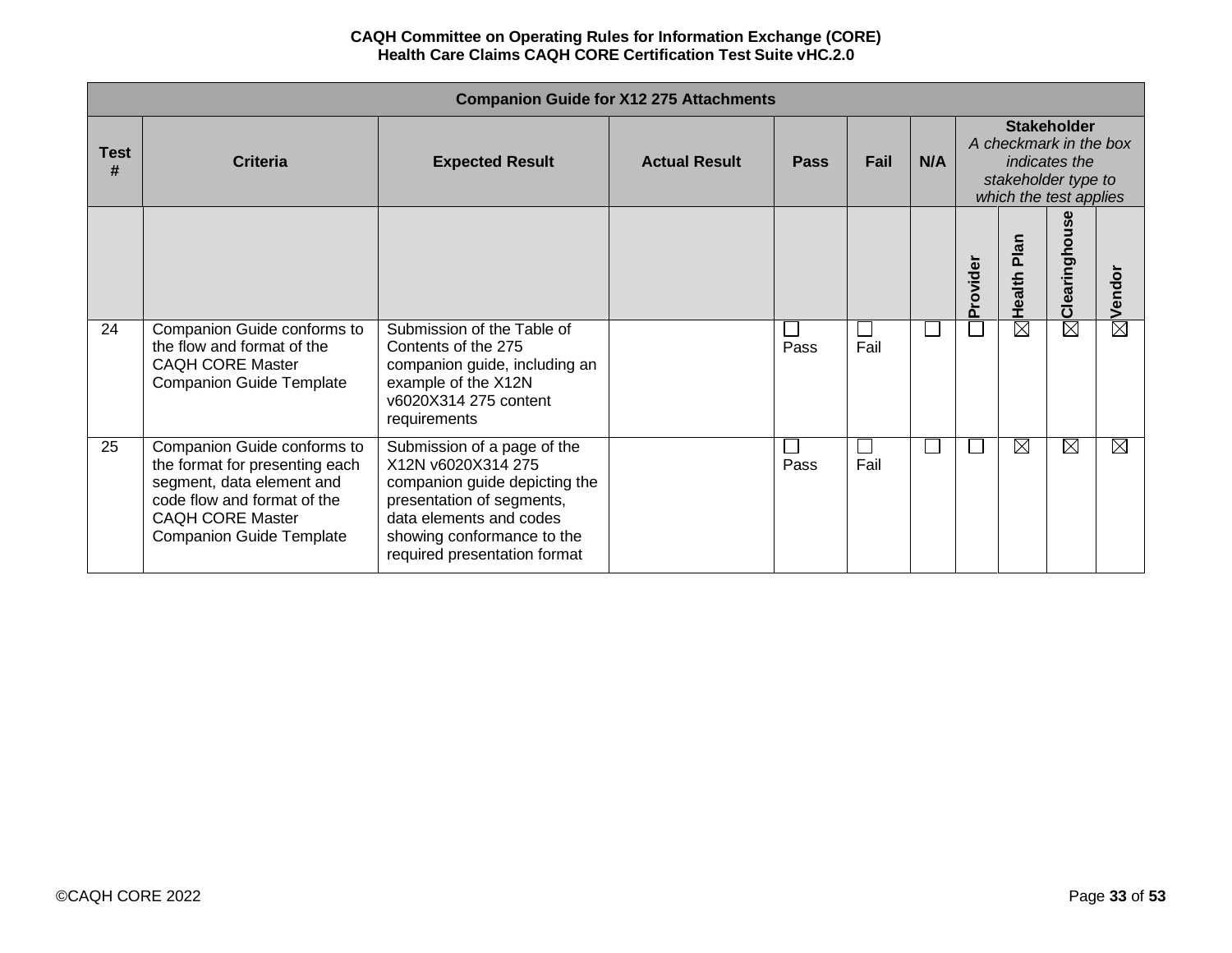|                  | <b>Electronic Policy Access for X12 275 Attachments</b>                                                                                        |                                                                                                                                                                                                                                                                                                                                                                                  |                      |             |                |     |          |                                                                                                                |                   |                    |  |  |
|------------------|------------------------------------------------------------------------------------------------------------------------------------------------|----------------------------------------------------------------------------------------------------------------------------------------------------------------------------------------------------------------------------------------------------------------------------------------------------------------------------------------------------------------------------------|----------------------|-------------|----------------|-----|----------|----------------------------------------------------------------------------------------------------------------|-------------------|--------------------|--|--|
| <b>Test</b><br># | <b>Criteria</b>                                                                                                                                | <b>Expected Result</b>                                                                                                                                                                                                                                                                                                                                                           | <b>Actual Result</b> | <b>Pass</b> | Fail           | N/A |          | <b>Stakeholder</b><br>A checkmark in the box<br>indicates the<br>stakeholder type to<br>which the test applies |                   |                    |  |  |
|                  |                                                                                                                                                |                                                                                                                                                                                                                                                                                                                                                                                  |                      |             |                |     | Provider | Plan<br>Health I                                                                                               | Clearinghouse     | $\boxtimes$ Vendor |  |  |
| 26               | A health plan must offer an<br>electronic method for<br>identifying the attachment-<br>specific data needed to support<br>a claim adjudication | Enable the CAQH CORE-<br>authorized Testing Vendor to<br>access and view health plan's<br>electronic policies for<br>identifying the attachment-<br>specific data needed to<br>support a claim adjudication.<br><b>OR</b><br>Submit description that is<br>shared with providers of how<br>electronic methods for<br>identifying attachment-specific<br>data needed to support a |                      | Pass        | $\Box$<br>Fail |     |          | $\overline{\boxtimes}$                                                                                         | $\bar{\boxtimes}$ |                    |  |  |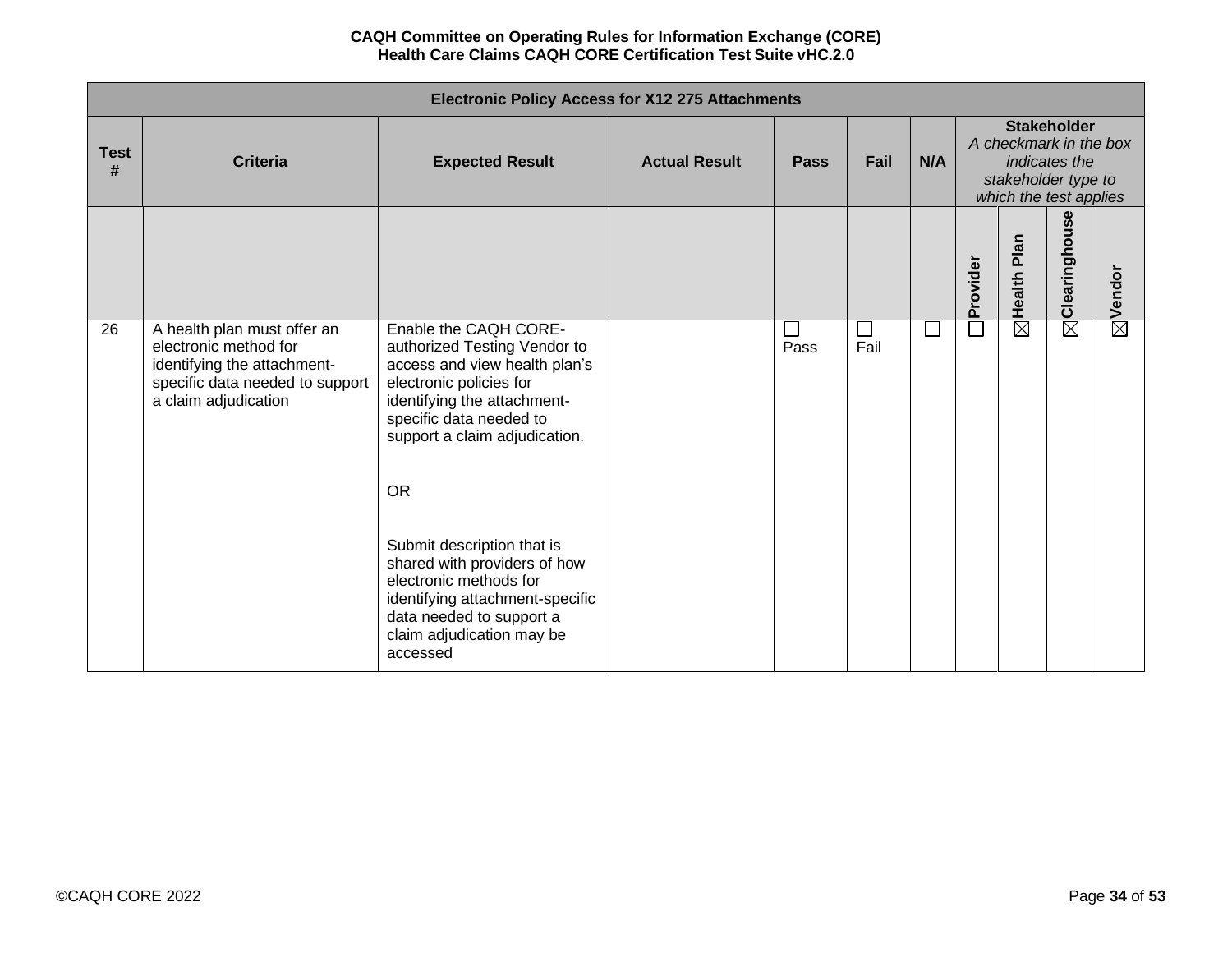|                  | <b>System Availability for Non-X12 Methods</b><br><b>Stakeholder</b>                                        |                                                                                                                                |                      |             |      |     |          |                                                                                          |               |             |  |
|------------------|-------------------------------------------------------------------------------------------------------------|--------------------------------------------------------------------------------------------------------------------------------|----------------------|-------------|------|-----|----------|------------------------------------------------------------------------------------------|---------------|-------------|--|
| <b>Test</b><br># | <b>Criteria</b>                                                                                             | <b>Expected Result</b>                                                                                                         | <b>Actual Result</b> | <b>Pass</b> | Fail | N/A |          | A checkmark in the<br>box indicates the<br>stakeholder type to<br>which the test applies |               |             |  |
|                  |                                                                                                             |                                                                                                                                |                      |             |      |     | Provider | Plan<br>Health                                                                           | Clearinghouse | Vendor      |  |
| 27               | Publication of regularly<br>scheduled downtime, including<br>holidays and method(s) for<br>such publication | Submission of actual published<br>copies of regularly scheduled<br>downtime including holidays<br>and method(s) of publishing  |                      | Pass        | Fail |     |          | $\boxtimes$                                                                              | $\boxtimes$   | $\boxtimes$ |  |
| 28               | Publication of non-routine<br>downtime notice and method(s)<br>for such publication                         | Submission of a sample notice<br>of non-routine downtime<br>including scheduled of down<br>time and method(s) of<br>publishing |                      | Pass        | Fail |     |          | $\boxtimes$                                                                              | ⊠             | $\boxtimes$ |  |
| 29               | Publication of<br>unscheduled/emergency<br>downtime notice and method(s)<br>for such publication            | Submission of a sample notice<br>of unscheduled/emergency<br>downtime including method(s)<br>of publishing                     |                      | Pass        | Fail |     |          | $\boxtimes$                                                                              | ⊠             | $\boxtimes$ |  |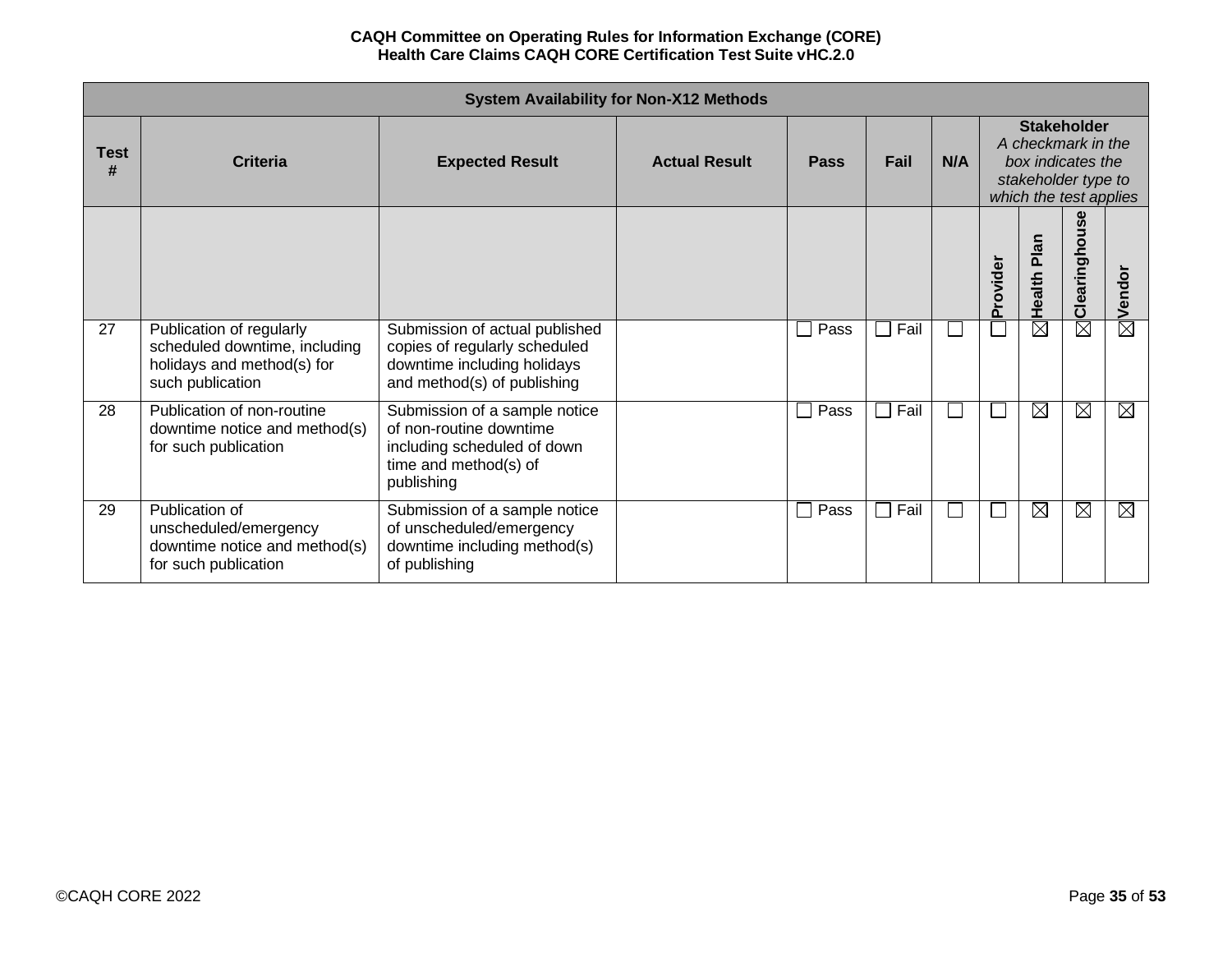|                  | <b>File Size for Non-X12 Methods</b><br><b>Stakeholder</b>                                                                       |                                                               |                      |             |                |     |          |                                                                                                 |                        |                        |  |  |  |
|------------------|----------------------------------------------------------------------------------------------------------------------------------|---------------------------------------------------------------|----------------------|-------------|----------------|-----|----------|-------------------------------------------------------------------------------------------------|------------------------|------------------------|--|--|--|
| <b>Test</b><br># | <b>Criteria</b>                                                                                                                  | <b>Expected Result</b>                                        | <b>Actual Result</b> | <b>Pass</b> | Fail           | N/A |          | A checkmark in the box<br><i>indicates the</i><br>stakeholder type to<br>which the test applies |                        |                        |  |  |  |
|                  |                                                                                                                                  |                                                               |                      |             |                |     | Provider | Health Plan                                                                                     | မ္တ<br>Clearingho      | Vendor                 |  |  |  |
| 30               | Verify that front-end servers<br>support the ability to accept a<br>minimum of 64MB file size<br>attachments.                    | Submission of screenshot of<br>file size limitation policies. |                      | Pass        | $\sim$<br>Fail |     |          | $\boxtimes$                                                                                     | $\overline{\boxtimes}$ | $\overline{\boxtimes}$ |  |  |  |
| 31               | Verify that internal document<br>management systems support<br>the ability to accept a minimum<br>of 64MB file size attachments. | Submission of screenshot of<br>file size limitation policies. |                      | Pass        | a s<br>Fail    |     |          | $\boxtimes$                                                                                     | $\boxtimes$            | ⊠                      |  |  |  |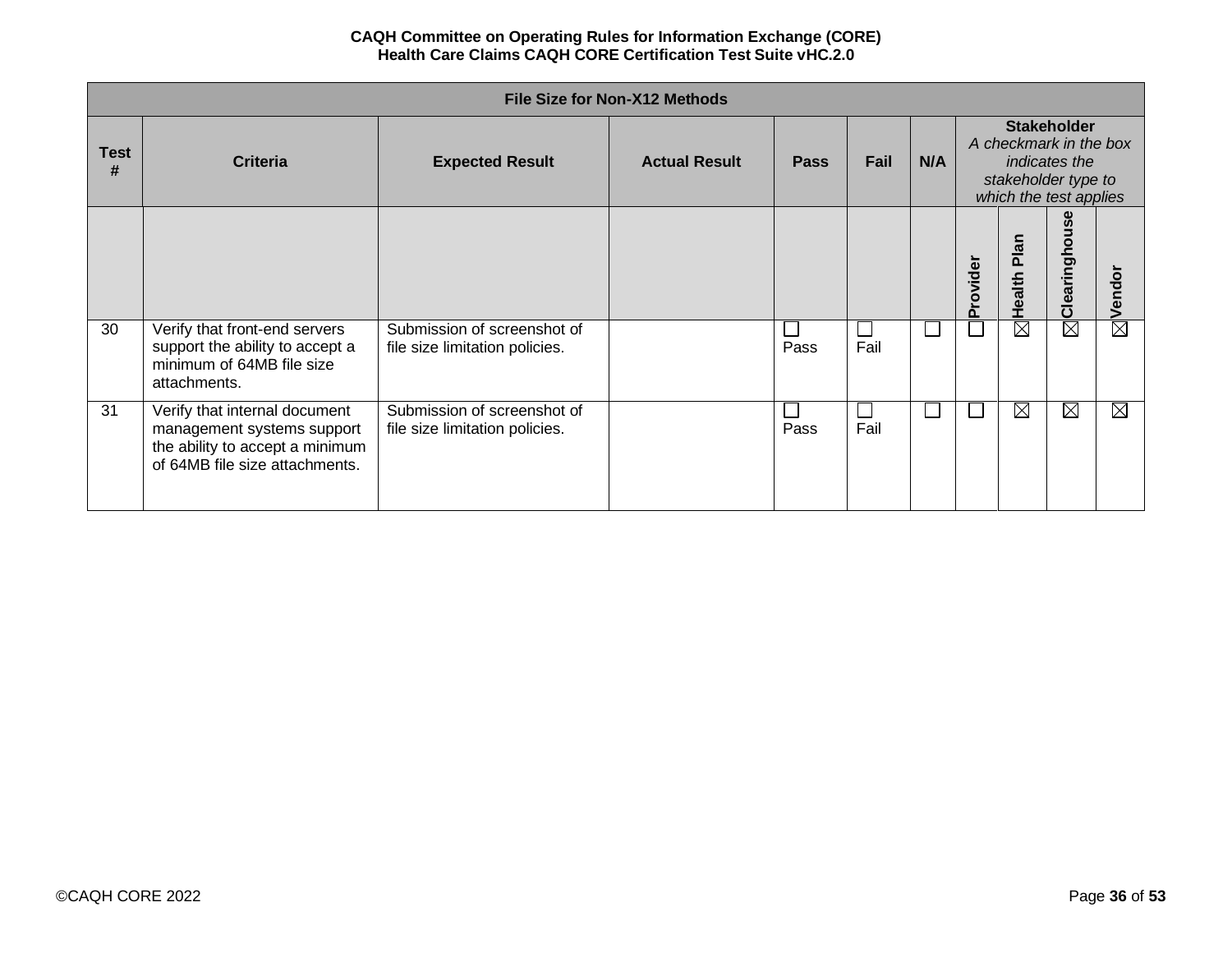|                  | <b>Electronic Policy Access for Non-X12 Methods</b>                                                                                            |                                                                                                                                                                                                                           |                      |      |                |     |          |                                                                                                                |                   |                    |  |
|------------------|------------------------------------------------------------------------------------------------------------------------------------------------|---------------------------------------------------------------------------------------------------------------------------------------------------------------------------------------------------------------------------|----------------------|------|----------------|-----|----------|----------------------------------------------------------------------------------------------------------------|-------------------|--------------------|--|
| <b>Test</b><br># | <b>Criteria</b>                                                                                                                                | <b>Expected Result</b>                                                                                                                                                                                                    | <b>Actual Result</b> | Pass | Fail           | N/A |          | <b>Stakeholder</b><br>A checkmark in the box<br>indicates the<br>stakeholder type to<br>which the test applies |                   |                    |  |
|                  |                                                                                                                                                |                                                                                                                                                                                                                           |                      |      |                |     | Provider | Plan<br>Health                                                                                                 | Clearinghouse     | $\boxtimes$ Vendor |  |
| 32               | A health plan must offer an<br>electronic method for<br>identifying the attachment-<br>specific data needed to support<br>a claim adjudication | Enable the CAQH CORE-<br>authorized Testing Vendor to<br>access and view health plan's<br>electronic policies for<br>identifying the attachment-<br>specific data needed to<br>support a claim adjudication.<br><b>OR</b> |                      | Pass | $\sim$<br>Fail |     |          | $\overline{\boxtimes}$                                                                                         | $\bar{\boxtimes}$ |                    |  |
|                  |                                                                                                                                                | Submit description that is<br>shared with providers of how<br>electronic methods for<br>identifying attachment-specific<br>data needed to support a<br>claim adjudication may be<br>accessed                              |                      |      |                |     |          |                                                                                                                |                   |                    |  |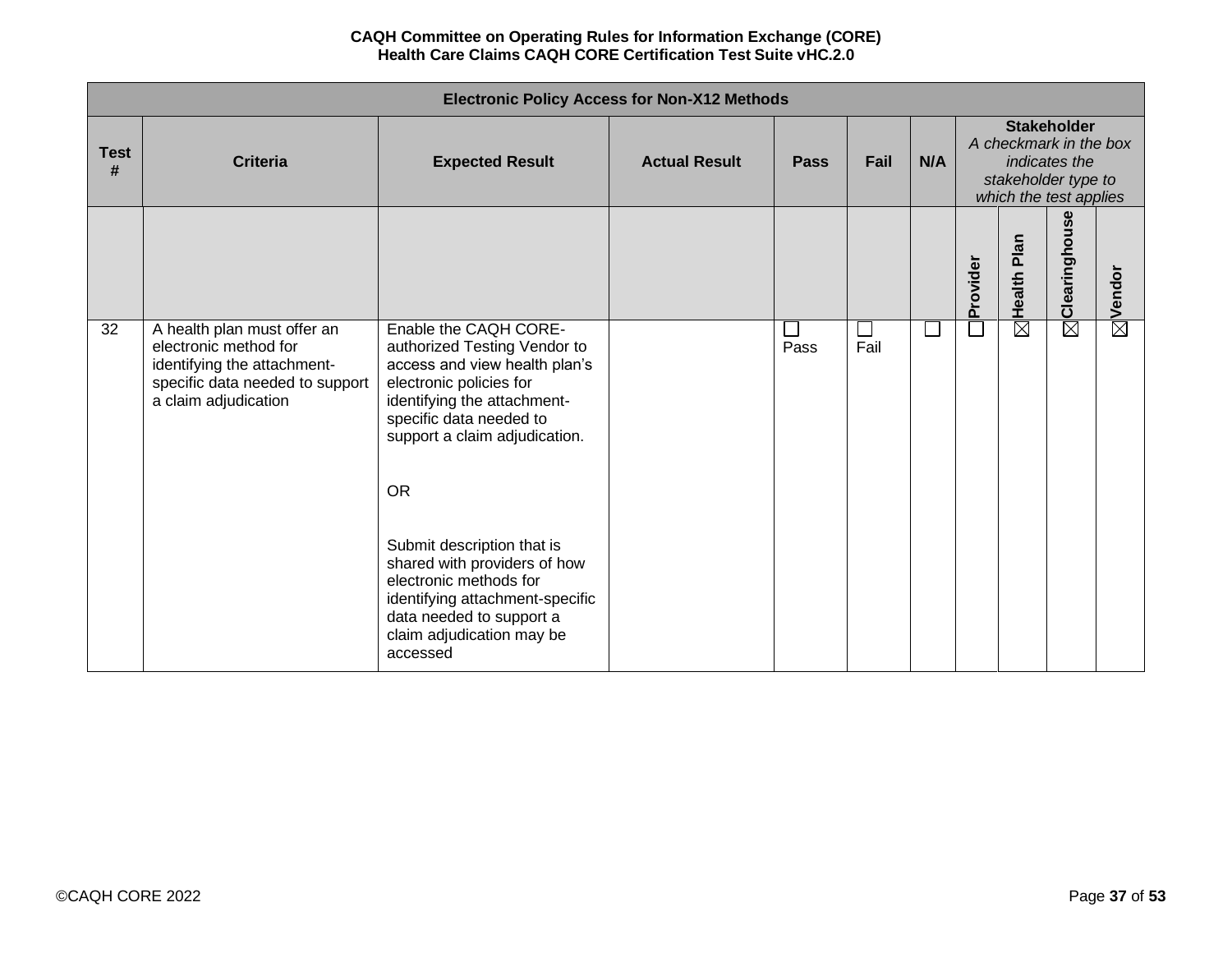## <span id="page-37-1"></span><span id="page-37-0"></span>**7. CAQH CORE Attachments Health Care Claims Data Content Rule Test Scenario**

### *7.1. CAQH CORE Attachments Health Care Claims Data Content Rule Key Requirements*

*Note: This section identifies at a high level the key requirements of this rule. Refer to the rule document for the specific language of the rule which governs. Section numbers in parentheses following each key requirement refer to the specific rule section which applies.*

### *Reassociation Requirements for X12 Methods (§4.1)*

- When a HIPAA-covered provider and its agent send an unsolicited X12 v6020X314 275 in support of an X12 v5010 837 Institutional or Professional Claim submission, PWK02 Code EL in Loop 2300/ Loop 2400 in the X12 v5010 837 Institutional or Professional Claim must be used to notify a HIPAA-covered health plan and its agent that additional documentation is being transmitted electronically using the Binary Data Segment (BDS) in X12 v6020X314 275.
- When a provider sends an X12 v6020X314 275 to support an X12 v5010 837 Health Care Claim submission, CAQH CORE recommends the use of the common reference data to be included on the X12 v6020X314 275 for patient identification and reassociation purposes.
- If a HIPAA-covered health plan utilizes the X12 v6020X313 277 Health Care Claim Request for Additional Information to request additional information to support the adjudication of an X12 v5010 837 Claim, the health plan should use the appropriate LOINC to request the most specific additional information needed to support the adjudication of an X12 837 Claim submission.

### *Reassociation Requirements for Non-X12 Methods (5.1)*

- When sending a non-X12 unsolicited attachment using CORE SOAP Connectivity Requirements §4.4.3 <SDO>\_<PayloadType>\_<Version>\_<Subversion> the provider and its agent may identify the <PayloadType> as specified.
- When sending a non-X12 unsolicited attachment using CORE REST Connectivity Requirements §5.3.2 Specifications for REST API URI Path Endpoints for Payload Types the provider and its agent may identify the REST API URI Path Endpoint as specified.
- A provider and its agent must include all available Attachment Data Elements as part of the attachment payload when sending additional information to facilitate reassociation to a health care claims transaction.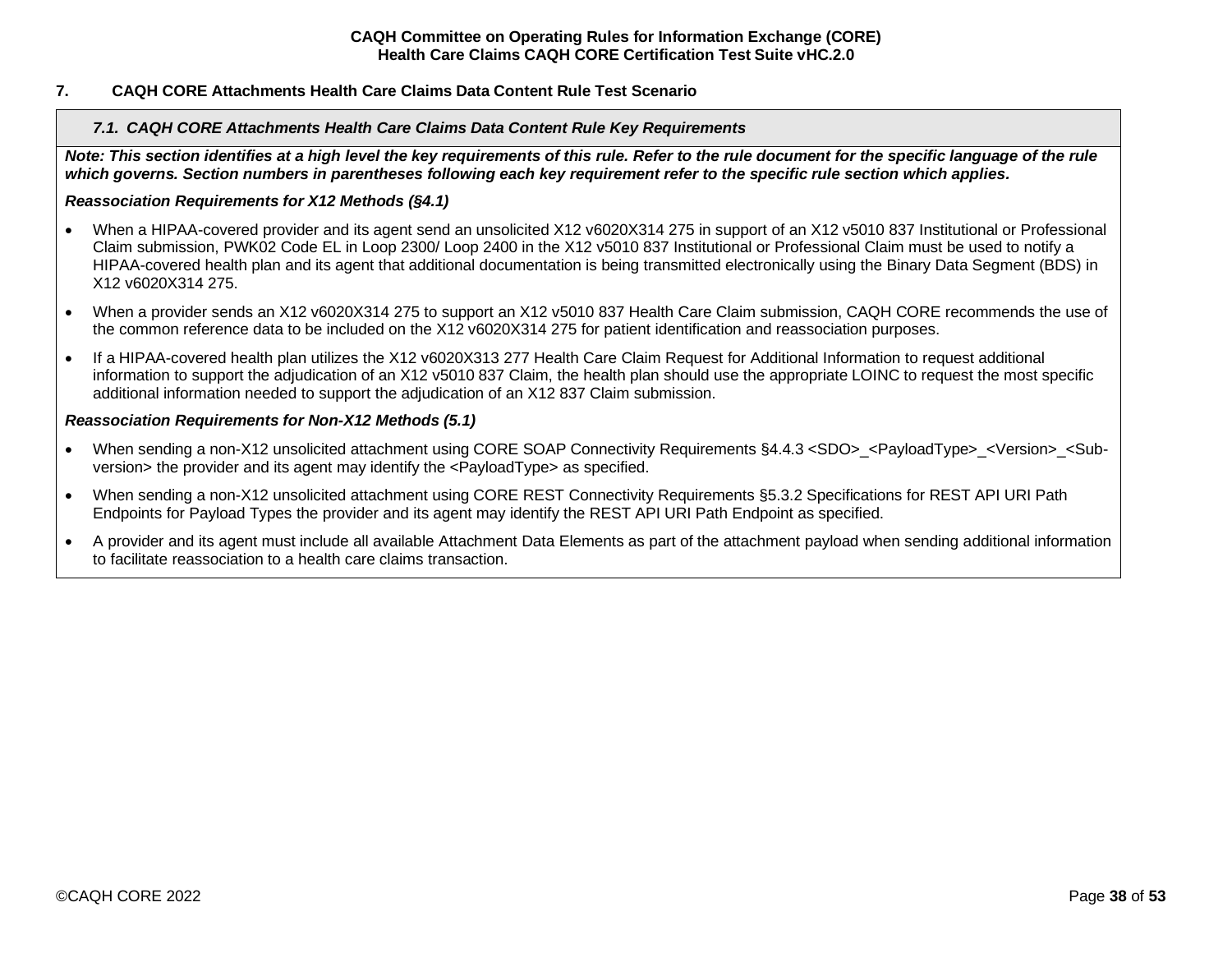# <span id="page-38-0"></span>*7.2. CAQH CORE Attachments Health Care Claims Data Content Rule Conformance Testing Requirements*

These scenarios test the following conformance requirements of the CAQH CORE Attachments Health Care Claim Infrastructure Rule. Other requirements of this rule that may not be listed below are not included in this test scenario. Notwithstanding, CORE-certified entities are required to comply with all specifications of the rule not included in this test scenario. Note: Clearinghouses and/or vendors undergoing CORE Certification Testing should refer to Detailed Step-by-Step Test Scripts for applicable test scripts.

## *Reassociation Requirements for X12 Methods*

- Demonstrate ability to support necessary data elements in order to support the reassociation of an X12 v6020X314 275 to a X12 v5010 837 Health Care Claim.
- Demonstrate the ability to reassociate an X12 v6020X314 275 to a X12 v5010 837 Health Care Claim.

#### *Reassociation Requirements for Non-X12 Methods*

- Demonstrate the ability to reassociate a non X12 attachment to an X12 v5010 837 Health Care Claim using CORE SOAP Connectivity.
- Demonstrate the ability to reassociate a non X12 attachment to an X12 v5010 837 Health Care Claim using CORE REST Connectivity.
- Demonstrate the ability to include all available Attachment Data Elements as part of the attachment payload when sending additional information.

## <span id="page-38-1"></span>*7.3. CAQH CORE Attachments Health Care Claims Data Content Rule Test Scripts Assumptions*

• The test scripts will not include comprehensive testing requirements to test for all possible permutations of the CORE requirements of the rule.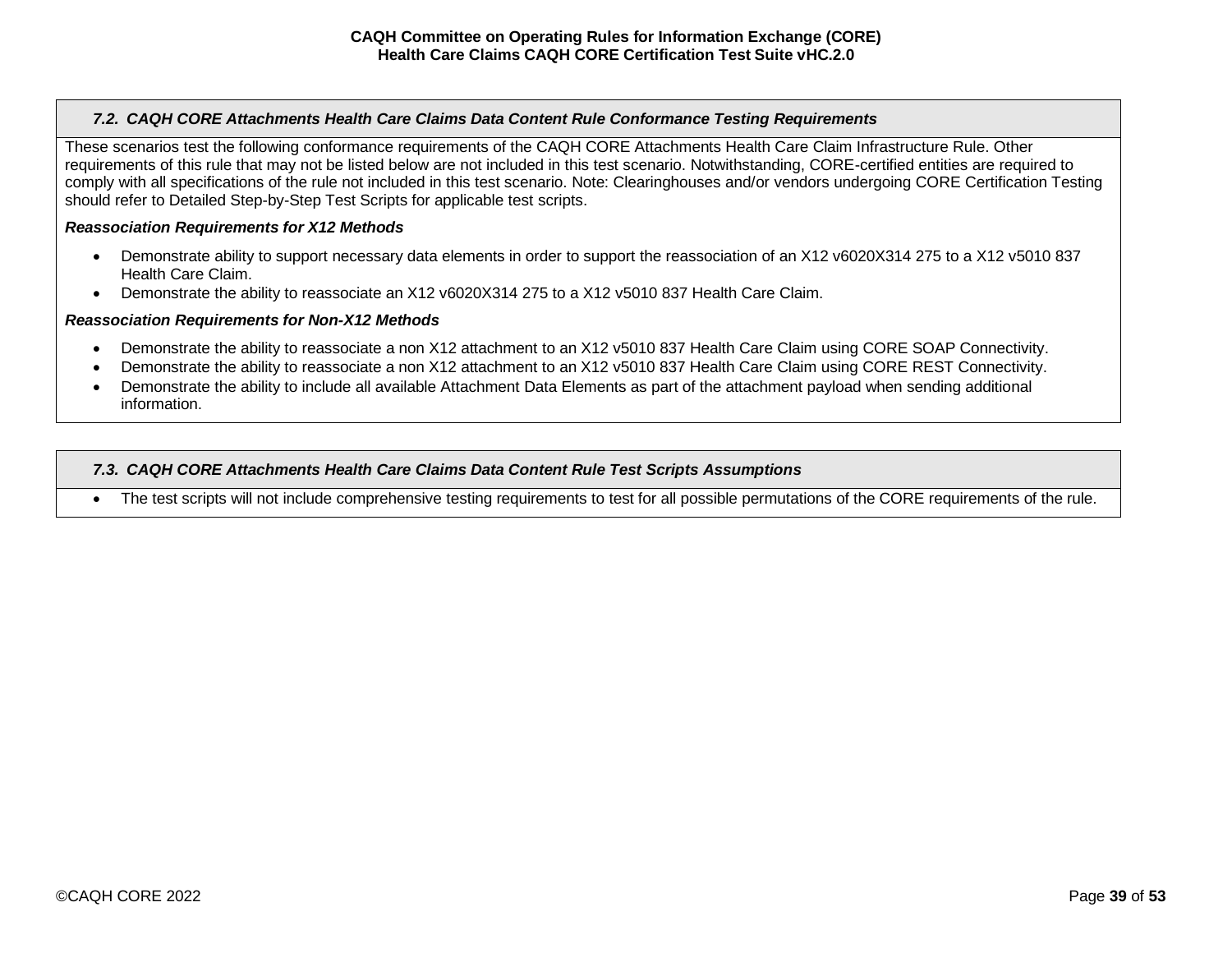# *7.4. CAQH CORE Attachments Health Care Claims Data Content Rule Detailed Step-By-Step Test Scripts*

<span id="page-39-0"></span>CORE Certification Testing is not exhaustive. The CAQH CORE Certification Test Suite does not include comprehensive testing requirements that test for all possible permutations of each rule. An individual test script may be testing for more than one item, and as noted in the "Stakeholder" column, each test script tests for the role of the Stakeholder(s) to which the test script applies.

The Detailed Step-by-Step Test Scripts below specify the stakeholder type to which each test script applies. A stakeholder may indicate that a specific test script does not apply to it. In this case the stakeholder is required to provide a rationale for why a specific test script is not applicable and be prepared for a review of the rationale with CAQH CORE staff.

When establishing a Certification Test Profile with a CORE-authorized Testing Vendor a Vendor will be given the option to indicate if the product it is certifying is a Provider-facing product or a Health Plan-facing product. Therefore, the Detailed Step-by-Step Test Scripts applicable to a Provider apply to a Provider-facing product. Similarly, Detailed Step-by-Step Test Scripts applicable to a Health Plan apply to a Health Plan-facing product.

|                  |                                                                                                                                                                                                                                                                  |                                                                                                                                      | <b>Reassociation of X12 275 Attachments</b> |             |             |        |                        |                                                                                                                |                   |                        |  |
|------------------|------------------------------------------------------------------------------------------------------------------------------------------------------------------------------------------------------------------------------------------------------------------|--------------------------------------------------------------------------------------------------------------------------------------|---------------------------------------------|-------------|-------------|--------|------------------------|----------------------------------------------------------------------------------------------------------------|-------------------|------------------------|--|
| <b>Test</b><br># | <b>Criteria</b>                                                                                                                                                                                                                                                  | <b>Expected Result</b>                                                                                                               | <b>Actual Result</b>                        | <b>Pass</b> | Fail        | N/A    |                        | <b>Stakeholder</b><br>A checkmark in the<br>box indicates the<br>stakeholder type to<br>which the test applies |                   |                        |  |
|                  |                                                                                                                                                                                                                                                                  |                                                                                                                                      |                                             |             |             |        | Provider               | Plan<br>Health                                                                                                 | Clearinghouse     | Vendor                 |  |
| 33               | Create a valid X12 v5010 837<br>Professional Claim transaction<br>specifying PWK02 Code EL in<br>Loop 2300/2400                                                                                                                                                  | Output a valid X12 v5010 837<br>Professional Claim transaction<br>containing PWK02 Code EL in<br>Loop 2300/2400                      |                                             | Pass        | Fail        |        | $\overline{\boxtimes}$ |                                                                                                                | $\bar{\boxtimes}$ | $\overline{\boxtimes}$ |  |
| 34               | A provider's system must be<br>able to support the inclusion of<br>the CAQH CORE common<br>reference data on the X12<br>v6020X314 275 for patient<br>identification and reassociation<br>purposes in support an X12<br>v5010 837 Health Care Claim<br>submission | Provide a screen print of the<br>output of a X12 v6020X314 275<br>showing the inclusion of the<br>CAQH CORE common<br>reference data |                                             | Pass        | Fail        |        | $\boxtimes$            |                                                                                                                | $\boxtimes$       | $\boxtimes$            |  |
| 35               | A health plan must send the<br>most appropriate LOINC on the<br>X12 v6020X313 277 Health<br>Care Claim Request for<br>Additional Information to                                                                                                                  | When submitting testing<br>certification documentation to<br>CAQH CORE, a health plan will<br>be asked to sign an attestation        |                                             | Pass        | $\Box$ Fail | $\sim$ |                        | $\boxtimes$                                                                                                    | ⊠                 | $\boxtimes$            |  |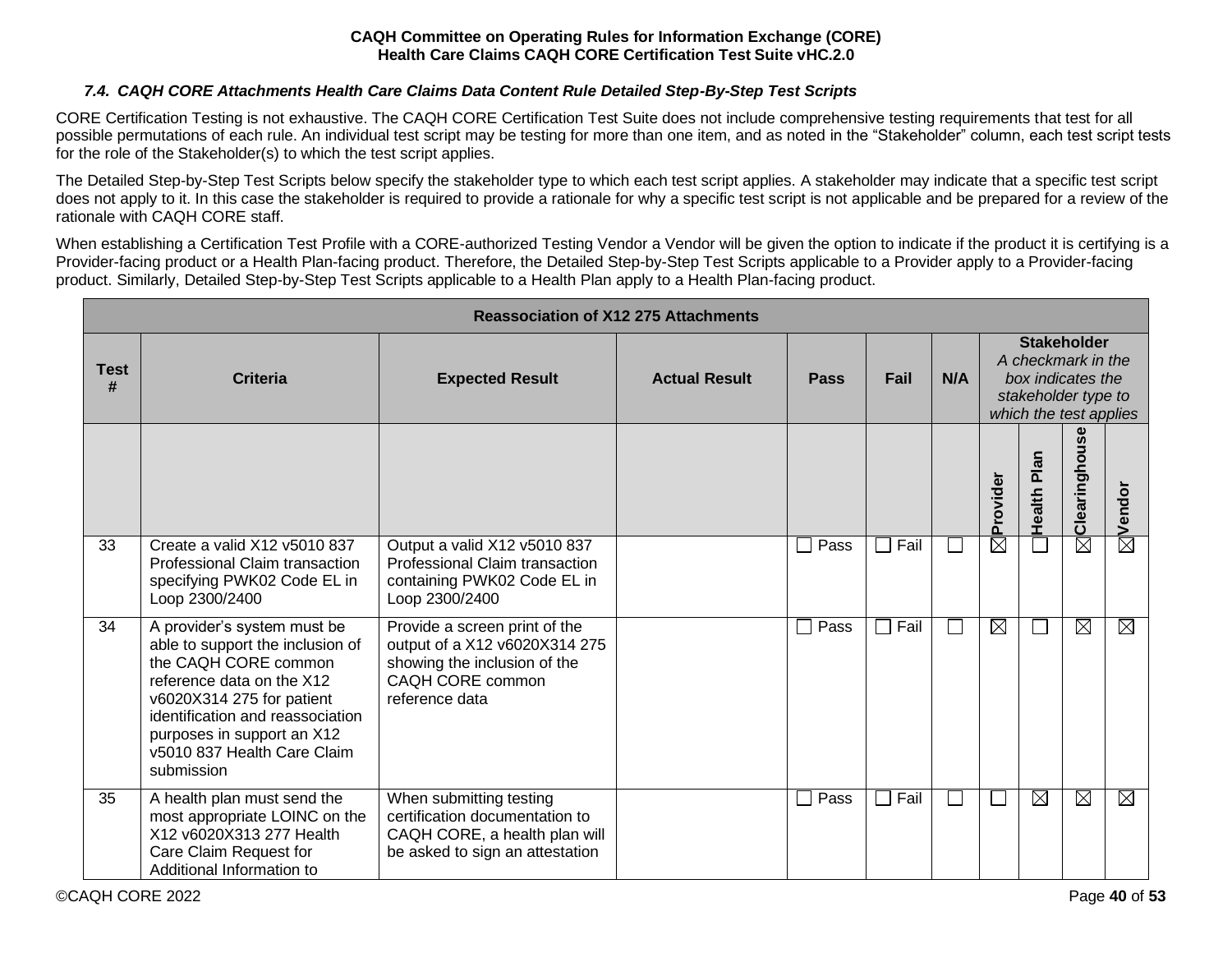|                  |                                                                                                                |                                                           | <b>Reassociation of X12 275 Attachments</b> |             |      |     |          |                |                                                                                                                |   |
|------------------|----------------------------------------------------------------------------------------------------------------|-----------------------------------------------------------|---------------------------------------------|-------------|------|-----|----------|----------------|----------------------------------------------------------------------------------------------------------------|---|
| <b>Test</b><br># | <b>Criteria</b>                                                                                                | <b>Expected Result</b>                                    | <b>Actual Result</b>                        | <b>Pass</b> | Fail | N/A |          |                | <b>Stakeholder</b><br>A checkmark in the<br>box indicates the<br>stakeholder type to<br>which the test applies |   |
|                  |                                                                                                                |                                                           |                                             |             |      |     | Provider | Plan<br>Health | Clearinghouse                                                                                                  | 용 |
|                  | request the most specific<br>additional document needed to<br>support the adjudication of an<br>X12 837 Claim. | form that its system can support<br>the rule requirement. |                                             |             |      |     |          |                |                                                                                                                |   |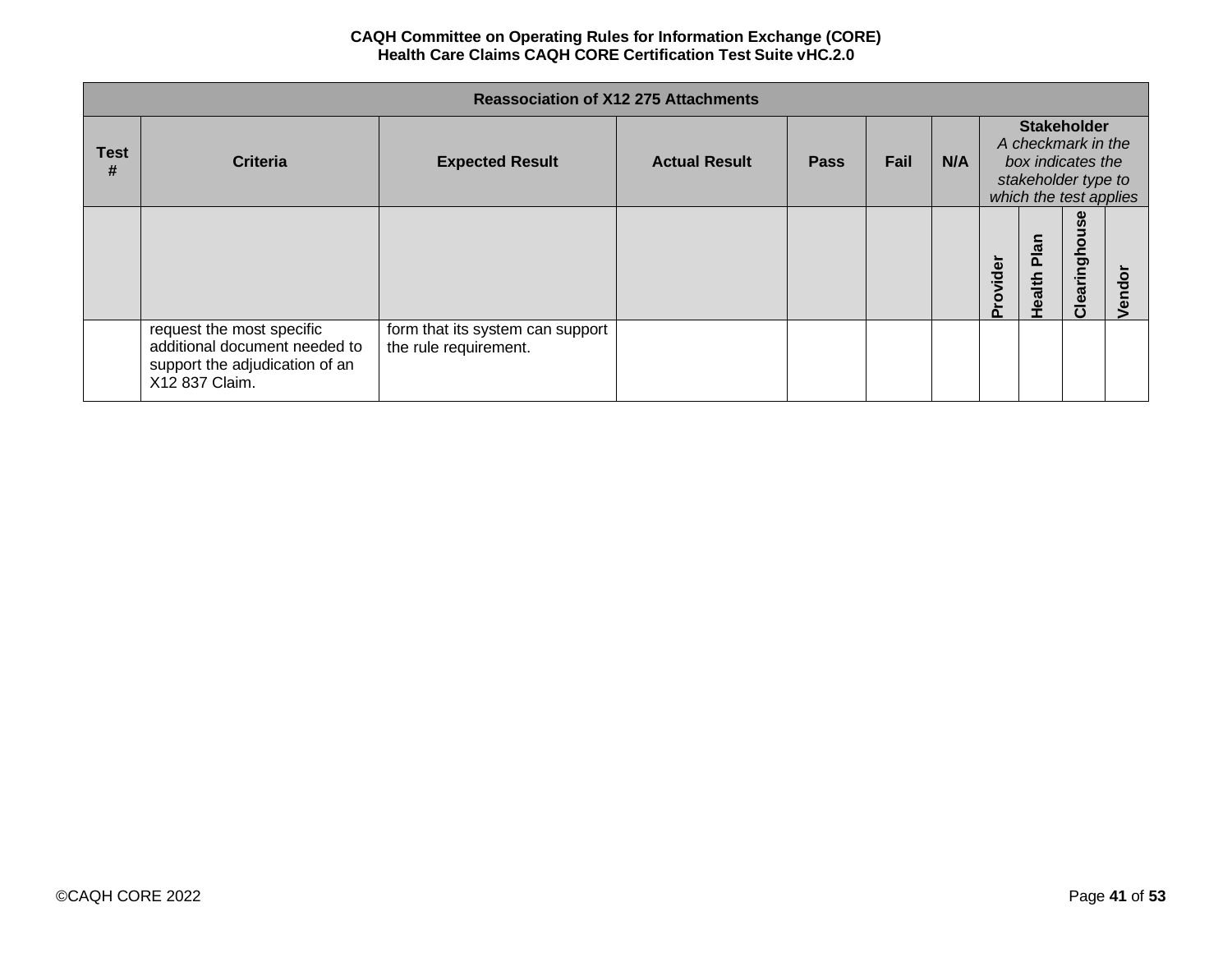|                  | <b>Reassociation of Non-X12 Methods</b>                                                                                                                                                                                                                                      |                                                                                                                                                                                         |                      |                        |      |                          |                                                                                                                |                  |                           |                    |  |  |  |
|------------------|------------------------------------------------------------------------------------------------------------------------------------------------------------------------------------------------------------------------------------------------------------------------------|-----------------------------------------------------------------------------------------------------------------------------------------------------------------------------------------|----------------------|------------------------|------|--------------------------|----------------------------------------------------------------------------------------------------------------|------------------|---------------------------|--------------------|--|--|--|
| <b>Test</b><br># | <b>Criteria</b>                                                                                                                                                                                                                                                              | <b>Expected Result</b>                                                                                                                                                                  | <b>Actual Result</b> | <b>Pass</b>            | Fail | N/<br>A                  | <b>Stakeholder</b><br>A checkmark in the<br>box indicates the<br>stakeholder type to<br>which the test applies |                  |                           |                    |  |  |  |
|                  |                                                                                                                                                                                                                                                                              |                                                                                                                                                                                         |                      |                        |      |                          | Provider                                                                                                       | Plan<br>Health I | $\boxtimes$ Clearinghouse | $\boxtimes$ Vendor |  |  |  |
| 36               | A provider's system must be<br>able to support the use of the<br><b>CORE Connectivity SOAP</b><br>Header for <payloadtype><br/>when transmitting non-X12<br/>unsolicited attachments.</payloadtype>                                                                          | When submitting testing<br>certification documentation to<br>CAQH CORE, a provider will<br>be asked to sign an attestation<br>form that its system can<br>support the rule requirement. |                      | Pass                   | Fail | $\sim$                   | $\boxtimes$                                                                                                    |                  |                           |                    |  |  |  |
| 37               | A provider's system must be<br>able to support the use of the<br><b>CORE Connectivity REST API</b><br>URI Path Endpoints when<br>transmitting non-X12<br>unsolicited attachments.                                                                                            | When submitting testing<br>certification documentation to<br>CAQH CORE, a provider will<br>be asked to sign an attestation<br>form that its system can<br>support the rule requirement. |                      | Pass<br>$\blacksquare$ | Fail | $\overline{\phantom{a}}$ | $\boxtimes$                                                                                                    |                  | $\boxtimes$               | ⊠                  |  |  |  |
| 38               | A provider's system must be<br>able to support the inclusion of<br>the CAQH CORE Attachment<br>Data Elements on non-X12<br>attachment payloads for patient<br>identification and reassociation<br>purposes in support of an X12<br>v5010 837 Health Care Claim<br>submission | When submitting testing<br>certification documentation to<br>CAQH CORE, a provider will<br>be asked to sign an attestation<br>form that its system can<br>support the rule requirement. |                      | Pass<br>$\Box$         | Fail | $\overline{\phantom{a}}$ | $\boxtimes$                                                                                                    | $\mathcal{L}$    | $\boxtimes$               | $\boxtimes$        |  |  |  |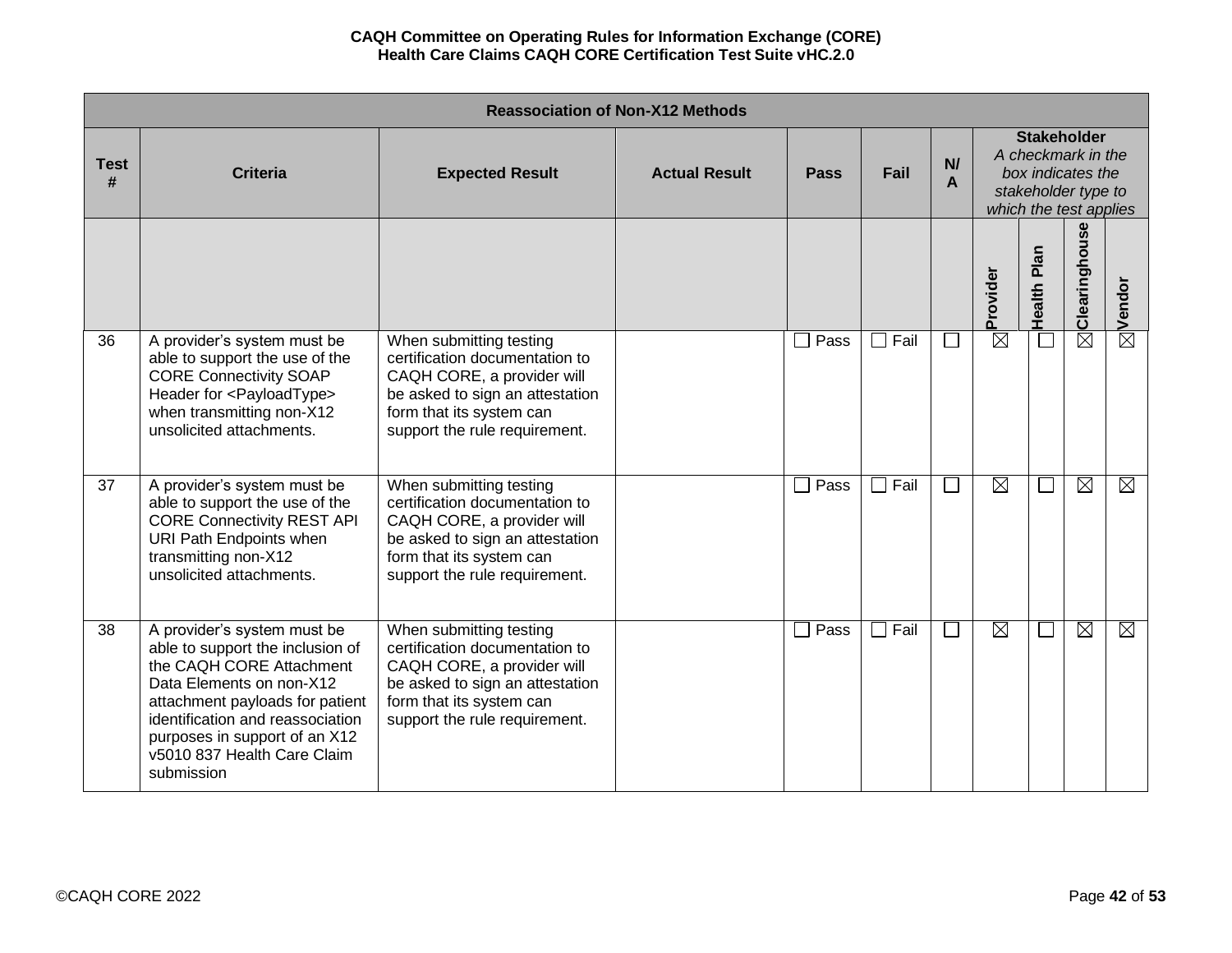# <span id="page-42-0"></span>*7.5. CAQH CORE Connectivity Rule vC3.1.0 Detailed Step-by-Step Test Scripts*

CORE Certification Testing is not exhaustive. The CAQH CORE Certification Test Suite does not include comprehensive testing requirements that test for all possible permutations of each rule. An individual test script may be testing for more than one item, and, as noted in the "Stakeholder" column, each test script tests for the role of the Stakeholder(s) to which the test script applies.

The Detailed Step-by-Step Test Scripts below specify the stakeholder type to which each test script applies. A stakeholder may indicate that a specific test script does not apply to it. In this case the stakeholder is required to provide a rationale for why a specific test script is not applicable and be prepared for a review of the rationale with CAQH CORE staff.

When establishing a Certification Test Profile with a CAQH CORE-authorized Testing Vendor a Vendor will be given the option to indicate if the product it is certifying is a Provider-facing product or a Health Plan-facing product. Therefore, the Detailed Step-by-Step Test Scripts applicable to a Provider apply to a Provider-facing product. Similarly, Detailed Step-by-Step Test Scripts applicable to a Health Plan apply to a Health Plan-facing product.

|                  | <b>Connectivity</b>                                                                                                                           |                                                                                                                                      |                      |             |      |     |                                                                                                                       |                       |               |                    |  |  |  |
|------------------|-----------------------------------------------------------------------------------------------------------------------------------------------|--------------------------------------------------------------------------------------------------------------------------------------|----------------------|-------------|------|-----|-----------------------------------------------------------------------------------------------------------------------|-----------------------|---------------|--------------------|--|--|--|
| <b>Test</b><br># | Criteria                                                                                                                                      | <b>Expected Result</b>                                                                                                               | <b>Actual Result</b> | <b>Pass</b> | Fail | N/A | <b>Stakeholder</b><br>A checkmark in the box<br><i>indicates the</i><br>stakeholder type to<br>which the test applies |                       |               |                    |  |  |  |
|                  |                                                                                                                                               |                                                                                                                                      |                      |             |      |     | Provider                                                                                                              | <b>Plan</b><br>Health | Clearinghouse | $\boxtimes$ Vendor |  |  |  |
| 1                | Implement and enforce use of<br>X.509 Certificate over SSL on<br>communications server                                                        | Communications server<br>accepts a valid logon by a<br>client using X.509 Certificate                                                |                      | Pass        | Fail | l.  |                                                                                                                       | $\boxtimes$           | $\boxtimes$   |                    |  |  |  |
| 2                | Implement and enforce use of<br>X.509 Certificate over TLS on<br>communications server                                                        | Communications server<br>accepts a valid logon by a<br>client using X.509 Certificate                                                |                      | Pass        | Fail | l.  |                                                                                                                       | $\boxtimes$           | ⊠             | $\boxtimes$        |  |  |  |
| 3                | On the authenticated<br>connection implement<br>SOAP+WSDL Message<br>Envelope Standard and<br>envelope metadata as a<br>communications server | Communications server<br>accepts a valid logon by a<br>client conforming to the<br>SOAP+WSDL envelope and<br>metadata specifications |                      | Pass        | Fail | L   |                                                                                                                       | $\boxtimes$           | $\boxtimes$   | $\boxtimes$        |  |  |  |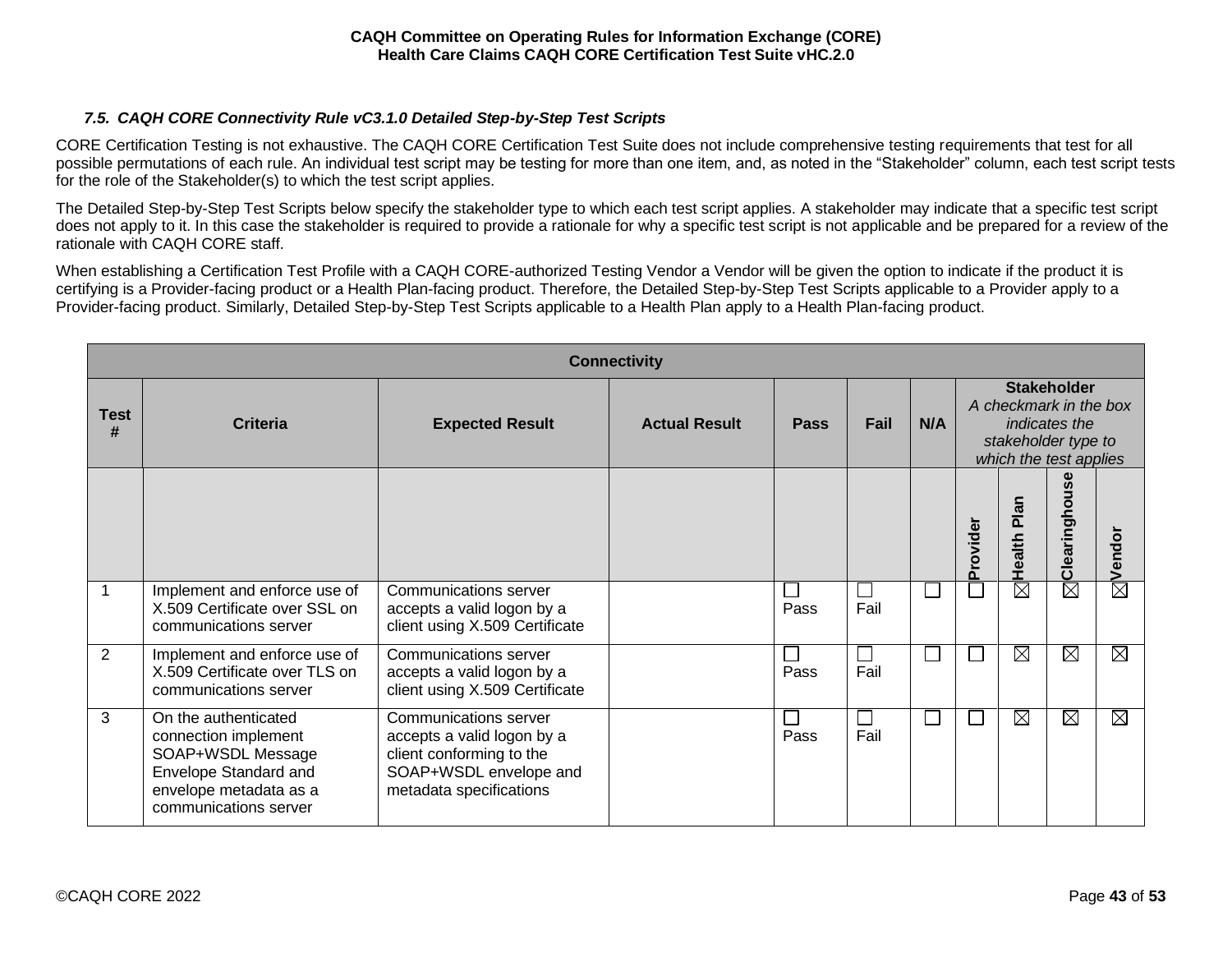|                  | <b>Connectivity</b>                                                                                                                                                                                                               |                                                                                                                                                                                                                 |                      |      |      |        |                   |                                                                                                                |                           |                    |  |  |
|------------------|-----------------------------------------------------------------------------------------------------------------------------------------------------------------------------------------------------------------------------------|-----------------------------------------------------------------------------------------------------------------------------------------------------------------------------------------------------------------|----------------------|------|------|--------|-------------------|----------------------------------------------------------------------------------------------------------------|---------------------------|--------------------|--|--|
| <b>Test</b><br># | <b>Criteria</b>                                                                                                                                                                                                                   | <b>Expected Result</b>                                                                                                                                                                                          | <b>Actual Result</b> | Pass | Fail | N/A    |                   | <b>Stakeholder</b><br>A checkmark in the box<br>indicates the<br>stakeholder type to<br>which the test applies |                           |                    |  |  |
|                  |                                                                                                                                                                                                                                   |                                                                                                                                                                                                                 |                      |      |      |        | Provider          | Health Plan                                                                                                    | $\boxtimes$ Clearinghouse | $\boxtimes$ Vendor |  |  |
| $\overline{4}$   | On an authenticated<br>connection implement the<br>Batch message interaction<br>including submission of a<br>Batch of transactions, pickup of<br>acknowledgements and results<br>and submission of<br>acknowledgement for results | Client successfully completes<br>the submission and retrieval<br>(pick up) of batch(es) of the<br>transactions specified in the<br>respective transaction-specific<br>infrastructure rule being tested          |                      | Pass | Fail |        | $\bar{\boxtimes}$ | $\blacksquare$                                                                                                 |                           |                    |  |  |
| 5                | On an authenticated<br>connection implement the<br>Batch message interaction<br>including receipt of a Batch of<br>transactions, generation of<br>acknowledgements and results                                                    | Server successfully receives<br>batch(es) of the transactions<br>and corresponding<br>acknowledgements and<br>responses specified in the<br>respective transaction-specific<br>infrastructure rule being tested |                      | Pass | Fail |        |                   | $\boxtimes$                                                                                                    | $\boxtimes$               | $\boxtimes$        |  |  |
| $6\phantom{1}6$  | Implement X.509 certificate<br>submitter authentication<br>method as a communications<br>client                                                                                                                                   | Client successfully logs on to a<br>communications server with<br>X.509 certificate                                                                                                                             |                      | Pass | Fail |        | $\boxtimes$       | ×.                                                                                                             | $\boxtimes$               | $\boxtimes$        |  |  |
| $\overline{7}$   | On the authenticated<br>connection implement<br>SOAP+WSDL Message<br>Envelope Standard and<br>envelope metadata as a<br>communications client                                                                                     | <b>Communications client</b><br>successfully logs on to a<br>communications server using<br>the SOAP+WSDL Message<br>Envelope Standard and<br>envelope metadata<br>specifications                               |                      | Pass | Fail | $\Box$ | $\boxtimes$       | $\Box$                                                                                                         | $\boxtimes$               | $\boxtimes$        |  |  |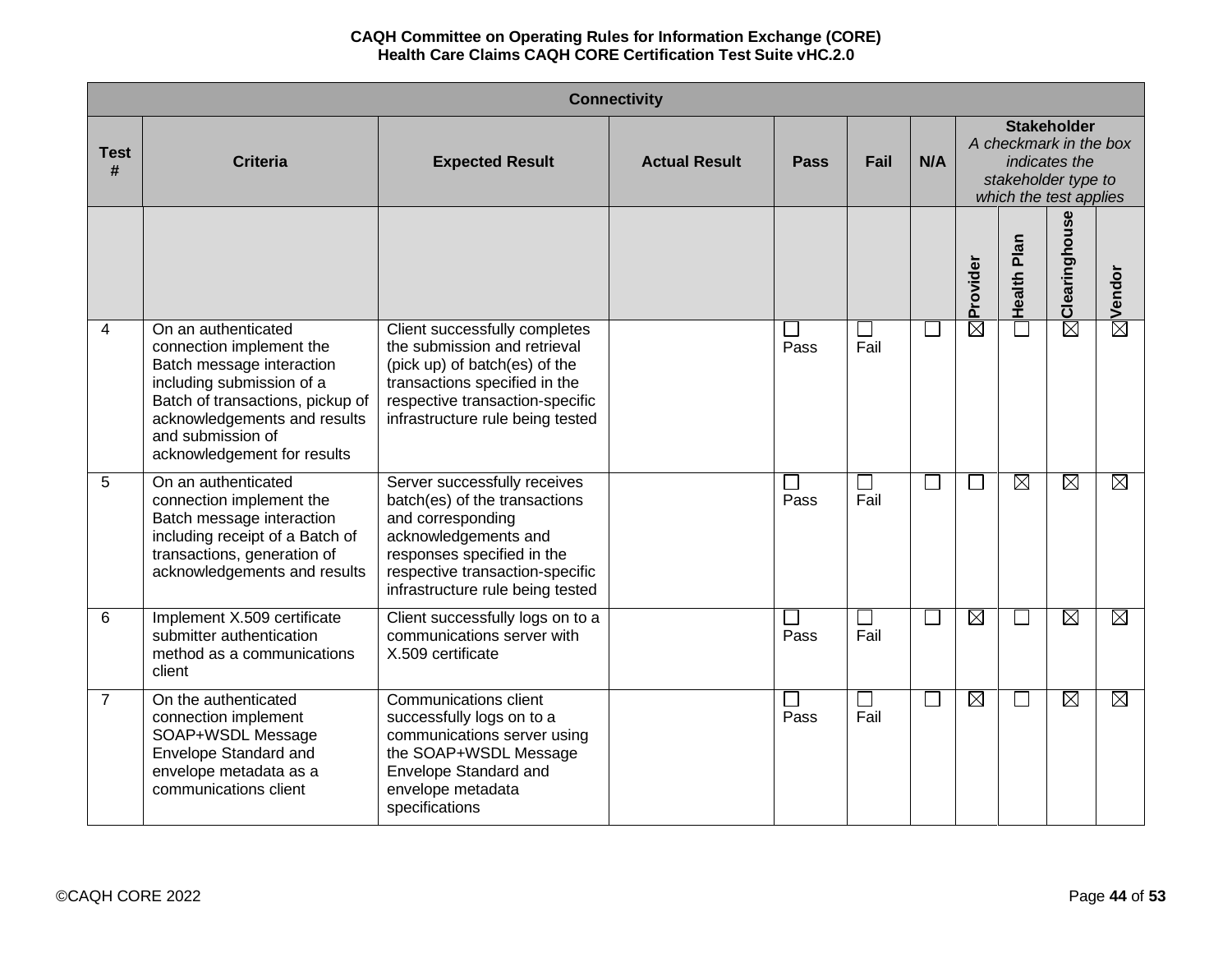|                  | <b>Connectivity</b>                                                                                                        |                                                                                     |                      |             |      |     |                                                                                                                       |                  |                         |                        |  |  |
|------------------|----------------------------------------------------------------------------------------------------------------------------|-------------------------------------------------------------------------------------|----------------------|-------------|------|-----|-----------------------------------------------------------------------------------------------------------------------|------------------|-------------------------|------------------------|--|--|
| <b>Test</b><br># | <b>Criteria</b>                                                                                                            | <b>Expected Result</b>                                                              | <b>Actual Result</b> | <b>Pass</b> | Fail | N/A | <b>Stakeholder</b><br>A checkmark in the box<br><i>indicates the</i><br>stakeholder type to<br>which the test applies |                  |                         |                        |  |  |
|                  |                                                                                                                            |                                                                                     |                      |             |      |     | rovider<br>$\Omega$                                                                                                   | Plan<br>Health I | စ္တ<br>ringhou<br>Cleal | Vendor                 |  |  |
| 8                | Verify that communications<br>server creates, assigns, logs,<br>links the required metadata<br>elements to message payload | Output a system generated<br>audit log report showing all<br>required data elements |                      | Pass        | Fail |     |                                                                                                                       | $\boxtimes$      | $\boxtimes$             | $\overline{\boxtimes}$ |  |  |
| 9                | Verify that communications<br>client creates, assigns, logs,<br>links the required metadata<br>elements to message payload | Output a system generated<br>audit log report showing all<br>required data elements |                      | Pass        | Fail |     | ⊠                                                                                                                     |                  | $\boxtimes$             | $\boxtimes$            |  |  |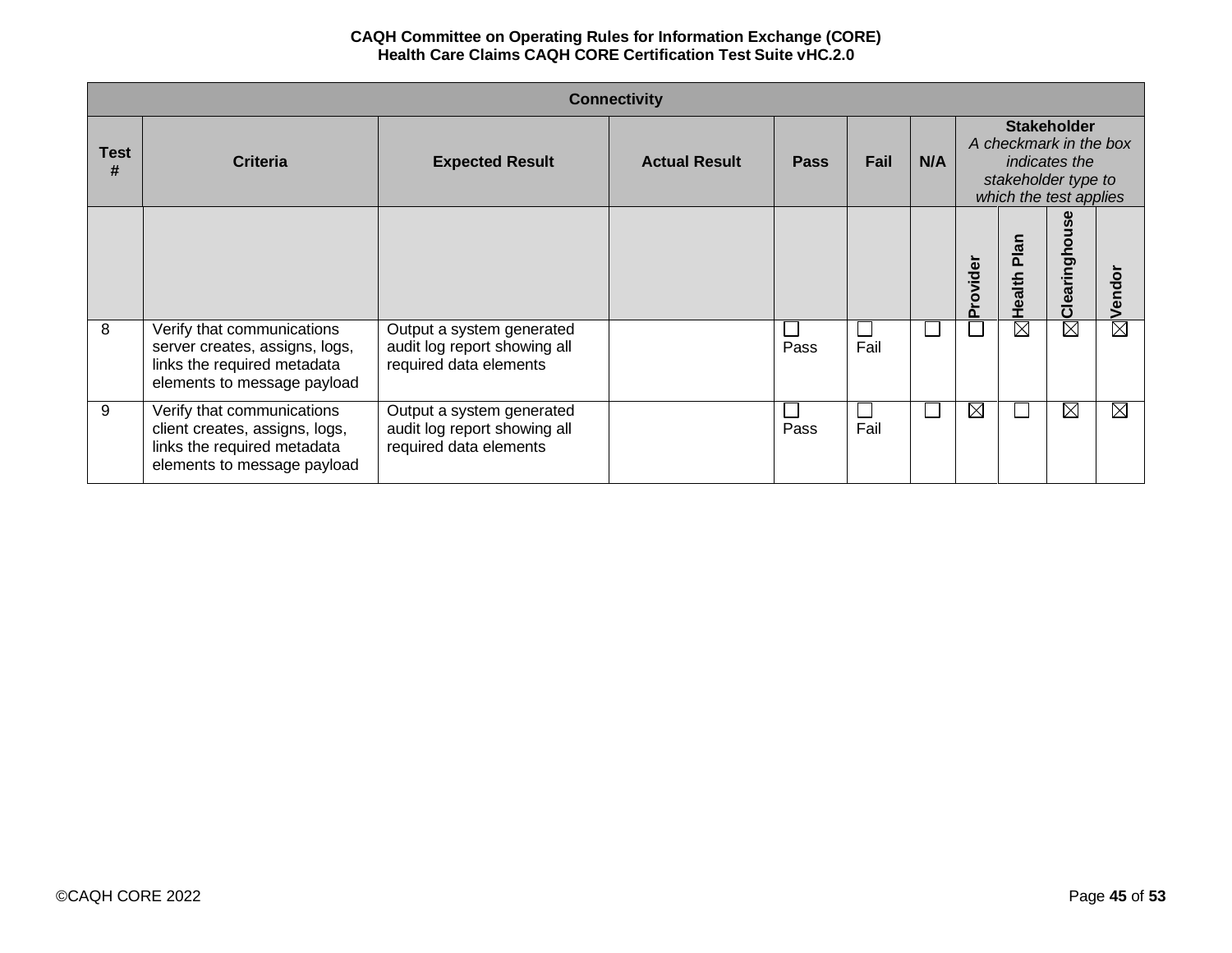## <span id="page-45-1"></span><span id="page-45-0"></span>**8. CAQH CORE SOAP Connectivity Rule vC4.0.0 Test Scenario**

#### *8.1. CAQH CORE SOAP Connectivity Rule vC4.0.0 Key Requirements*

**Note: This section identifies at a high level the key requirements of this rule. Refer to the rule document for the specific language of the rule which governs. Section numbers in parentheses following each key requirement refer to the specific rule section which applies.**

**Transport, Security, Authentication and Authorization Requirements (§3.2)**

- Use of HTTP Version 1.1 over the public Internet is required as a transport method.
- Transport Layer Security (TLS) Version 1.2 (or higher).
	- a. This does not preclude the optional use of TLS 1.3 (or a higher version) for connectivity with trading partners whose security policies require the enhanced security afforded by TLS 1.3 or higher.
- SOAP Version 1.2 or higher
- WSDL Version 1.1 or higher
- X.509 Digital Certification addressing authentication is required.
- OAuth 2.0 or higher addressing authorization is required.

### **Processing Mode (§3.7.1)**

• Required Processing Mode Table specifies the comprehensive and normative processing mode requirements (i.e., Real Time and/or Batch) for the transactions addressed by this rule (§4.4.3)

## **Payload Type Table (§3.7.2)**

- Required Payload Type Table (§4.4.3) specifies the comprehensive and normative identifiers for the CORE Envelope Metadata Payload Type Element as defined in the Table of CORE Envelope Metadata. (§4.4.2.)
- Payload Type identifiers specified in Payload Type Table apply when an entity is exchanging transactions addressed by this rule in conformance with the requirements specified in §4 and subsections.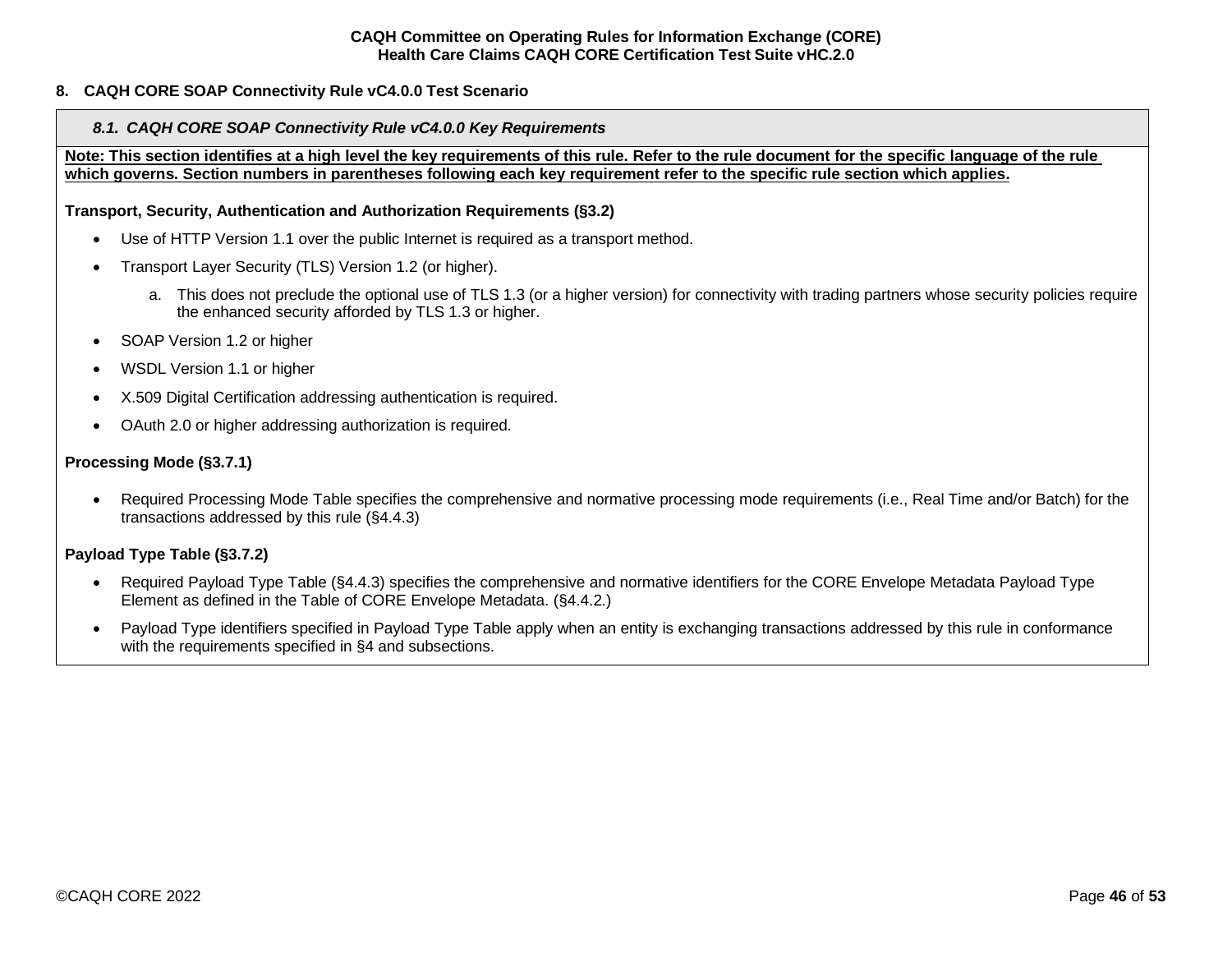# <span id="page-46-0"></span>*8.2. CAQH CORE SOAP Connectivity Rule vC4.0.0 Conformance Testing Requirements*

These scenarios test the following conformance requirements of the CAQH CORE SOAP Connectivity Rule v4.0.0. Other requirements of this rule that may not be listed below are not included in this test scenario. Notwithstanding, CORE-certified entities are required to comply with all specifications of the rule not included in this test scenario. Note: Clearinghouses and/or vendors undergoing CORE certification testing should refer to Detailed Step-by-Step Test Scripts for applicable test scripts.

- A HIPAA covered health plan must demonstrate it has implemented the server specifications for SOAP version 1.2.
- A HIPAA covered health plan must demonstrate it has implemented the X.509 authentication requirement.
- A HIPAA covered health plan must demonstrate it has implemented the server specifications for OAuth 2.0
- A HIPAA covered provider must demonstrate it has implemented the client specifications for SOAP version 1.2.
- A HIPAA covered provider must demonstrate it has implemented the X.509 authentication requirement.

# <span id="page-46-1"></span>*8.3. CAQH CORE SOAP Connectivity Rule vC4.0.0 Test Scripts Assumptions*

- All tests will be conducted over HTTP/S
- The message payload is an X12 Interchange.
- No editing or validation of the message payload will be performed.
- Authentication will be tested for successful authentication with a valid certificate, and unsuccessful authentication using an invalid or missing certificate.
- Testing will not be exhaustive for all possible levels of authentication.
- Authorization will be tested for successful authorization with a valid token, and unsuccessful authorization using an invalid or missing token.
- Testing will not be exhaustive for all possible levels of authorization.
- The ability to log, audit, track and report on the required data elements as required by the conformance requirements of the CAQH CORE Infrastructure Rules will be addressed in each rule's test scripts.
- The test scripts will not include comprehensive testing requirements to test for all possible permutations of the CORE requirements of the rule.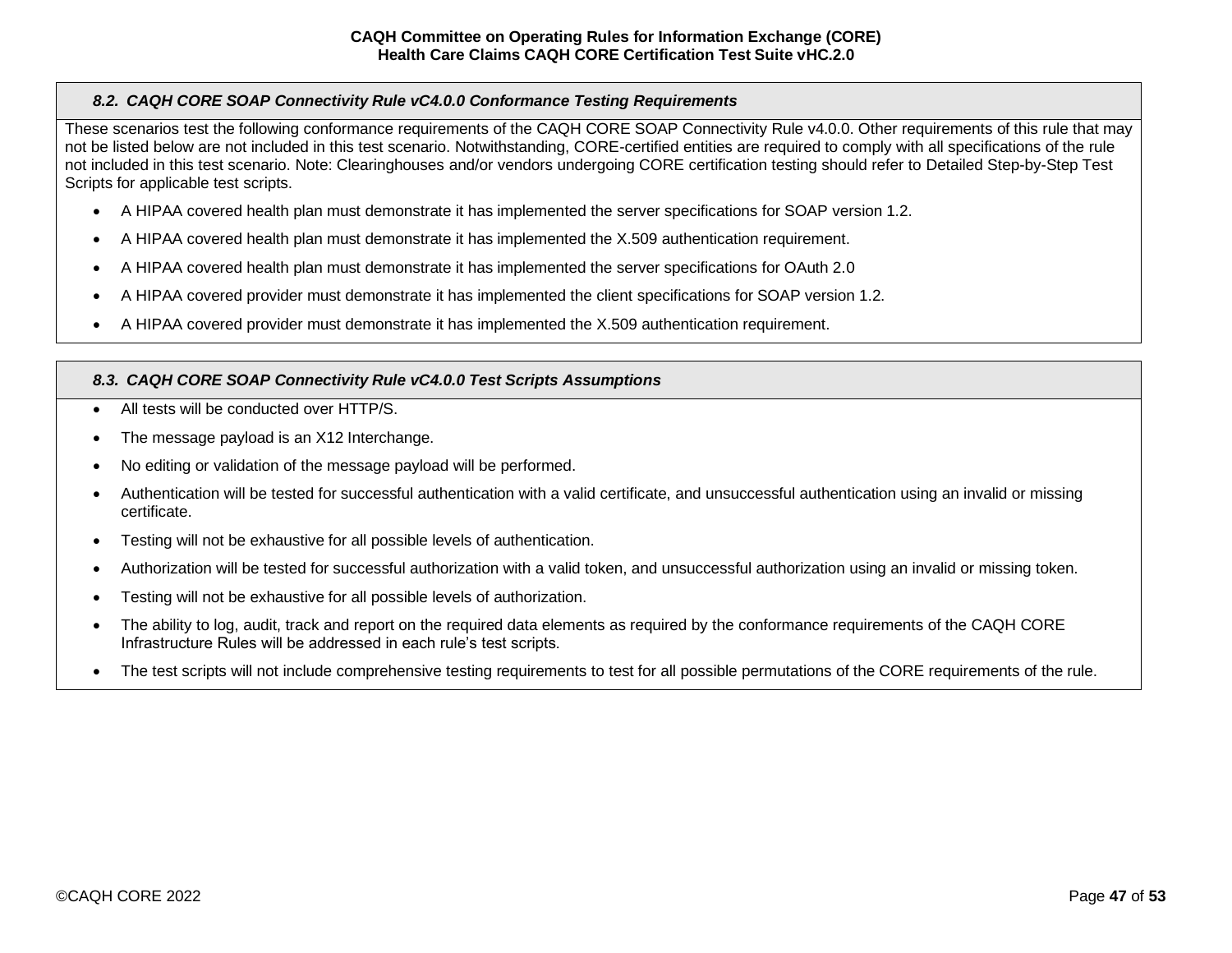## *8.4. CAQH CORE SOAP Connectivity Rule vC4.0.0 Detailed Step-by-Step Test Scripts*

<span id="page-47-0"></span>CORE Certification Testing is not exhaustive. The CAQH CORE Certification Test Suite does not include comprehensive testing requirements that test for all possible permutations of each rule. An individual test script may be testing for more than one item, and, as noted in the "Stakeholder" column, each test script tests for the role of the Stakeholder(s) to which the test script applies.

The Detailed Step-by-Step Test Scripts below specify the stakeholder type to which each test script applies. A stakeholder may indicate that a specific test script does not apply to it. In this case the stakeholder is required to provide a rationale for why a specific test script is not applicable and be prepared for a review of the rationale with CAQH CORE staff.

When establishing a Certification Test Profile with a CAQH CORE-authorized Testing Vendor a Vendor will be given the option to indicate if the product it is certifying is a Provider-facing product or a Health Plan-facing product. Therefore, the Detailed Step-by-Step Test Scripts applicable to a Provider apply to a Provider-facing product. Similarly, Detailed Step-by-Step Test Scripts applicable to a Health Plan apply to a Health Plan-facing product.

|       | <b>Connectivity</b>                                                                                                                                                                           |                                                                                                                                                                                                              |                      |             |             |     |                                  |                                   |               |                        |  |  |
|-------|-----------------------------------------------------------------------------------------------------------------------------------------------------------------------------------------------|--------------------------------------------------------------------------------------------------------------------------------------------------------------------------------------------------------------|----------------------|-------------|-------------|-----|----------------------------------|-----------------------------------|---------------|------------------------|--|--|
| Test# | <b>Criteria</b>                                                                                                                                                                               | <b>Expected Result</b>                                                                                                                                                                                       | <b>Actual Result</b> | Pass        | Fail        | N/A | A checkmark in the box indicates | the stakeholder type to which the |               |                        |  |  |
|       |                                                                                                                                                                                               |                                                                                                                                                                                                              |                      |             |             |     | Provider                         | Health Plan                       | Clearinghouse | Vendor                 |  |  |
| 10    | Implement and enforce use of<br>X.509 Certificate over TLS on<br>communications server                                                                                                        | Communications server accepts a<br>valid logon by a client using X.509<br>Certificate                                                                                                                        |                      | $\Box$ Pass | Fail        | ⊏   | Г                                | $\overline{\boxtimes}$            | $\boxtimes$   | $\overline{\boxtimes}$ |  |  |
| 11    | Implement and enforce use of<br>OAuth 2.0 over TLS on<br>communications server                                                                                                                | Communications server accepts a<br>valid logon by a client using<br>OAuth 2.0                                                                                                                                |                      | $\Box$ Pass | $\Box$ Fail | Г   | Г                                | Ø                                 | $\boxtimes$   | ⊠                      |  |  |
| 12    | On the authenticated and<br>authorized connection implement<br>SOAP+WSDL Message Envelope<br>Standard and envelope metadata<br>as a communications server                                     | Communications server accepts a<br>valid logon by a client conforming<br>to the SOAP+WSDL envelope<br>and metadata specifications                                                                            |                      | $\Box$ Pass | $\Box$ Fail | П   | $\Box$                           | M                                 | M             | ⊠                      |  |  |
| 13    | On an authenticated and<br>authorized connection implement<br>the Batch message interaction<br>including receipt of a Batch of<br>transactions, generation of<br>acknowledgements and results | Server successfully receives<br>batch(es) of the transactions and<br>corresponding acknowledgements<br>and responses specified in the<br>respective transaction-specific<br>infrastructure rule being tested |                      | $\Box$ Pass | $\Box$ Fail | ⊏   | ⊏                                | M                                 | $\boxtimes$   | ⊠                      |  |  |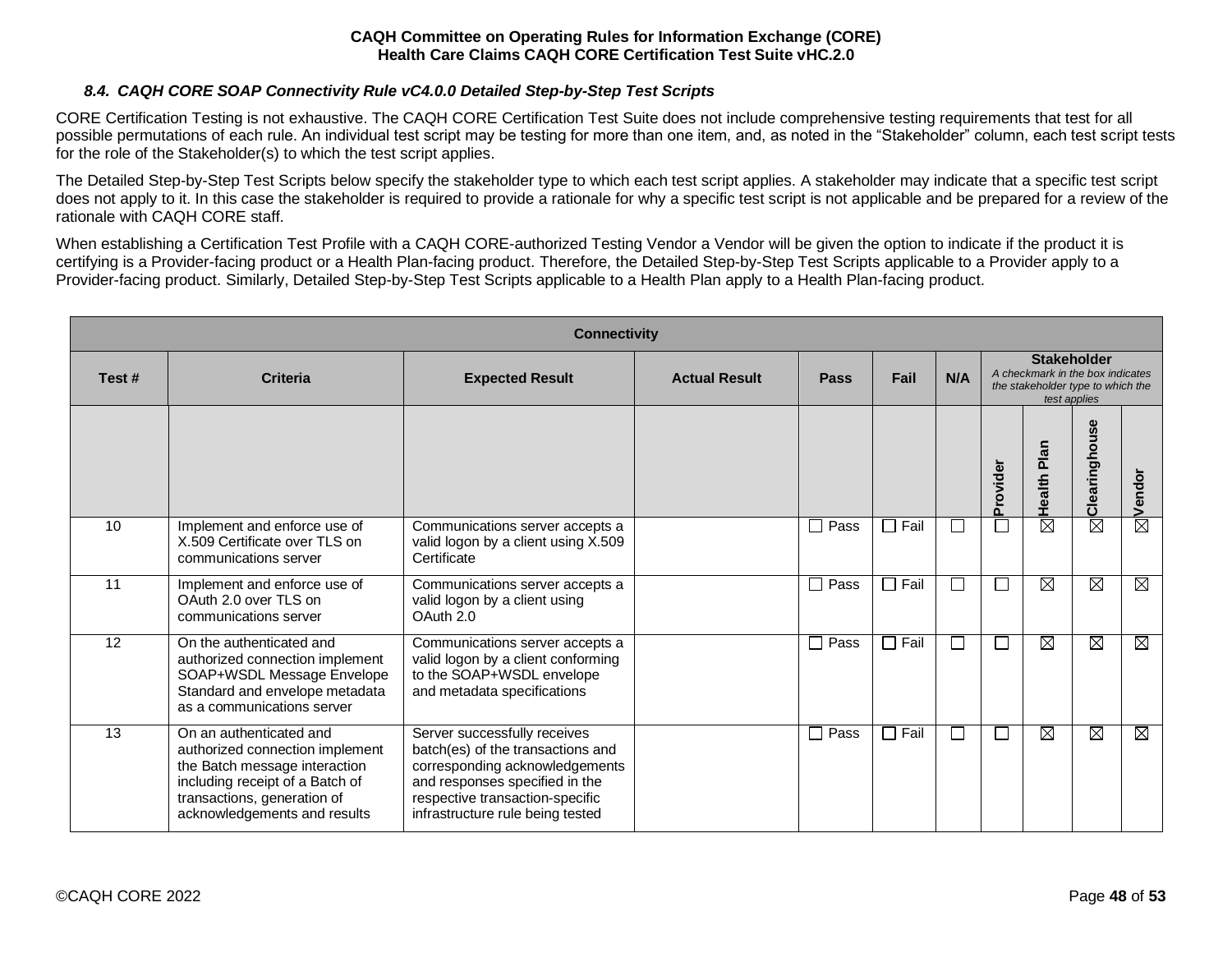|                 | <b>Connectivity</b>                                                                                                                                                                                                            |                                                                                                                                                                                                        |                      |             |                |        |                                                                                                             |             |               |             |  |  |
|-----------------|--------------------------------------------------------------------------------------------------------------------------------------------------------------------------------------------------------------------------------|--------------------------------------------------------------------------------------------------------------------------------------------------------------------------------------------------------|----------------------|-------------|----------------|--------|-------------------------------------------------------------------------------------------------------------|-------------|---------------|-------------|--|--|
| Test#           | <b>Criteria</b>                                                                                                                                                                                                                | <b>Expected Result</b>                                                                                                                                                                                 | <b>Actual Result</b> | Pass        | Fail           | N/A    | <b>Stakeholder</b><br>A checkmark in the box indicates<br>the stakeholder type to which the<br>test applies |             |               |             |  |  |
|                 |                                                                                                                                                                                                                                |                                                                                                                                                                                                        |                      |             |                |        | Provider                                                                                                    | Health Plan | Clearinghouse | Vendor      |  |  |
| 14              | Implement X.509 certificate<br>authentication method as a<br>communications client                                                                                                                                             | Client successfully logs on to a<br>communications server with<br>X.509 certificate                                                                                                                    |                      | $\Box$ Pass | $\Box$ Fail    |        | $\overline{\boxtimes}$                                                                                      |             | $\boxtimes$   | ⊠           |  |  |
| $\overline{15}$ | On the authenticated connection<br>implement SOAP+WSDL<br>Message Envelope Standard and<br>envelope metadata as a<br>communications client                                                                                     | Communications client<br>successfully logs on to a<br>communications server using the<br>SOAP+WSDL Message Envelope<br>Standard and envelope metadata<br>specifications                                |                      | $\Box$ Pass | $\Box$ Fail    |        | M                                                                                                           |             | ⊠             | $\boxtimes$ |  |  |
| 16              | On an authenticated connection<br>implement the Batch message<br>interaction including submission of<br>a Batch of transactions, pickup of<br>acknowledgements and results<br>and submission of<br>acknowledgement for results | Client successfully completes the<br>submission and retrieval (pick up)<br>of batch(es) of the transactions<br>specified in the respective<br>transaction-specific infrastructure<br>rule being tested |                      | $\Box$ Pass | $\square$ Fail |        | $\boxtimes$                                                                                                 |             | $\boxtimes$   | ⊠           |  |  |
| 17              | Verify that communications server<br>creates, assigns, logs, links the<br>required metadata elements to<br>message payload                                                                                                     | Output a system generated audit<br>log report showing all required<br>data elements                                                                                                                    |                      | $\Box$ Pass | $\Box$ Fail    | $\Box$ | $\Box$                                                                                                      | M           | Ø             | $\boxtimes$ |  |  |
| 18              | Verify that communications client<br>creates, assigns, logs, links the<br>required metadata elements to<br>message payload                                                                                                     | Output a system generated audit<br>log report showing all required<br>data elements                                                                                                                    |                      | $\Box$ Pass | $\Box$ Fail    | $\Box$ | $\boxtimes$                                                                                                 |             | Ø             | ⊠           |  |  |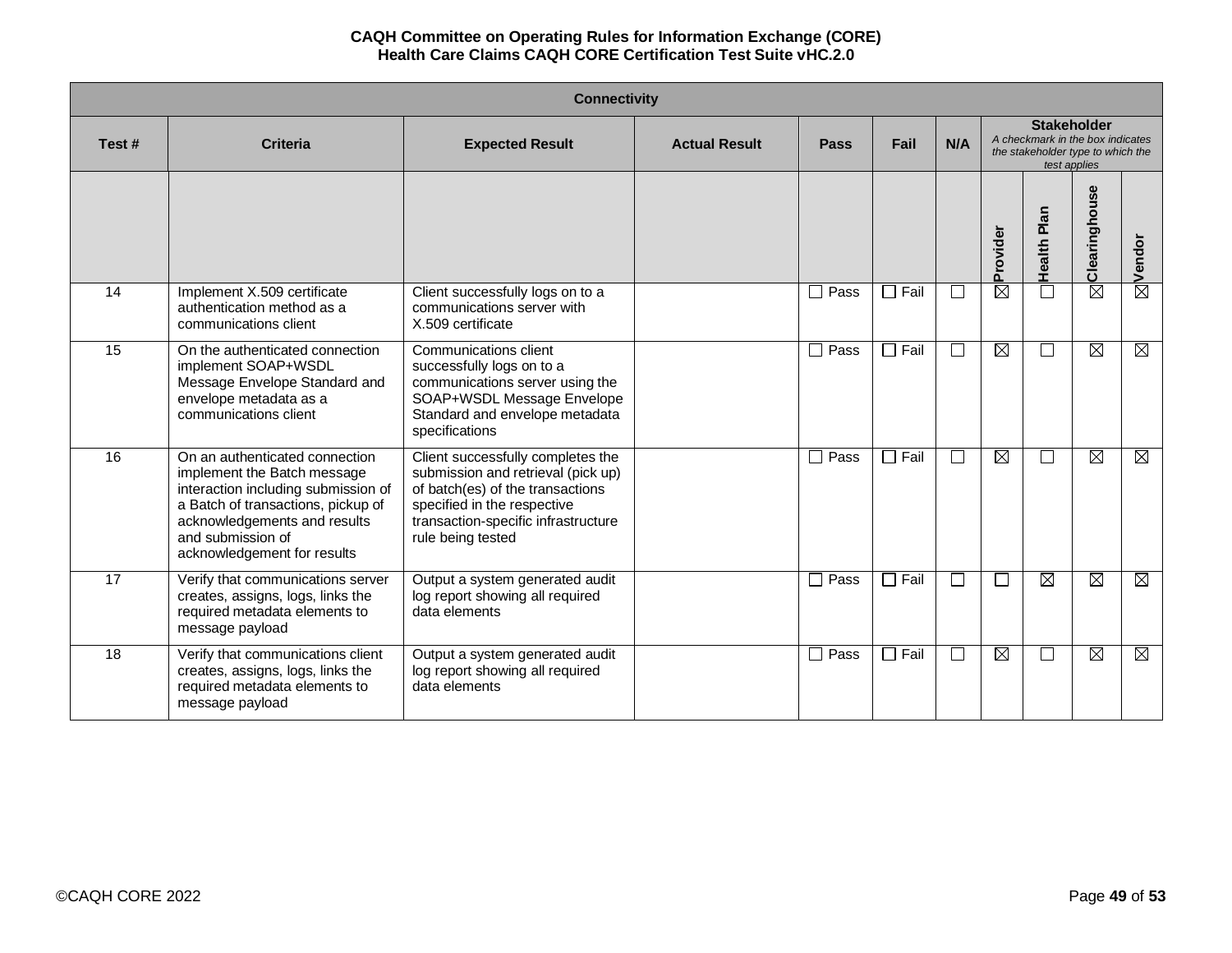# <span id="page-49-0"></span>**9. CAQH CORE REST Connectivity Rule vC4.0.0 Test Scenario**

## <span id="page-49-1"></span>*9.1. CAQH CORE REST Connectivity Rule vC4.0.0 Key Requirements*

**Note: This section identifies at a high level the key requirements of this rule. Refer to the rule document for the specific language of the rule which governs. Section numbers in parentheses following each key requirement refer to the specific rule section which applies.**

### **Transport, Security, Authentication and Authorization Requirements (§3.2)**

- Use of HTTP Version 1.1 over the public Internet is required as a transport method.
- Transport Layer Security (TLS) Version 1.2 (or higher).
	- a. This does not preclude the optional use of TLS 1.3 (or a higher version) for connectivity with trading partners whose security policies require the enhanced security afforded by TLS 1.3 or higher.
- JavaScript Object Notation (JSON)
- X.509 Digital Certification addressing authentication is required.
- OAuth 2.0 or higher addressing authorization is required.

# **General Specifications Applicable to REST APIs (§5.2)**

- HIPAA-covered entities and their agents must be able to implement HTTP/S Version 1.1 over the public Internet as a transport method. (§5.2.1)
- The rule supports both Synchronous Real-time and Asynchronous Batch Processing for the transport of REST exchanges. (§5.2.2 §5.2.5)
- If there is an error in processing the message at the HTTP layer the rule requires the use of the appropriate HTTP error or status codes as applicable to the error/status situation. (§5.2.6)
- CAQH CORE recommended best practice is for each trading partner to audit all the REST metadata and payload for each transaction. (§5.2.7)
- Message receivers (servers) are required to track the times of any received inbound messages and respond with the outbound message for a Payload (§5.2.8)
- A HIPAA-covered entity and its agent must have a capacity plan such that it can receive and process a large number of single concurrent Synchronous Real Time transactions via an equivalent number of concurrent connections. (§5.2.9)
- Synchronous Real Time response time must conform to the transaction's corresponding CAQH CORE Infrastructure Rule requirements. (§5.2.10)
- HIPAA-covered entity and its agent's messaging system must have the capability to receive and process large Batch transaction files if the entity supports Asynchronous Batch transactions. (§5.2.11)

# **Specifications for REST API Uniform Resource Identifiers (URI) Paths (§5.3)**

- The rule requires message receivers (servers) to communicate the version of the CAQH CORE Connectivity Rule implemented and version of the REST API through the URI Path. (§5.3.1)
- This rule requires the use of standard naming conventions for REST API endpoints to streamline and support uniform REST implementations as defined in Table 5.3.2. (§5.3.2)

# **REST HTTP Request Method Requirements (§5.4)**

• The rule specifies the use of HTTP Methods POST and GET. However, entities may choose to use additional HTTP Methods (e.g., PUT, PATCH, DELETE, etc.). (§5.4)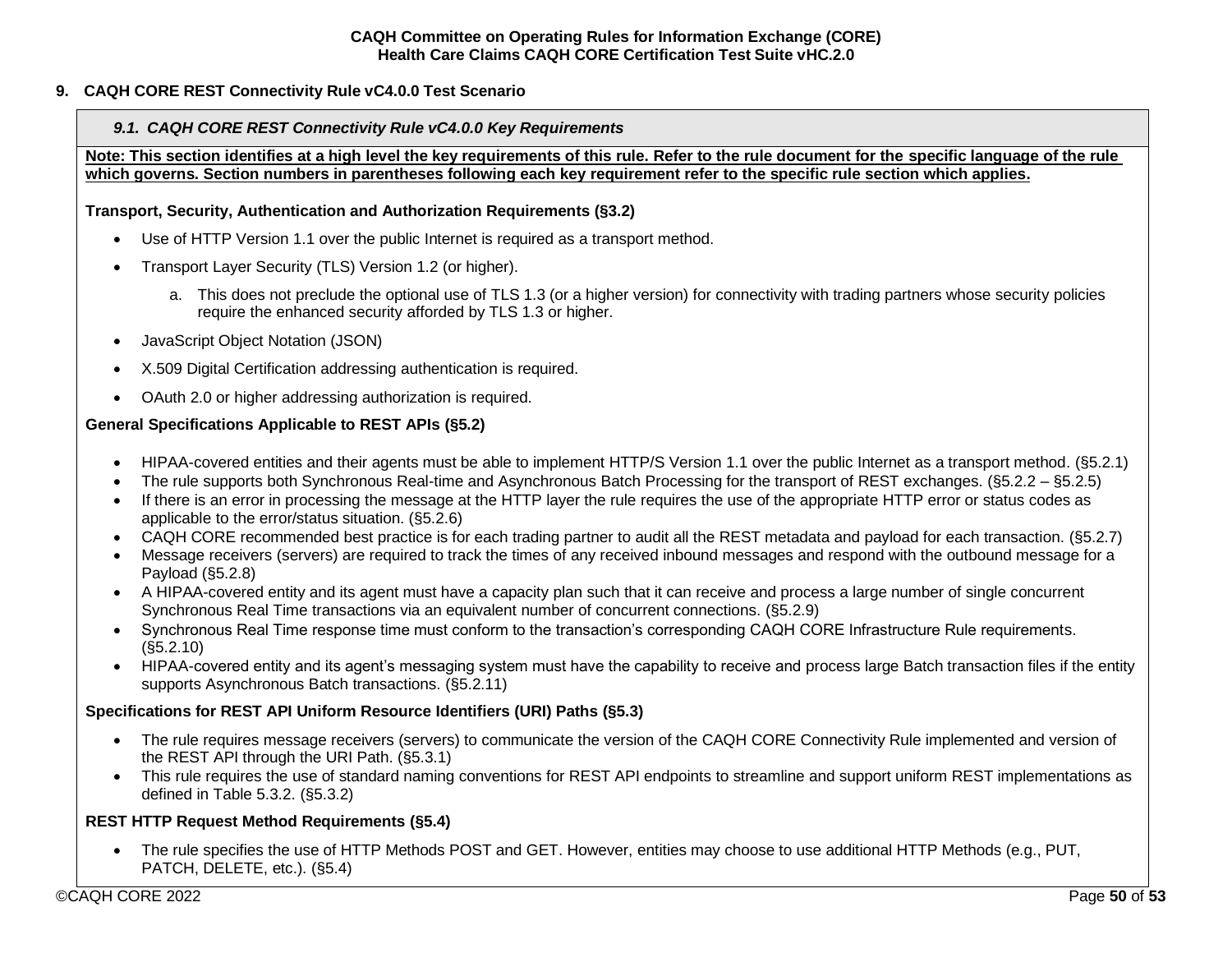## *9.1. CAQH CORE REST Connectivity Rule vC4.0.0 Key Requirements*

### **REST HTTP Metadata, Descriptions, Intended Use and Values (§5.5)**

• The rule specifies metadata that are required to be used for HTTP Requests and HTTP Responses for REST exchange as defined in Table 5.5. (§5.5)

# <span id="page-50-0"></span>*9.2. CAQH CORE REST Connectivity Rule vC4.0.0 Conformance Testing Requirements*

These scenarios test the following conformance requirements of the CAQH CORE REST Connectivity Rule v4.0.0. Other requirements of this rule that may not be listed below are not included in this test scenario. Notwithstanding, CORE-certified entities are required to comply with all specifications of the rule not included in this test scenario. Note: Clearinghouses and/or vendors undergoing CORE certification testing should refer to Detailed Step-by-Step Test Scripts for applicable tests scripts.

- A HIPAA covered health plan must demonstrate it has implemented the server specifications for OAuth 2.0.
- A HIPAA covered health plan must demonstrate it has implemented the X.509 authentication requirement.
- A HIPAA covered provider must demonstrate it has implemented the client specifications for OAuth 2.0.
- A HIPAA covered provider must demonstrate it has implemented the X.509 authentication requirement.

## <span id="page-50-1"></span>*9.3. CAQH CORE REST Connectivity Rule vC4.0.0 Test Scripts Assumptions*

- All tests will be conducted over HTTP/S.
- The message payload is an X12 Interchange.
- No editing or validation of the message payload will be performed.
- Authentication will be tested for successful authentication with a valid certificate, and unsuccessful authentication using an invalid or missing certificate.
- Testing will not be exhaustive for all possible levels of authentication.
- Authorization will be tested for successful authorization with a valid token, and unsuccessful authorization using an invalid or missing token.
- Testing will not be exhaustive for all possible levels of authorization.
- The ability to log, audit, track and report on the required data elements as required by the conformance requirements of the CAQH CORE Infrastructure Rules will be addressed in each rule's test scripts.
- The CORE test scripts will not include comprehensive testing requirements to test for all possible permutations of the CORE requirements of the rule.

# <span id="page-50-2"></span>*9.4. CAQH CORE REST Connectivity Rule vC4.0.0 Detailed Step-by-Step Test Scripts*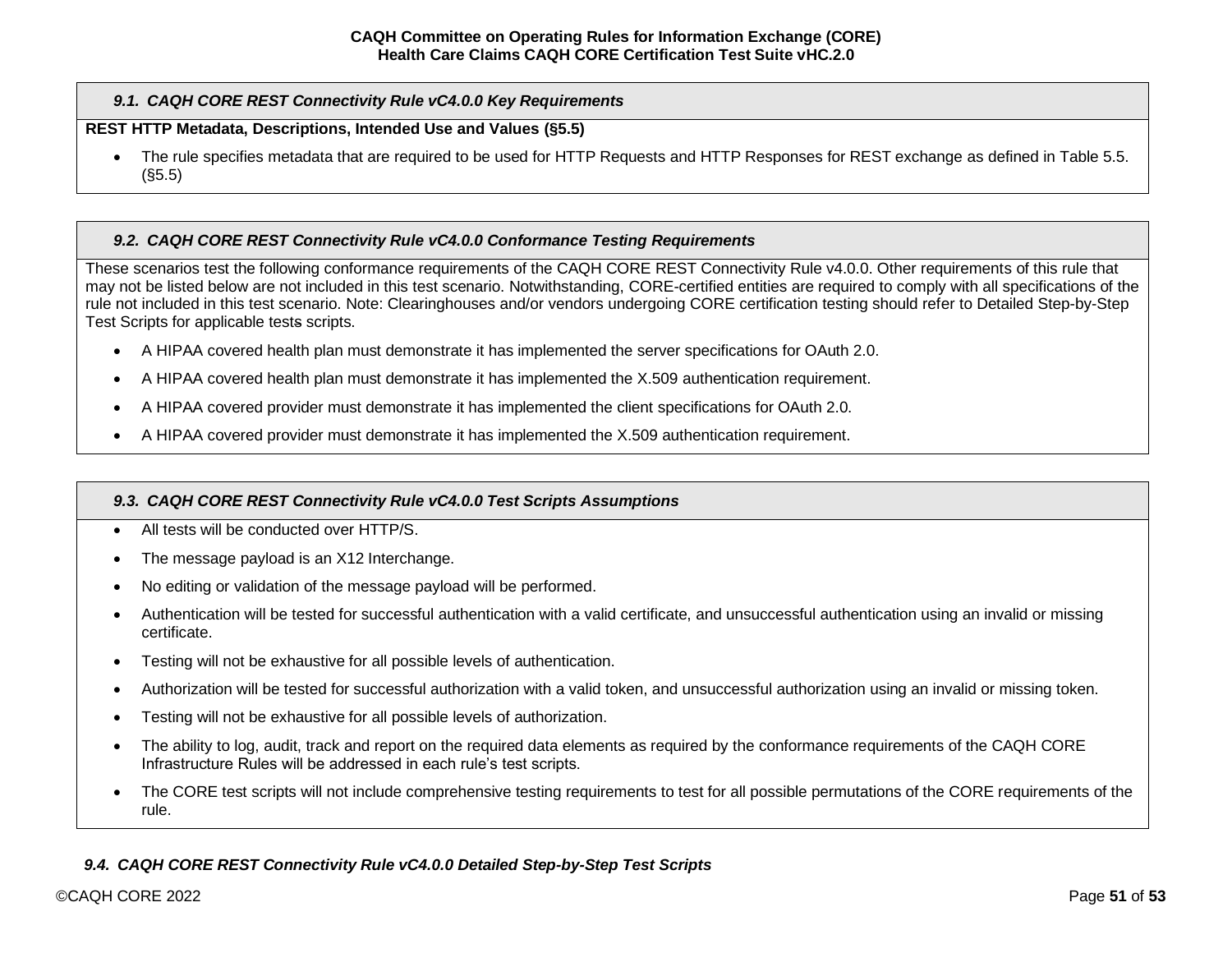CORE Certification Testing is not exhaustive. The CAQH CORE Certification Test Suite does not include comprehensive testing requirements that test for all possible permutations of each rule. An individual test script may be testing for more than one item, and, as noted in the "Stakeholder" column, each test script tests for the role of the Stakeholder(s) to which the test script applies.

The Detailed Step-by-Step Test Scripts below specify the stakeholder type to which each test script applies. A stakeholder may indicate that a specific test script does not apply to it. In this case the stakeholder is required to provide a rationale for why a specific test script is not applicable and be prepared for a review of the rationale with CAQH CORE staff.

When establishing a CORE Certification Test Profile with a CAQH CORE-authorized Testing Vendor a Vendor will be given the option to indicate if the product it is certifying is a Provider-facing product or a Health Plan-facing product. Therefore, the Detailed Step-by-Step Test Scripts applicable to a Provider apply to a Provider-facing product. Similarly, Detailed Step-by-Step Test Scripts applicable to a Health Plan apply to a Health Plan-facing product.

|             | <b>Connectivity</b>                                                                                                                                                                                                                                              |                                                                                                                                                                                                              |                      |                  |               |        |               |                                                                                                             |                        |                        |  |  |  |
|-------------|------------------------------------------------------------------------------------------------------------------------------------------------------------------------------------------------------------------------------------------------------------------|--------------------------------------------------------------------------------------------------------------------------------------------------------------------------------------------------------------|----------------------|------------------|---------------|--------|---------------|-------------------------------------------------------------------------------------------------------------|------------------------|------------------------|--|--|--|
| Test#       | <b>Criteria</b>                                                                                                                                                                                                                                                  | <b>Expected Result</b>                                                                                                                                                                                       | <b>Actual Result</b> | Pass             | Fail          | N/A    |               | <b>Stakeholder</b><br>A checkmark in the box indicates the<br>stakeholder type to which the test<br>applies |                        |                        |  |  |  |
|             |                                                                                                                                                                                                                                                                  |                                                                                                                                                                                                              |                      |                  |               |        | Provider      | <b>G</b><br>ᄒ<br>Health I                                                                                   | Clearinghouse          | $\boxtimes$ Vendor     |  |  |  |
| $\mathbf 1$ | Implement and enforce use of<br>X.509 Certificate over TLS on<br>communications server                                                                                                                                                                           | Communications server accepts a<br>valid logon by a client using X.509<br>Certificate                                                                                                                        |                      | $\sqsupset$ Pass | $\sqcap$ Fail | $\Box$ |               | $\overline{\boxtimes}$                                                                                      | $\overline{\boxtimes}$ |                        |  |  |  |
| 2           | Implement and enforce use of<br>OAuth 2.0 Token over TLS on<br>communications server                                                                                                                                                                             | Communications server accepts a<br>valid logon by a client using<br>OAuth 2.0 Token                                                                                                                          |                      | $\Box$ Pass      | $\Box$ Fail   | $\Box$ | $\mathcal{L}$ | M                                                                                                           | M                      | $\overline{\boxtimes}$ |  |  |  |
| 3           | On the authenticated and<br>authorized connection implement<br><b>REST Message and Envelope</b><br>metadata as a communications<br>server over a valid REST API<br>Uniform Resource Identifiers (URI)                                                            | Communications server accepts a<br>valid logon by a client conforming<br>to the REST envelope and<br>metadata specifications                                                                                 |                      | $\Box$ Pass      | $\Box$ Fail   | $\Box$ |               | ⊠                                                                                                           | $\boxtimes$            | $\boxtimes$            |  |  |  |
| 4           | On an authenticated and<br>authorized connection implement<br>the REST synchronous message<br>interaction including receipt of a<br>Batch of transactions, generation<br>of acknowledgements and results<br>valid REST API Uniform Resource<br>Identifiers (URI) | Server successfully receives<br>batch(es) of the transactions and<br>corresponding acknowledgements<br>and responses specified in the<br>respective transaction-specific<br>infrastructure rule being tested |                      | $\Box$ Pass      | $\Box$ Fail   | $\Box$ |               | Ø                                                                                                           | $\boxtimes$            | $\boxtimes$            |  |  |  |